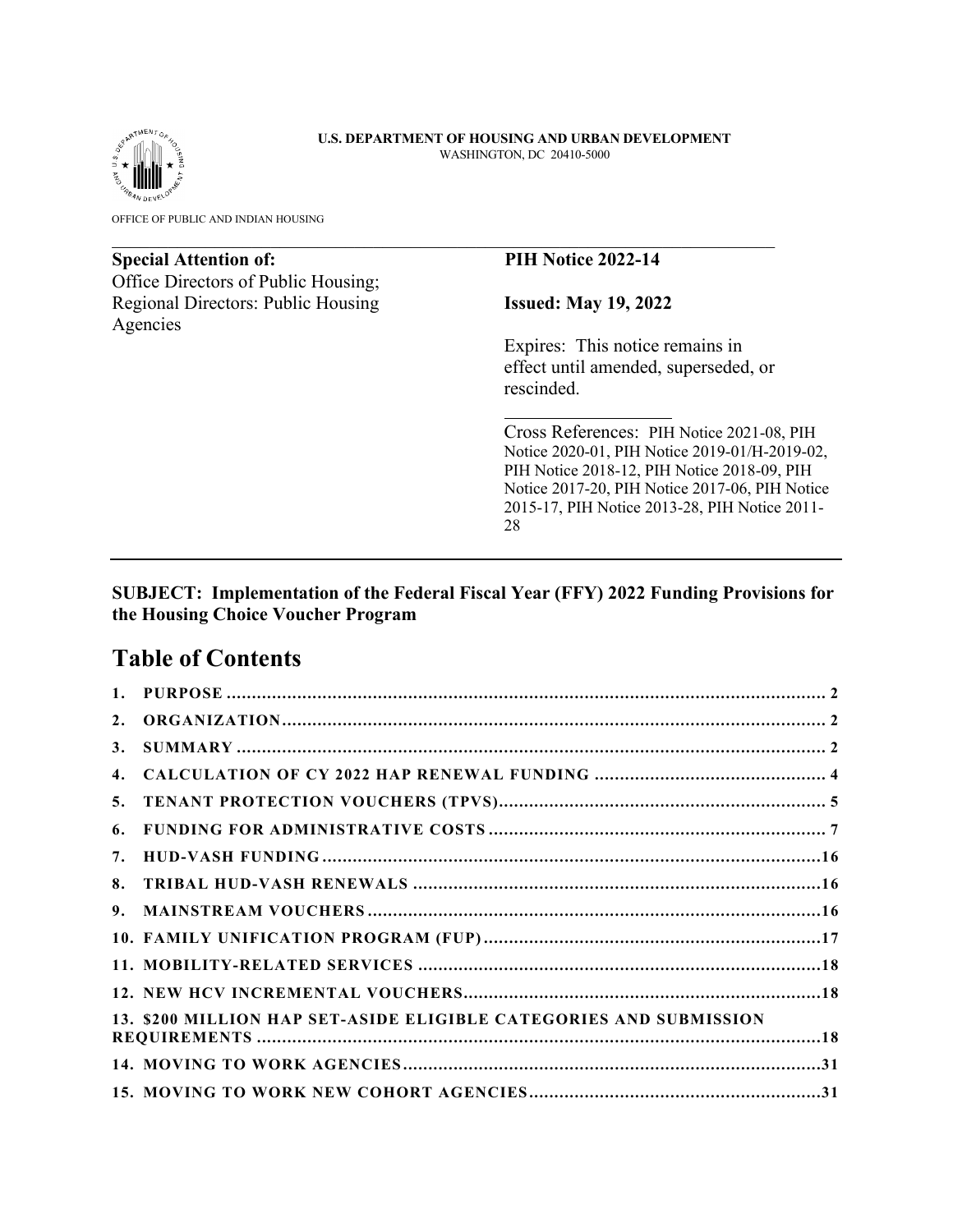| 19. USE OF HAP AND HAP RNP/HUD-HELD PROGRAM RESERVES32 |  |
|--------------------------------------------------------|--|
|                                                        |  |
|                                                        |  |
|                                                        |  |
|                                                        |  |
|                                                        |  |
|                                                        |  |
|                                                        |  |
|                                                        |  |
|                                                        |  |
|                                                        |  |
|                                                        |  |
|                                                        |  |
|                                                        |  |
|                                                        |  |
|                                                        |  |
|                                                        |  |
|                                                        |  |

- <span id="page-1-0"></span>**1. Purpose**. This notice implements the Housing Choice Voucher (HCV) program funding provisions of the Consolidated Appropriations Act, 2022 (P.L. 117-103), referred to hereafter as "the 2022 Act," enacted on March 15, 2022. The 2022 Act establishes the allocation methodology for calculating housing assistance payments (HAP) renewal funds, new incremental vouchers, and administrative fees.
- <span id="page-1-1"></span>**2. Organization**. This notice is grouped into two parts. Sections 3 through 16 describe the funding made available under the 2022 Act and the Department of Housing and Urban Development's (HUD) implementation of the provisions related to the allocation of that funding. Sections 17 through 23 provide other important information regarding the administration of the public housing agency's (PHA's) HCV Program.
- <span id="page-1-2"></span>**3. Summary**. The HCV Program is HUD's largest rental assistance program. Funding is provided through the 2022 Act, which HUD allocates to PHAs in accordance with such Act as described in this notice.

The 2022 Act requires HUD to provide renewal funding based on validated Voucher Management System (VMS) leasing and cost data for the prior calendar year (CY) (January 1, 2021 – December 31, 2021).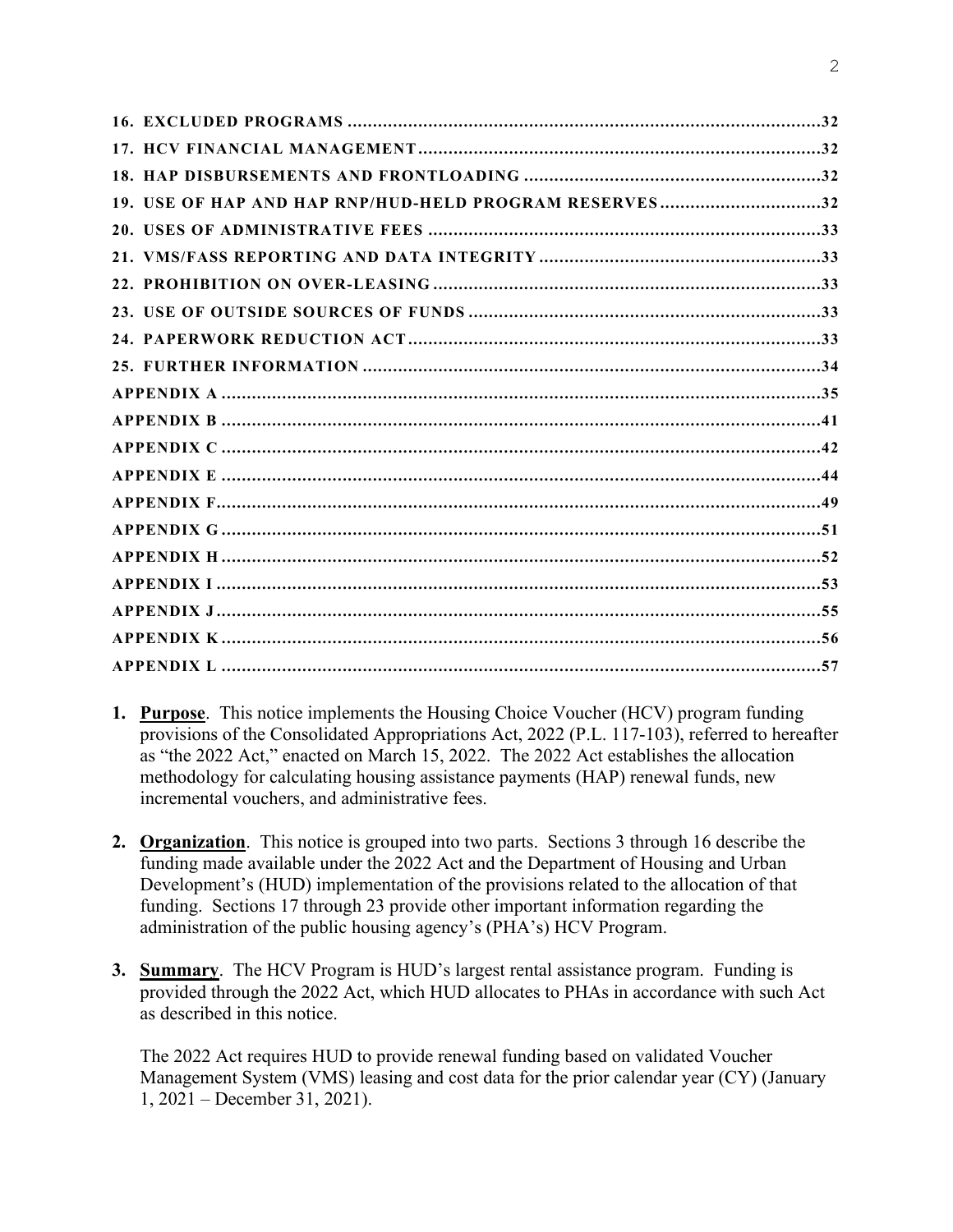The CY 2022 total amount appropriated by Congress to fund the HCV Program is split up by budget line items as follows:

### **CY 2022 Appropriations**

| \$30,000,000<br>\$25,000,000<br>\$200,000,000 |
|-----------------------------------------------|
|                                               |
|                                               |
|                                               |
| \$50,000,000                                  |
| \$459,000,000                                 |
| \$5,000,000                                   |
| \$2,410,612,000                               |
| \$100,000,000                                 |
| \$24,090,029,000                              |
|                                               |

This notice provides information on how HUD calculates HAP renewal funding for the PHA's HCV Program. In addition, each PHA will receive a funding letter with the individual PHA's specific funding calculations attached. If a PHA has questions related to the calculations or this notice, the PHA should contact its Financial Analyst (FA) at the Financial Management Center (FMC).

PHAs administering the HCV Program are encouraged to pay particular attention to the setaside funding provisions (listed in Section 13) as well as the following appendices:

- **Appendix G***, CY 2022 Housing Choice Voucher Program Application for \$200 Million HAP Set-Aside for Category 2a – Unforeseen Circumstances & Application for \$10 Million Mainstream Voucher HAP Set-Aside for Category 2 – Unforeseen Circumstances*;
- **Appendix H**, *CY 2022 Housing Choice Voucher Program Application for \$200 Million HAP Set-Aside for Categories 2b – Portability; 3a – Project-Based Vouchers (PBVs); 3b – MTW New Cohorts; 4 – HUD-VASH; 5 – Lower-than-average Leasing; and/or 7 – NLT Inspection Withheld Housing Assistance Payments*; and
- **Appendix K**, *CY 2022 Housing Choice Voucher Program Application for \$200 Million HAP Set-Aside for Category 6 – Disaster*.

<span id="page-2-0"></span><sup>&</sup>lt;sup>1</sup> The 2022 Act provides that of the \$24.1 billion for HAP Renewal Funding, up to \$5 million is for Tribal HUD-VASH renewal grants. The amount for HAP Renewals has been reduced here accordingly.

<span id="page-2-2"></span><span id="page-2-1"></span><sup>&</sup>lt;sup>2</sup> The 2022 Act specifies the following uses for the \$100 million: "section 8 rental assistance for relocation and replacement of housing units that are demolished or disposed of pursuant to section 18 of the Act, conversion of section 23 projects to assistance under section 8, relocation of witnesses (including victims of violent crimes) in connection with efforts to combat crime in public and assisted housing pursuant to a request from a law enforcement or prosecution agency, enhanced vouchers under any provision of law authorizing such assistance under section 8(t) of the Act, Choice Neighborhood vouchers, mandatory and voluntary conversions, and tenant protection assistance including replacement and relocation assistance or for project-based assistance to prevent the displacement of unassisted elderly tenants currently residing in section 202 properties financed between 1959 and 1974 that are refinanced pursuant to Public Law 106–569, as amended…"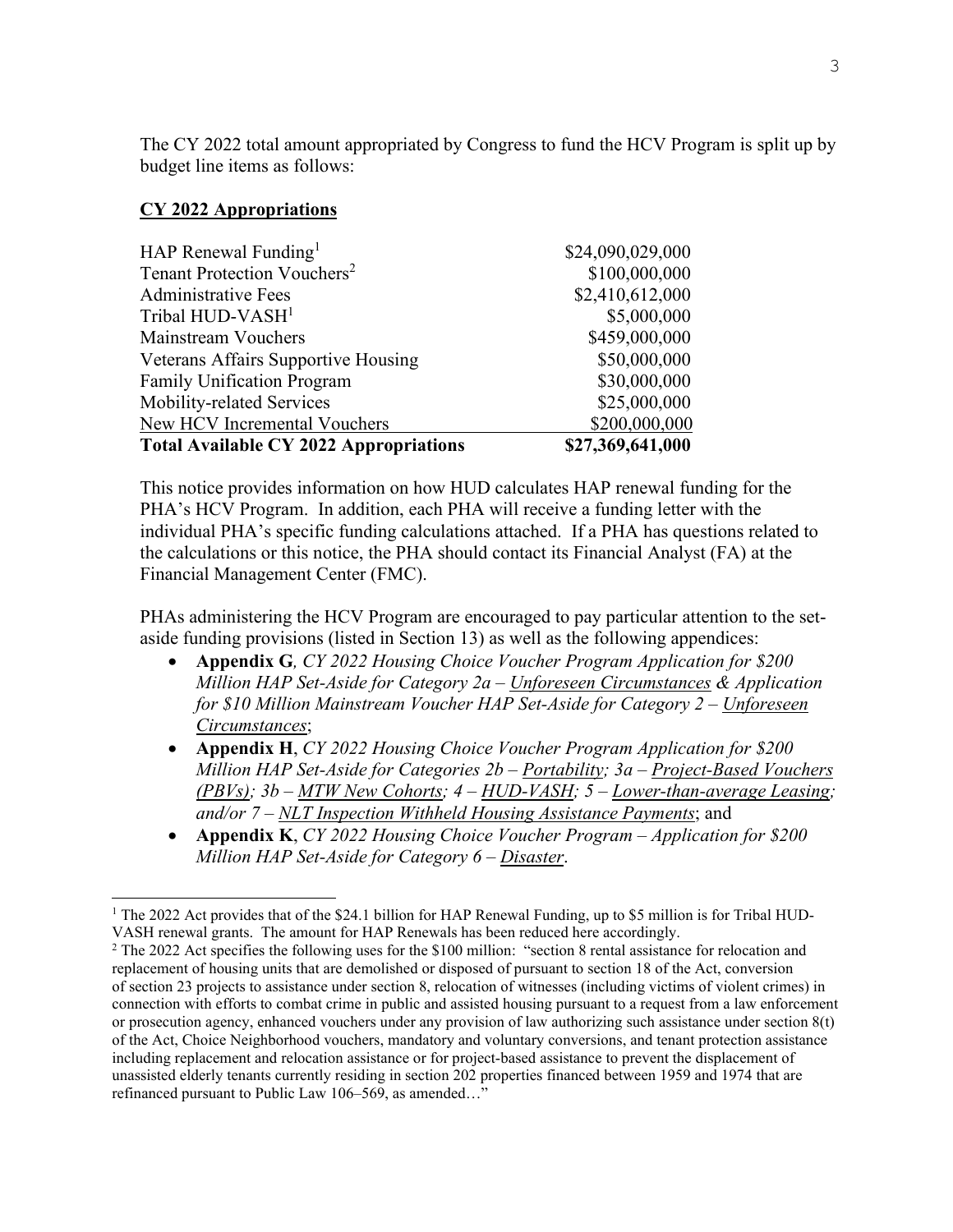**PHAs administering Mainstream Vouchers should pay specific attention to the Mainstream set-aside funding provisions (Sections 9 and 13) that describes the Mainstream Voucher HAP Set-aside.** 

**Additionally, PHAs should pay particular attention to Section 11 regarding Mobilityrelated Services and Section 12 describing New HCV Incremental Vouchers.** 

<span id="page-3-0"></span>**4. Calculation of CY 2022 HAP Renewal Funding**. The 2022 Act requires that HUD apply a re-benchmarking renewal formula based on validated leasing and cost data in VMS for **CY 2021** (January 1, 2021, to December 31, 2021) to calculate each PHA's renewal allocation. The renewal provisions of the Act are stated in **Appendix A,** *Consolidated Appropriations Act, 2022 (Public Law 117-103)*.

HUD is providing renewal funding as follows:

**Step 1**: A new HAP funding baseline is established based on all validated leasing and cost data (not to exceed unit months available under the Annual Contributions Contract (ACC) in VMS for CY 2021). $3$ 

**Step 2**: As required by the 2022 Act, HUD adjusts allocations for the first-time renewals of tenant protection vouchers and special purpose vouchers (SPVs), such as HUD Veterans Affairs Supportive Housing (HUD-VASH) vouchers, Family Unification Program (FUP), Foster Youth to Independence (FYI), and Non-Elderly Disabled (NED) vouchers for which the initial increment expires in CY 2022. Affected PHAs' renewal funding allocation enclosures indicate the amount of additional funding provided for CY 2022 for first-time increments not initially funded for twelve months. Note: Reissuance of relocation tenant protection vouchers (TPVs) (see Section 6 of [PIH Notice 2018-09\)](https://www.hud.gov/sites/dfiles/PIH/documents/pih2018-09.pdf) and of vouchers originally issued to families under the Disaster Voucher Program/Disaster Housing Assistance Payments-IKE (DVP/DHAP-IKE) is not permitted. The Consolidated Annual Contributions Contract (CACC) will be reduced by the CY 2021 sunset units for DVP/DHAP Ike vouchers and relocation TPVs. These units will also be reduced from the CY 2022 renewal funding allocations.

**Step 3**: The Renewal Funding Inflation Factor (RFIF), adjusted for localities, is applied to the PHA's calculated 12-month renewal requirement after all adjustments have been applied under Steps 1 and 2 above. The RFIFs are published by HUD's Office of Policy, Development and Research (PD&R) and can be found at [https://www.huduser.gov/portal/datasets/rfif/rfif.html.](https://www.huduser.gov/portal/datasets/rfif/rfif.html)

**Step 4**: HUD determines the total HAP renewal funding eligibility for all PHAs and compares that amount to the total HAP renewal funds available per the 2022 Act to determine a proration factor. This proration factor is then applied to each PHA's CY

<span id="page-3-1"></span><sup>&</sup>lt;sup>3</sup> In rare instances where vouchers were transferred from one PHA to another during the re-benchmarking period, the leasing and cost data of the PHAs will be adjusted to ensure that the leasing and costs represented by the transferred vouchers are properly accounted for in the eligibility determinations.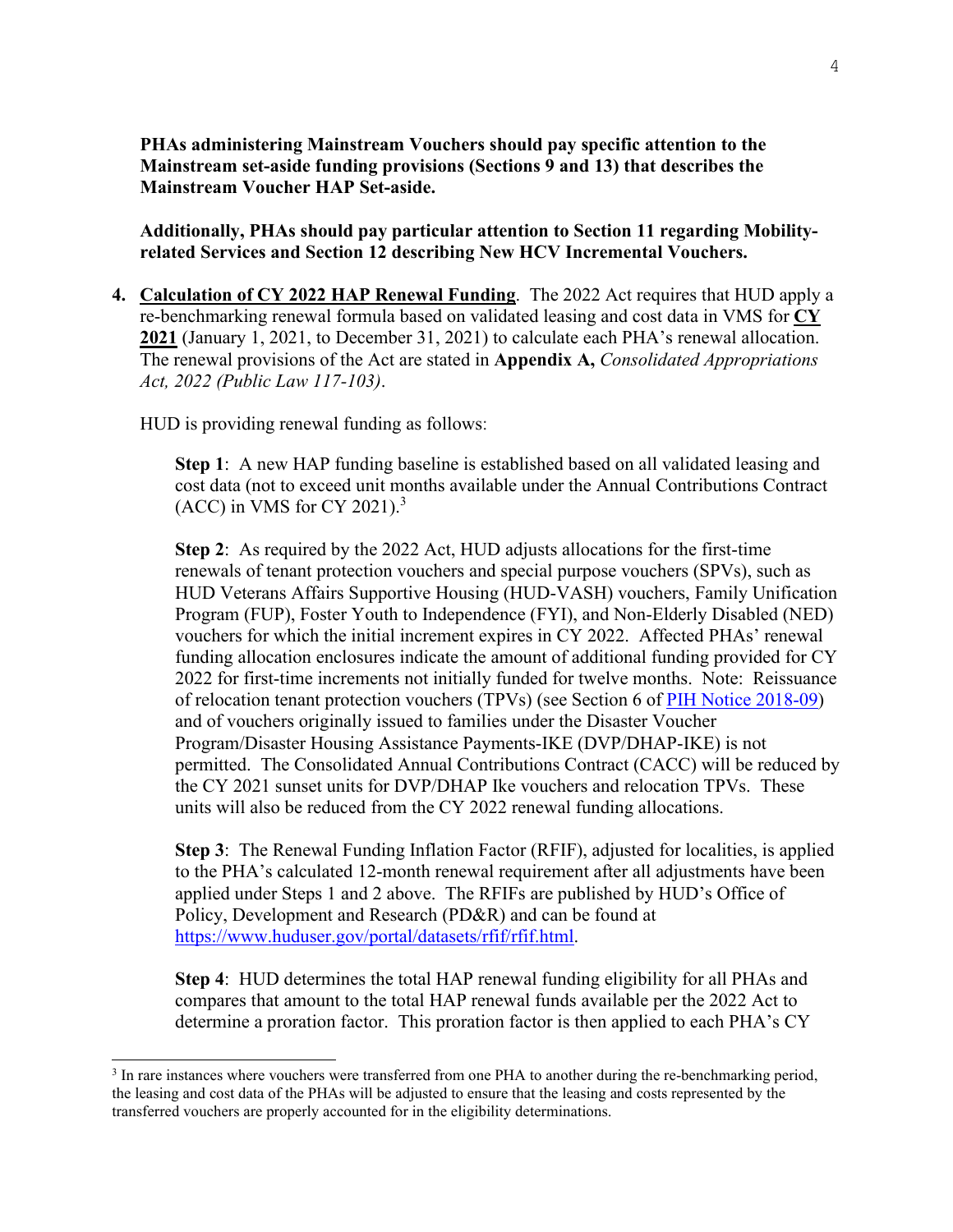2022 eligibility. A proration of less than 100 percent is applied if the nationwide eligibility exceeds the available HAP renewal funding.

**Step 5**: The 2022 Act provides that HUD may offset PHAs' CY 2022 allocations based on the excess amounts of PHAs' Restricted Net Position (RNP), including HUD-held program reserves (in accordance with VMS data in CY 2021 that is verifiable and complete), as determined by the Secretary. PIH will perform a small offset impacting a limited number of MTW and non-MTW PHAs for reallocation in CY 2022 to ensure the national HAP proration is closer to 100 percent. Detailed calculations of the offsets will be provided to impacted PHAs in the renewal allocation enclosure. Offsets will come from excess program reserves reconciled through December 31, 2021, and HUD takes a number of factors and conditions into account in determining what constitutes excess reserves. **Appendix B** to this notice, *CY 2022 Offset for Reallocation*, is an example of the offset enclosures that will be provided to PHAs and specifically describes this calculation as well as the categories of reserve funds that are protected from the offset.

#### <span id="page-4-0"></span>**5. Tenant Protection Vouchers (TPVs)**.

**a. Definition**. TPVs are provided to protect HUD-assisted families from hardship as the result of a variety of actions that occur in HUD's Public Housing (Low-Rent) and Multifamily Housing portfolios. Therefore, if the PHA applies for and is awarded replacement TPVs, it must offer the replacement TPVs in the form of tenant-based assistance (or as project-based assistance for certain conversion actions) to eligible families impacted by the conversion.<sup>[4](#page-4-1)</sup> Relocation TPVs must only be used by the family impacted by the conversion action as described in Section 6 of PIH Notice 2018-09.[5](#page-4-2)

Congress eliminated applicability of the Family Unification Program (FUP) under Section 8(x) under the TPV section 8 rental assistance for relocation and replacement. In the 2022 Act, Congress continued to provide funding for the Family Unification Program (FUP) under Section 8(x) under a separate line item as described in Section 10 of this notice and discontinued the authority to provide TPVs for FUP purposes.

- **b. Funding**. As noted above, the 2022 Act provides **\$100 million** for TPVs.
- **c. Continued Applicability of PIH Notice 2018-09**. Except as specifically revised in Section 5a and 5d of this notice, the programmatic and policy guidance in Section 6 of

<span id="page-4-1"></span><sup>4</sup> This statement supersedes the last sentence in footnotes 5 and 6 of PIH 2018-09, which stated that a PHA cannot offer impacted residents another form of comparable housing (i.e. another public housing unit, a RAD unit) if it applies for and receives TPVs for the Public Housing action. While the PHA is required to offer the replacement TPV to the eligible impacted family, in the context of Public Housing conversions, the PHA has discretion, at the time of the TPV offer, to inform all families that the family is not required to accept the TPV, and that, if the family chooses, at the family's sole discretion, not to accept the TPV, the PHA intends to offer the family another form of housing.

<span id="page-4-2"></span><sup>&</sup>lt;sup>5</sup> TPV allocations qualify as either "replacement" or "relocation" vouchers. TPV allocations for relocation vouchers never include vouchers for vacant units. For information on replacement and relocation TPV allocations, see Section 6 of PIH 2018-09.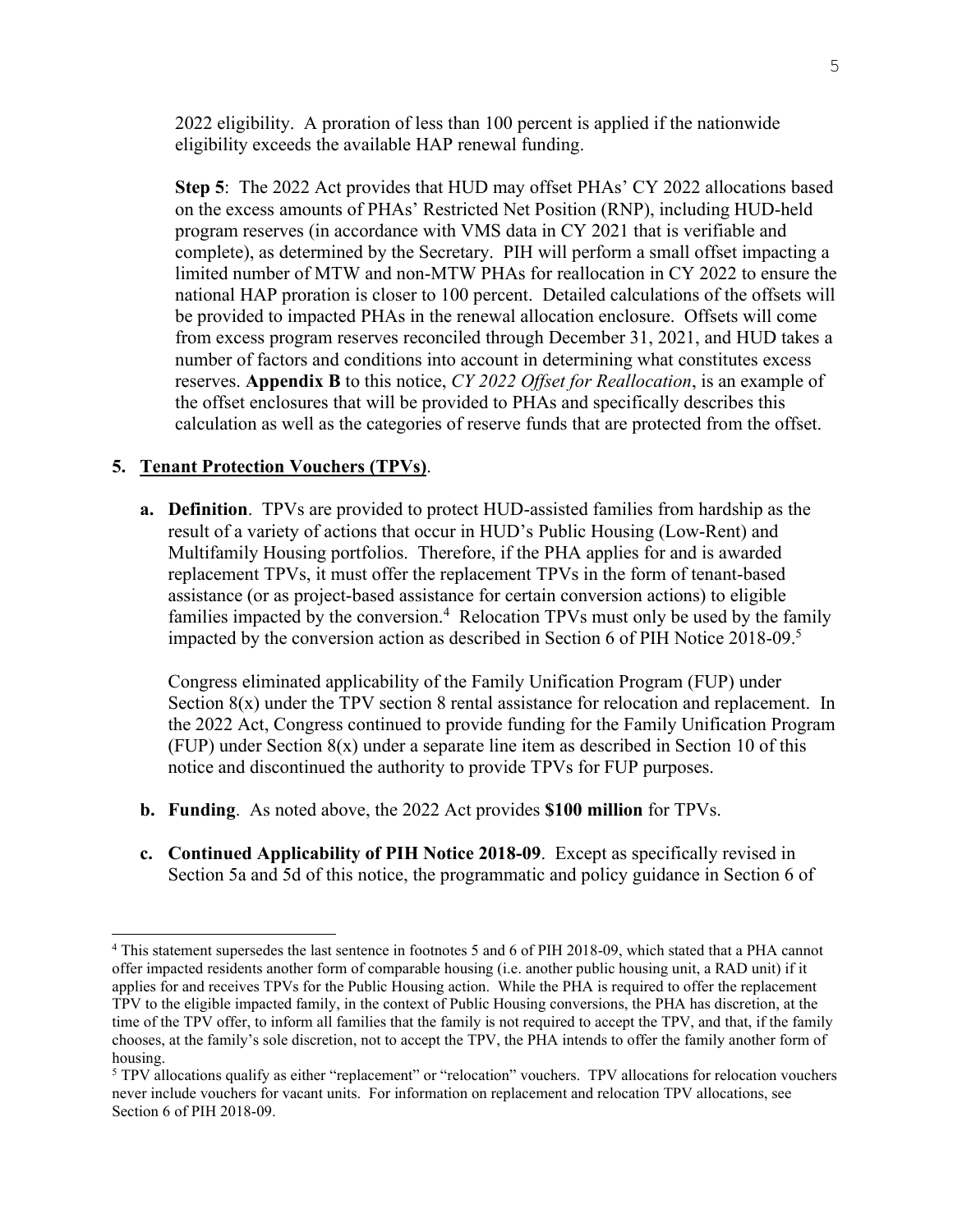PIH [Notice 2018-09,](https://www.hud.gov/sites/dfiles/PIH/documents/pih2018-09.pdf) Implementation of the Federal Fiscal Year (FFY) 2018 Funding Provisions for the Housing Choice Voucher Program, continues to apply to TPVs.

- **d. Eligibility for Replacement TPVs (Vacant Units)**. HUD's previous policy, as reflected in PIH 2018-09, was to provide replacement TPVs only for occupied units. This policy was revised in the FY 2019 HCV Funding Notice, so that, in addition to providing replacement TPVs for occupied units, HUD would also provide replacement TPVs for vacant units that were occupied by an assisted family within the previous 24 months that are no longer available as assisted housing. As of the publication date of this notice, HUD is suspending the allocation of replacement TPVs for vacant units. However, if there are TPV funds leftover at the end of CY22, in chronological order of application receipt date, HUD may allocate replacement TPVs for vacant units occupied by an assisted family in the previous 24 months.
- **e. TPV Set-Aside**. The 2022 Act provides that no less than **\$5,000,000** of the \$100 million appropriated for TPVs may be set-aside to provide TPVs to certain at-risk households in low-vacancy areas. On February 15, 2019, HUD issued [PIH Notice 2019-01/H-2019-02,](https://www.hud.gov/sites/dfiles/PIH/documents/PIH-2019-01.pdf) *Funding Availability for Set-Aside Tenant Protection Vouchers.* HUD has determined that the continued use of this notice is fully consistent with congressional directives on this subject.
- **f. TPV Funding**[6](#page-5-0) . HUD calculates TPV funding for all eligible TPV actions based on the average Per Unit Cost (PUC) in the PHA's HCV program. If the PHA that will administer the TPVs has concerns regarding the sufficiency of the TPV funding based on its average PUC, the PHA can either: (a) request an upfront increased PUC along with the TPV funding application, or (b) request higher TPV funding after the PHA has already submitted the TPV funding application, if at the time that the PHA submits the TPV funding application the PHA is unsure if it will need additional funding (e.g. the PHA is unsure of the actual costs that justify an increased PUC).

In either case, the PHA must submit the request by email to the PHA's Portfolio Management Specialist at the HUD PIH Field Office, with copy to the Field Office's Public Housing Director. If the PHA does not know their assigned Portfolio Management Specialist, the PHA may email the Field Office's Public Housing Director for assistance. The PHA must justify the requested increase by providing evidence of rent amounts that result in higher HAP costs and a justification explaining that the rents are reasonable.<sup>[7](#page-5-1)</sup> At a minimum, the PHA must submit its rent reasonableness analysis and a budget authority gap analysis that includes the following data:

- Unit Type/Bedroom Size
- Count of Units by Type/Bedroom Size
- Contract Rent
- Utility Allowance (if owner paid)

<span id="page-5-0"></span><sup>6</sup> The information provided in this section applies to all TPV actions, including those in the Public Housing and Multifamily Housing portfolios.

<span id="page-5-1"></span><sup>&</sup>lt;sup>7</sup> Rent reasonable requirements are found in regulation at 24 CFR 982.507 and 24 CFR 983.303, as applicable. Rent reasonableness guidance may be found in th[e Rent Reasonableness Chapter of the HCV Guidebook.](https://www.hud.gov/sites/dfiles/PIH/documents/HCV_Guidebook_Rent%20Reasonableness_updated_Sept%202020.pdf)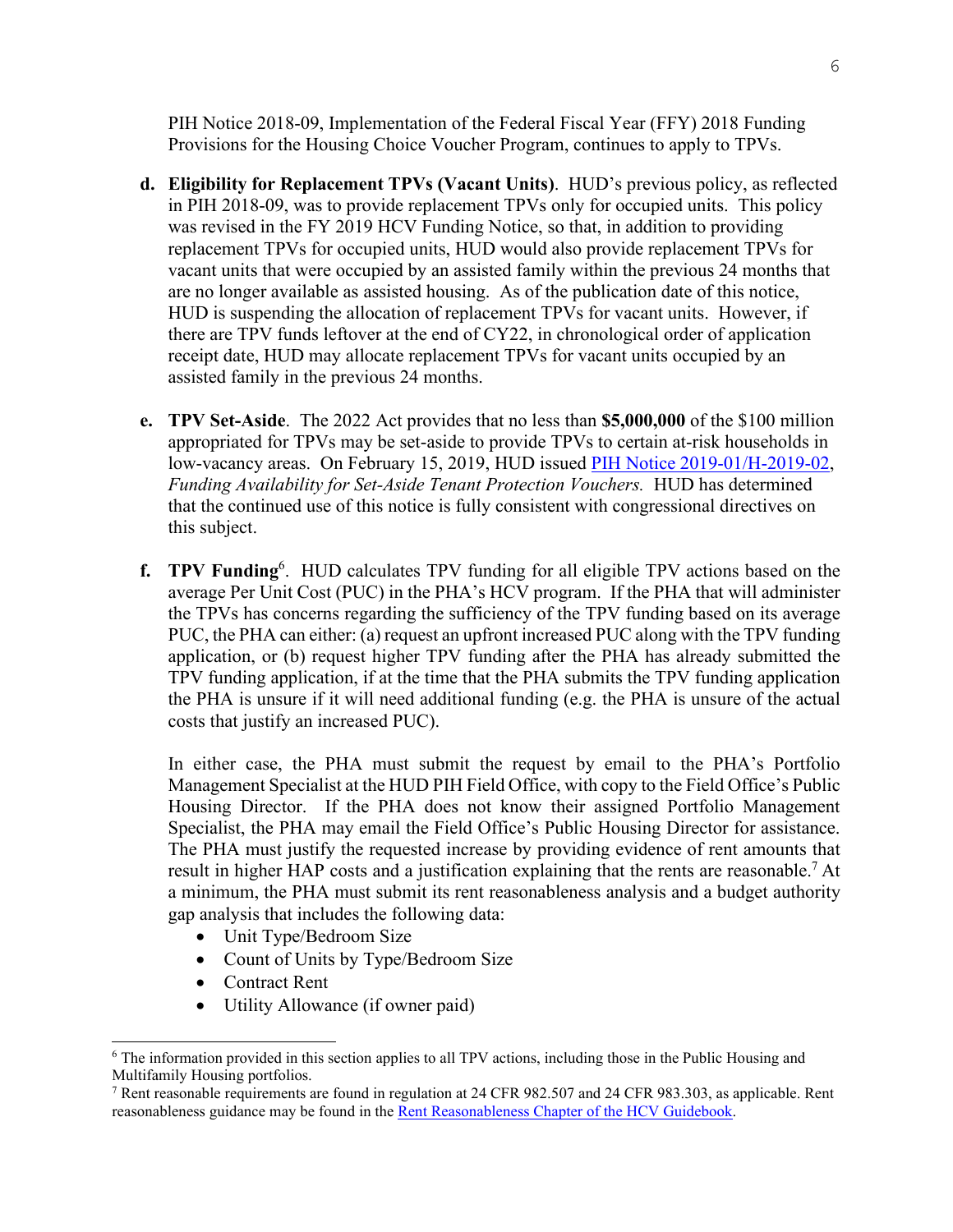- Monthly Total (Contract Rent + Utility Allowance)
- Resident Rent
- Monthly/Annual subsidy need by unit and property

Once the Field Office receives the PHA's request, it will review it to confirm that actual and/or projected subsidy costs are appropriately calculated and may follow-up with the PHA if additional information is needed. If the Field Office determines that the increased PUC is appropriate, they will notify HCV FMD of the revised need via a Field Office memo. The Field Office emails this memo, along with the PHA's supporting documentation (and the TPV funding application, if applicable), to [PIHConversionActions@hud.gov.](mailto:PIHConversionActions@hud.gov)

The following additional requirements apply where the PHA is submitting its request for increased TPV funding subsequent to the TPV award:

- The following additional information must be submitted with the request: Monthly/Annual subsidy provided in the TPV award and ACC letter reflecting the TPV award.
- PHAs can apply for higher PUCs during the time of their initial funding increment. The effective date for TPV increments is provided in the amended ACC letter sent from the FMC to PHAs. Once the initial funding increment is renewed, no additional PUC will be provided.

Note that all additional TPV funding is subject to available appropriations. Questions concerning the TPV adjustment process described above may be sent to [PIHConversionActions@hud.gov.](mailto:PIHConversionActions@hud.gov)

- <span id="page-6-0"></span>**6. Funding for Administrative Costs**. The 2022 Act provides **\$2,410,612,000** for administrative expenses of PHAs administering the HCV Program (see Appendix A for Appropriations text). The 2022 Act also provides that this funding may be used for "other expenses" of public housing agencies administering the Section 8 tenant-based rental assistance program. HUD will issue detailed guidance on this subject in a subsequent PIH notice. Of the appropriated amount, no less than **\$2,380,612,000** will be available for ongoing administrative fees and fees for new vouchers and up to **\$30,000,000** will be made available to allocate to PHAs that need additional funds to administer their Section 8 programs.
	- **a. Ongoing Administrative Fees and Administrative Fees for New Vouchers**. Ongoing administrative fees and administrative fees for new vouchers are allocated based on leasing. These administrative fees are calculated for CY 2022 as provided for by Section 8(q) of the United States Housing Act, and related Appropriation Act provisions, as in effect immediately before the enactment of the Quality Housing and Work Responsibility Act (QHWRA) of 1998 (P. L. 105-276). Under this calculation, PHAs are allocated a fee amount for each voucher that is under HAP contract as of the first day of each month.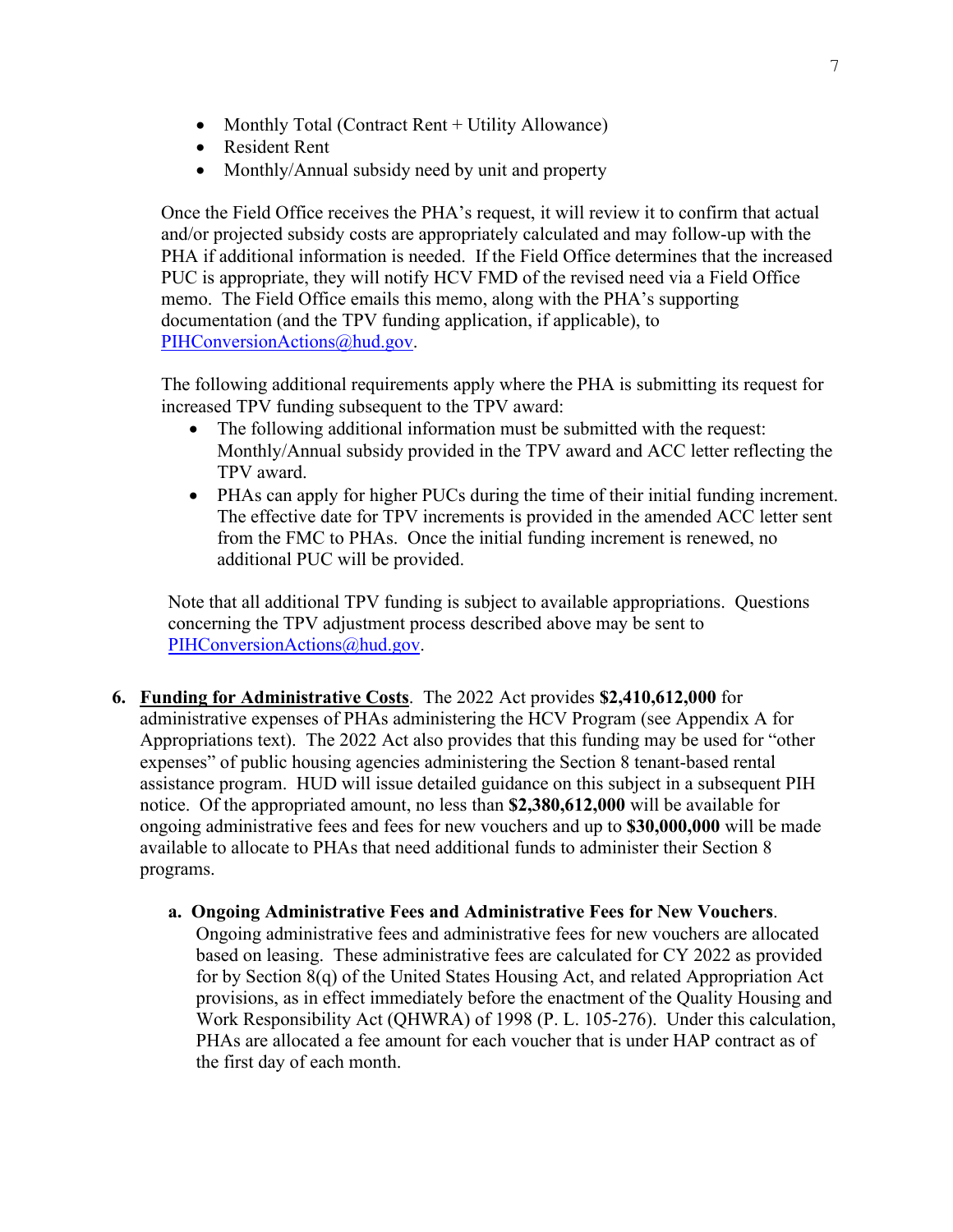i. **Proration and Reconciliation of Administrative Fees**: HUD developed and posted the CY 2022 Administrative Fee rates in HUD's website to enable all PHAs to calculate potential fee eligibility and to manage portability billings. HUD emailed all participating PHAs on March 30, 2022, announcing the CY 2022 Administrative Fee rates were posted to HUD's website. Use the link below to access them:

[https://www.hud.gov/program\\_offices/public\\_indian\\_housing/programs/hcv/guid](https://www.hud.gov/program_offices/public_indian_housing/programs/hcv/guidance_and_notices) ance and notices.

HUD disburses administrative fees to PHAs each month based on actual leasing reported in VMS in prior months. Each PHA's administrative fee eligibility is reconciled after every quarter based on actual reported leasing, adjusted by an estimated proration based on total annual funding for administrative fees. HUD determines the estimated proration level by comparing each quarter's national eligibility for administrative fees to one quarter  $(1/4<sup>th</sup>)$  of the appropriated amount available for ongoing administrative fees. HUD will disburse any amount due to the PHA and will offset any amount due from the PHA via a reduction from a subsequent administrative fee payment. A final reconciliation will be completed after the December 2022 leasing data is reported in VMS, at which time the final pro-ration for CY 2022 will be determined.

Finally, it is likely that HUD will start using IMS-PIC 50058 leasing data in CY 2022 to determine HAP and administrative fee monthly disbursements as we transition to the Enterprise Voucher Management System (eVMS). HUD will pilot this transition and will alert each PHA when their payments will be calculated based on IMS-PIC leasing data. Additional information will be provided through separate guidance.

#### **b. Blended Rate Administrative Fees and Higher Administrative Fee Rates**:

i. **Blended Rate Administrative Fees**: PHAs serving multiple administrative fee areas may, in lieu of the fee determined for their agency, request a blended rate based on the actual location of their assisted units. The blended rate will be used for the entire CY 2022.

#### **How to Submit Requests**: **PHAs must submit applications electronically.**

**Electronic Mail (email) Requests**: PHA requests for Blended Rate Fees must be submitted to HUD at the following mailbox:

[PIHFinancialManagementDivision@hud.gov.](mailto:PIHFinancialManagementDivision@hud.gov) The subject line of the e-mail must read as follows: **PHA Number, Request for Blended Rate Administrative Fees** (e.g., *TX001*, *2022 Request for Blended Rate Administrative Fees*).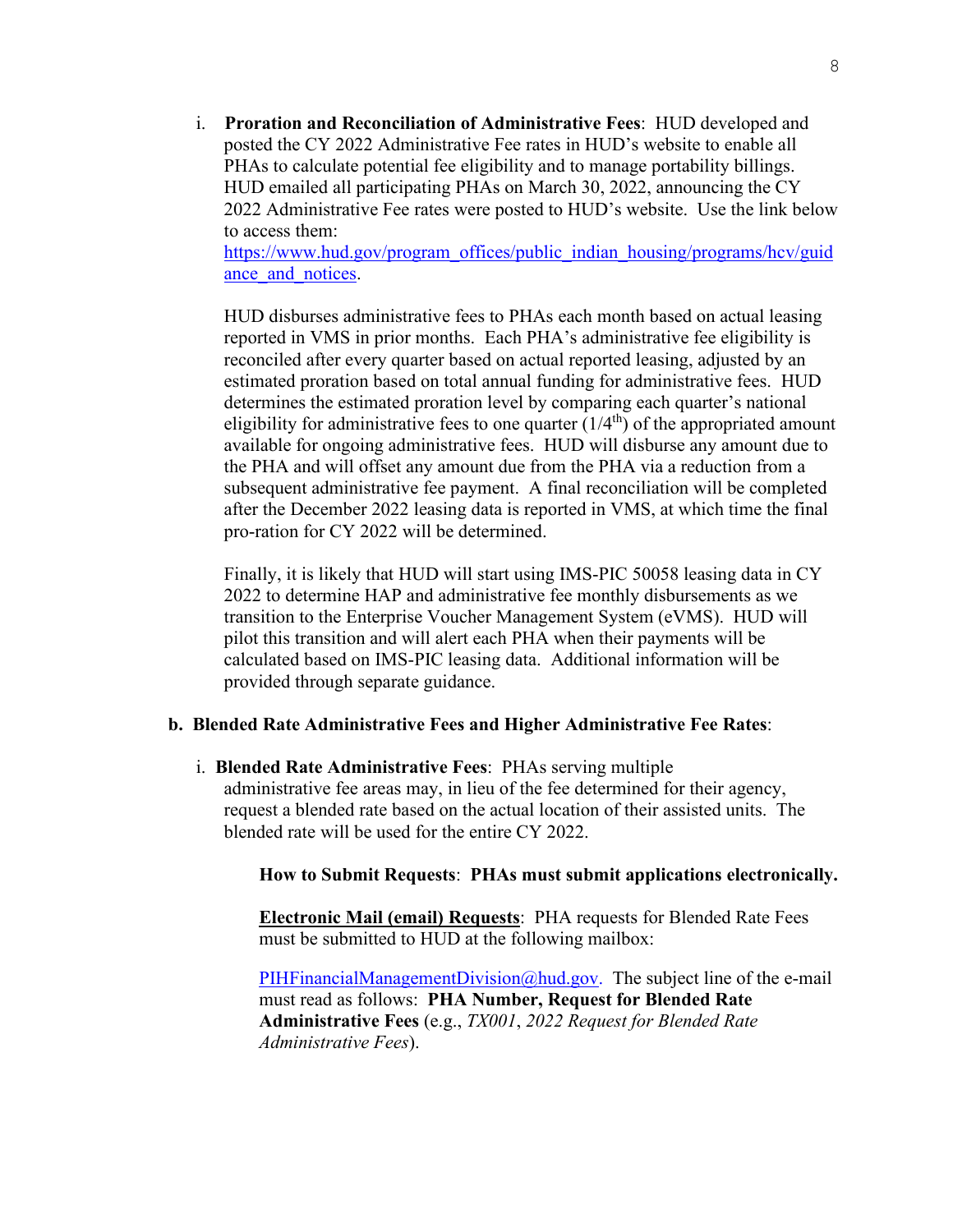**Deadline to Submit Requests**: Requests for Blended Rate Administrative Fees must be received **no later than 5 p.m., per the PHA's time zone, Friday, July 15, 2022.** 

 ii. **Higher Administrative Fee Rates**: A PHA that operates over a large geographic area, defined as two or more counties, may request higher administrative fees. An approved higher administrative fee rate will apply only to CY 2022 and is applicable to the HCV Program and Mainstream Vouchers. The PHA will be required to submit evidence of actual costs at the end of the CY to enable HUD to determine if the entire approved increase was needed. Excess funds will be offset by HUD via a reduction in a future disbursement.

**Submission Requirements for Higher Administrative Fee Rates**: To request higher fees, an agency must submit the following financial documentation to the PHA's assigned FA at the FMC:

- Actual Unrestricted Net Position (UNP) (formerly referred to as Unrestricted Net Assets or administrative fee reserves) balance as of December 31, 2021.
- Actual administrative costs for the HCV Program for CY 2021 in sufficient detail to allow for review.
- The PHA's CY 2022 HCV Program administrative budget, including anticipated reasonable and necessary administrative costs broken out in sufficient detail to allow for review (positions and salaries, detailed travel costs, overhead and pro-rations, etc.). There is no HUD form, nor a mandated format, for this budget.
- An explanation of why the unit month and budget authority utilization in CY 2021 was below 95 percent of the unit month and budget authority available for renewal units (if this occurred).
- If the PHA has made withdrawals from the Administrative Fee reserves per official guidance provided in [PIH Notice 2015-17:](https://www.hud.gov/sites/documents/PIH2015-17.PDF) *Uses and Reporting of Admin Fee Reserves,* certification is required. Should there be no withdrawals at this point, a statement that none were made is required.
- An explanation as to why the projected CY 2022 administrative fees are insufficient to cover expected program operating costs.
- Certification by the executive director of the PHA that the data is accurate.

HUD reserves the right to reduce the documentation required.

To request a higher administrative fee rate, PHAs must provide the above information to the FMC. The required information must be received **no later than 5 p.m., per the PHA's time zone, Friday, July 15, 2022**. **PHAs must submit applications electronically.**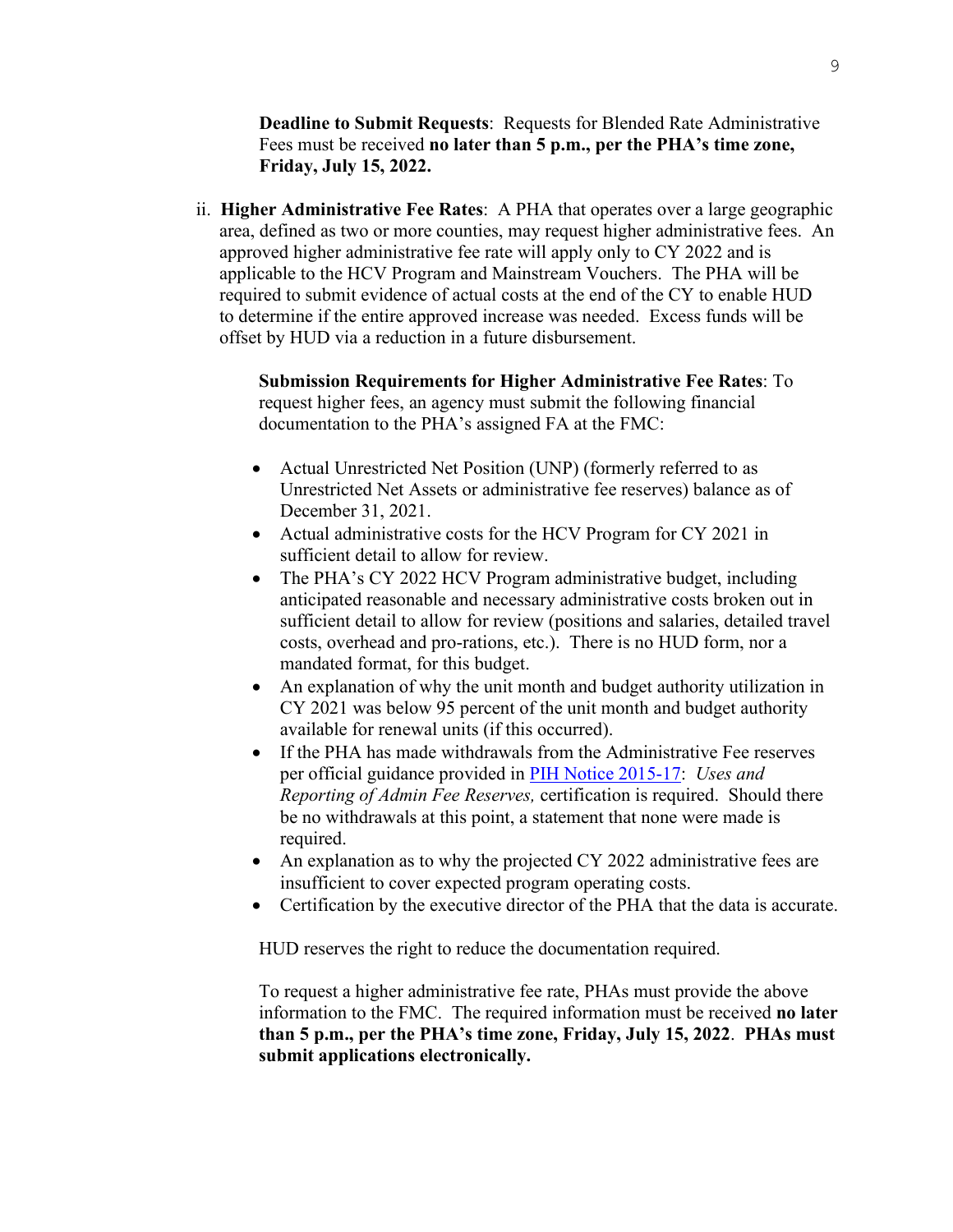**Electronic Mail (email) Requests**:PHA requests for a higher administrative fee rate must be submitted to HUD at the following mailbox:

**[FinancialManagementCenter@hud.gov](mailto:FinancialManagementCenter@hud.gov)**.Subject line must read as follows: **PHA Number,** (e.g., TX001) *2022 Request for Higher Administrative Fee*.

- **c. Special Fees**.As stated above, HUD will make up to **\$30,000,000** available to allocate to PHAs that need additional funds to administer their Section 8 programs. A portion of the \$30,000,000 set-aside may be used for ongoing administrative fees to increase the national fee proration, should HUD determine during the course of the calendar year (after the submission deadlines outlines below) that the entire \$30,000,000 may not be needed for additional administrative costs. HUD will consider requests for other unanticipated increases in Administrative Fees on a caseby-case basis. Please note that requests for additional fees because of a lower national fee proration will not be accepted. Special fees are not applicable to Mainstream Vouchers or Emergency Housing Vouchers (EHVs). These funds may be provided for the following purposes:
	- i. **HCV Homeownership Fees**: HUD provides a \$200 special fee for every homeownership closing reported in the Public Housing Information Center (PIC) for HCV families who have become homeowners through the HCV Homeownership program, Moving To Work (MTW) Homeownership program, and the Family Self-Sufficiency program (HCV only). These special fees are allocated to the PHAs administering the vouchers, or FSS program, after the homebuyers' closings are reported in PIC and closing dates are provided to the FMC staff. PHAs do not need to apply for these funds as HUD provides these fees automatically based on PIC data and closing dates confirmations. HUD will also fund a one-time \$500 special fee for each newly created HCV Homeownership Program at any PHA in CY 2022.
	- ii. **Special Fees for PHAs that Administer TPVs in Connection with Multifamily Housing Conversion Actions**: For multifamily housing conversions, a special (one-time) fee of \$200 will be provided for each unit **occupied** on the date of the eligibility event. PHAs do not need to apply for these funds as HUD provides these fees automatically based on PIC data. This special fee will also be allocated to PHAs that agree to administer vouchers on behalf of a Multifamily Choice Neighborhoods Grantee.
- iii. **Special Fees for Portability**: Receiving PHAs with numbers of portability vouchers that comprise a significant portion of their vouchers under lease are eligible for a special fee. PHAs must have been administering a number of portin vouchers equal to 20 percent or more of the PHA's total number of leased vouchers as of December 31, 2021, to be eligible for special portability fees. For each eligible port-in voucher, the receiving PHA will receive 12 months of funding equal to **15 percent** of the PHA's 2022 Column A rate for administrative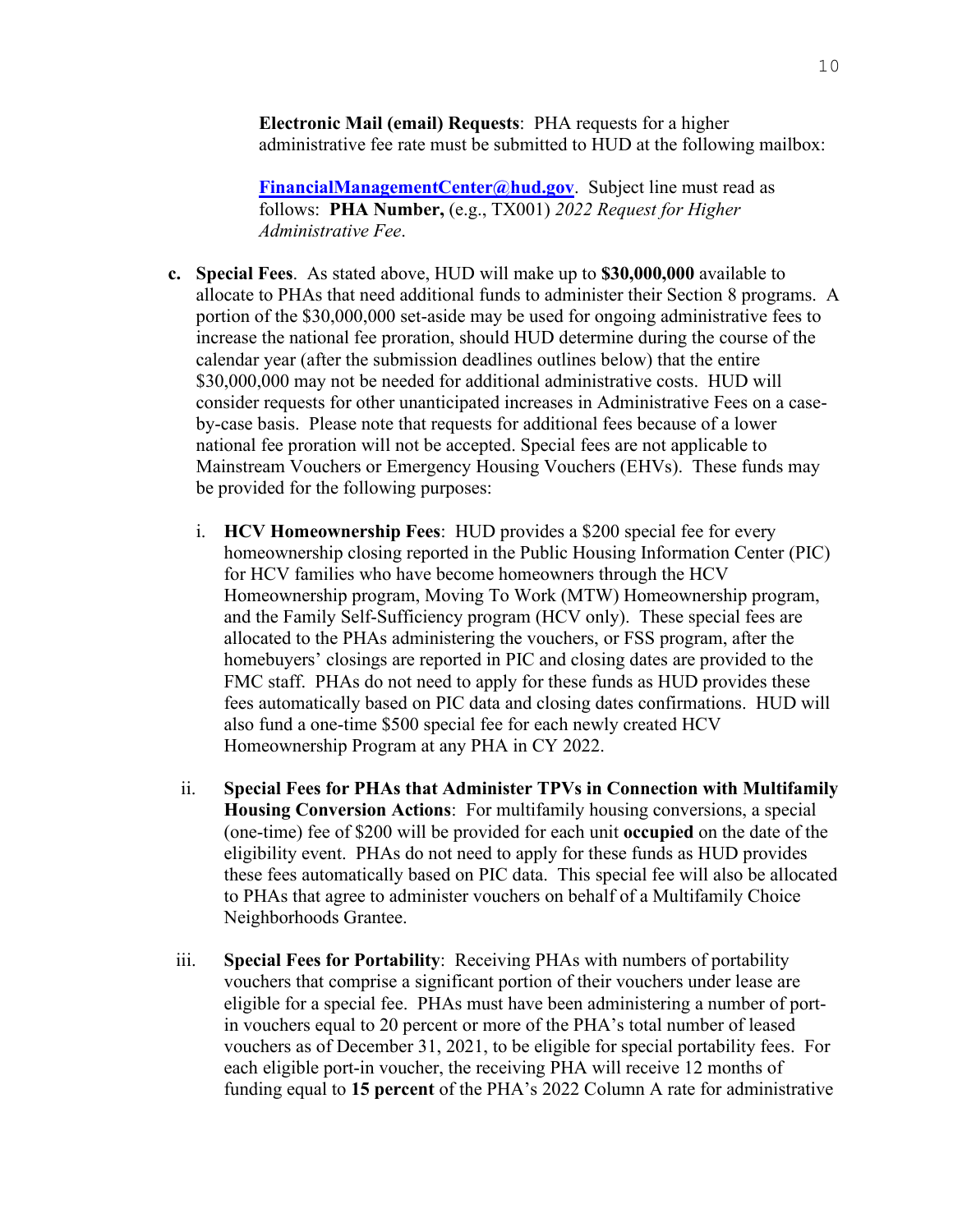fees. This is a one-time award of special fees and will be calculated based on PHA portability data found in PIC for actions through December 31, 2021, and leased data from the VMS as of December 31, 2021 (from the same VMS database used to determine the 2022 HCV renewal allocations). PHAs do not need to apply for these funds as HUD provides these fees automatically based on PIC data and the VMS data used for the 2022 renewal allocation. PHAs were advised via email on March 22, 2022, of the deadline date of **no later than 5 p.m., per the PHA's time zone, Thursday, March 31st, 2022,** to ensure all PIC data was updated and successfully submitted.

iv. **Special Fees for Audit Costs for Declaring Major HCV Programs per Notice 2021-08, and for HCV Voluntary Transfers per PIH Notice 2018-12**: Please refer to Section 4, [PIH Notice 2021-08](https://www.hud.gov/sites/dfiles/OCHCO/documents/2021-08pihn.pdf) or a superseding notice published by HUD: *Financial Reporting requirements for the HCV Program Submitted through the Financial Assessment Subsystem (FASS) for Public Housing and the Voucher Management System (VMS),* and Section 6, [PIH Notice 2018-12:](https://www.hud.gov/sites/dfiles/OCHCO/documents/18-12pihn.pdf) *Process for PHA Voluntary Transfers and Consolidations of Housing Choice Vouchers, Mainstream Vouchers, PBV and Project-Based Certificates*, for the eligibility requirements and process to request special fees under this category.

**PIH Notice 2021-08, Section 4**.For those general-purpose governments that have not declared their HCV related programs as a major fund for financial statement purposes or as a major enterprise fund under Code of Federal Regulations (CFR), Title 2, Subtitle A, Chapter II, Part 200, Subpart F; Audit Requirements, the audit obtained may not be sufficient for HUD to properly monitor its financial and compliance interest in these entities.

Therefore, for HUD to gain an acceptable level of assurance, these PHAs may be directed to procure Independent Public Accountant (IPA) services for financial and compliance procedures as specified by HUD. This additional work is normally completed as part of the audit and is specifically known as "Auditor Agreed Upon Procedures". Annually, these PHAs must contact the PIH Office of Housing Voucher Programs (OHVP), Financial Management Division (FMD) at [PIHFinancialManagementDivision@hud.gov](mailto:PIHFinancialManagementDivision@hud.gov) to confirm whether they must procure an IPA service. If the PIH OHVP, FMD determines that IPA services must be performed, HUD will provide set-aside funding, if available, to reimburse the agency for any additional audit costs unless sufficient UNP exists, in which case these funds may be used for the special purpose audit cost.

**PIH Notice 2018-12, Section 6**.While reviewing the transfer of UNP to the receiving/consolidated PHA, the HUD Field Office will ensure the divesting PHA has properly procured and entered into a contract with an independent public accountant to conduct its close-out audit, and has the funds available to cover it, HUD may assign additional administrative fee funding. This is subject to availability of funds and justifiable circumstances, from the Administrative Fee setaside funds to cover close-out audit costs and may conduct a final close-out or forensic audit of a divesting PHA, either prior to or following to the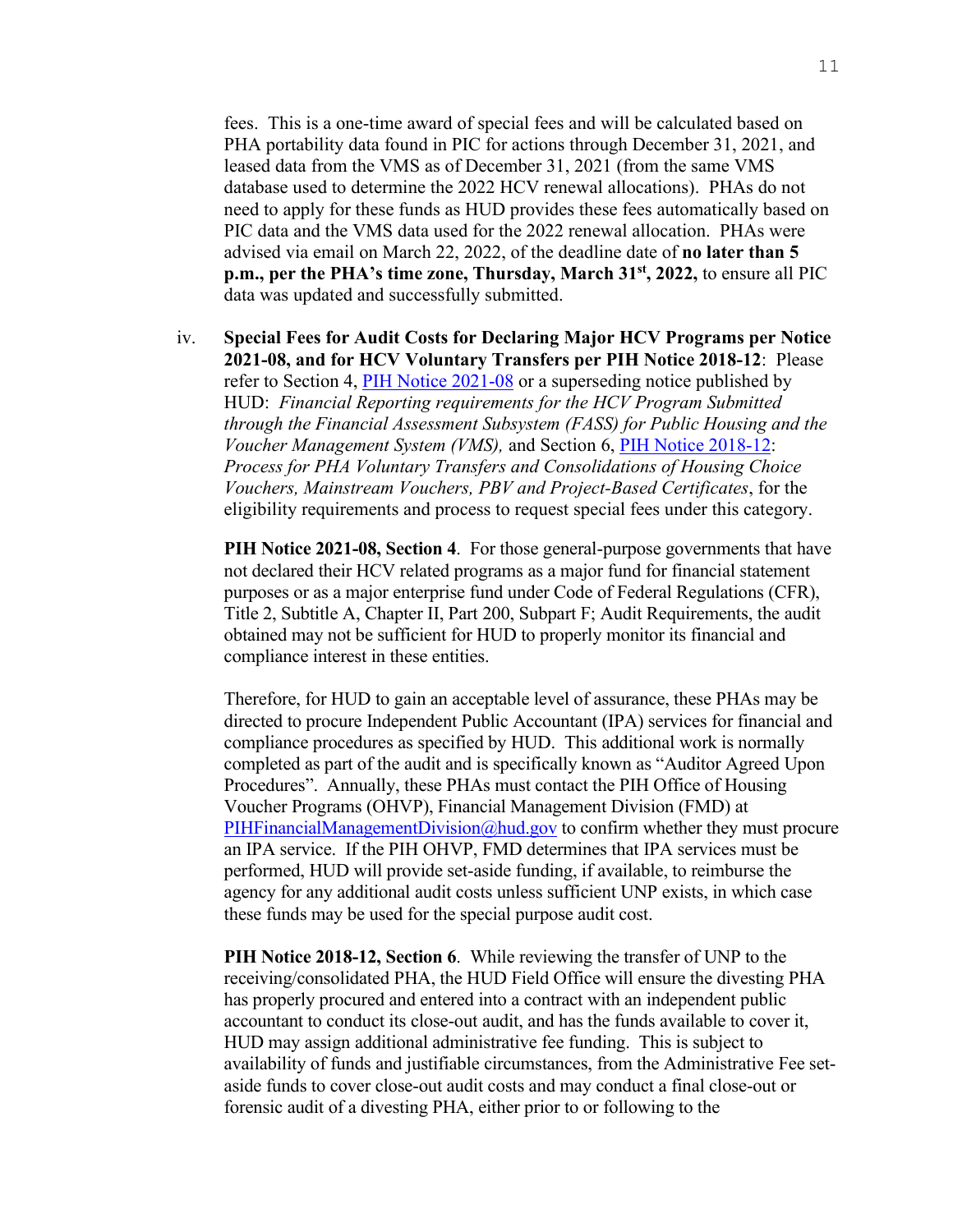transfer/consolidation. The HUD Field Offices must contact the Housing Voucher Financial Management Division at [PIHFinancialManagementDivision@hud.gov](mailto:PIHFinancialManagementDivision@hud.gov) to confirm availability of additional administrative fee funding; however, the divesting PHA's available administrative fee, UNP, and/or other non-federal funds must be considered first and restricted for this purpose.

v. **Special Fees Needed for Administration of Section 8 Tenant-Based Rental Assistance Program**:PHAs experiencing increased administrative expenses that need additional funds to administer their Section 8 HCV Programs, including as a result of administration of tenant protection rental assistance, disaster related vouchers, HUD-VASH vouchers, and other special purpose incremental vouchers, as shown in this section under Guidance for Special Fee Applications Per Category, can request special fees.

To qualify for additional funding under these categories, PHAs must experience increased administrative expenses as a result of the administration of tenant protection rental assistance, HUD-VASH vouchers, FUP including FYI, disasterrelated vouchers, and other special purpose incremental vouchers. Requests for other unanticipated administrative fee funding increases will be considered on a case-by-case basis at the Secretary's discretion. Please carefully review the applicable application criteria when preparing your application for these funds.

Please note, HUD will limit the total award amount for all categories combined to a percentage of the PHA's estimated CY 2022 administrative fee funding. The maximum percentage of the award will be based on the PHA's size as outlined below:

| <b>PHA Size</b> | Number of<br><b>Units</b> | <b>Maximum</b><br>Award<br>Percentage |
|-----------------|---------------------------|---------------------------------------|
| Small           | $1 - 249$                 | $12\%$                                |
| Medium          | $250 - 499$               | 6%                                    |
| arge            | 500 or more               |                                       |

Additionally, HUD reserves the right to deny or limit the award amount based on a PHA's administrative fee reserves to ensure fair and reasonable distribution of funds. HUD reserves the right to fund one, some, or all the categories.

Reporting and recording of awarded Special Fees are included as part of the PHA's HCV administrative financial records under CFDA 14.871.

Applications for Special Fees under the **HUD-VASH and FUP categories** must be received **no later than 5 p.m., per the PHA's time zone, Friday, July 8, 2022**. Applications for Special Fees under the **Disaster and Secretary's Discretion categories** must be **received no later than 5 p.m., per the PHA's time zone, Friday, October 28, 2022**. All applications must be sent to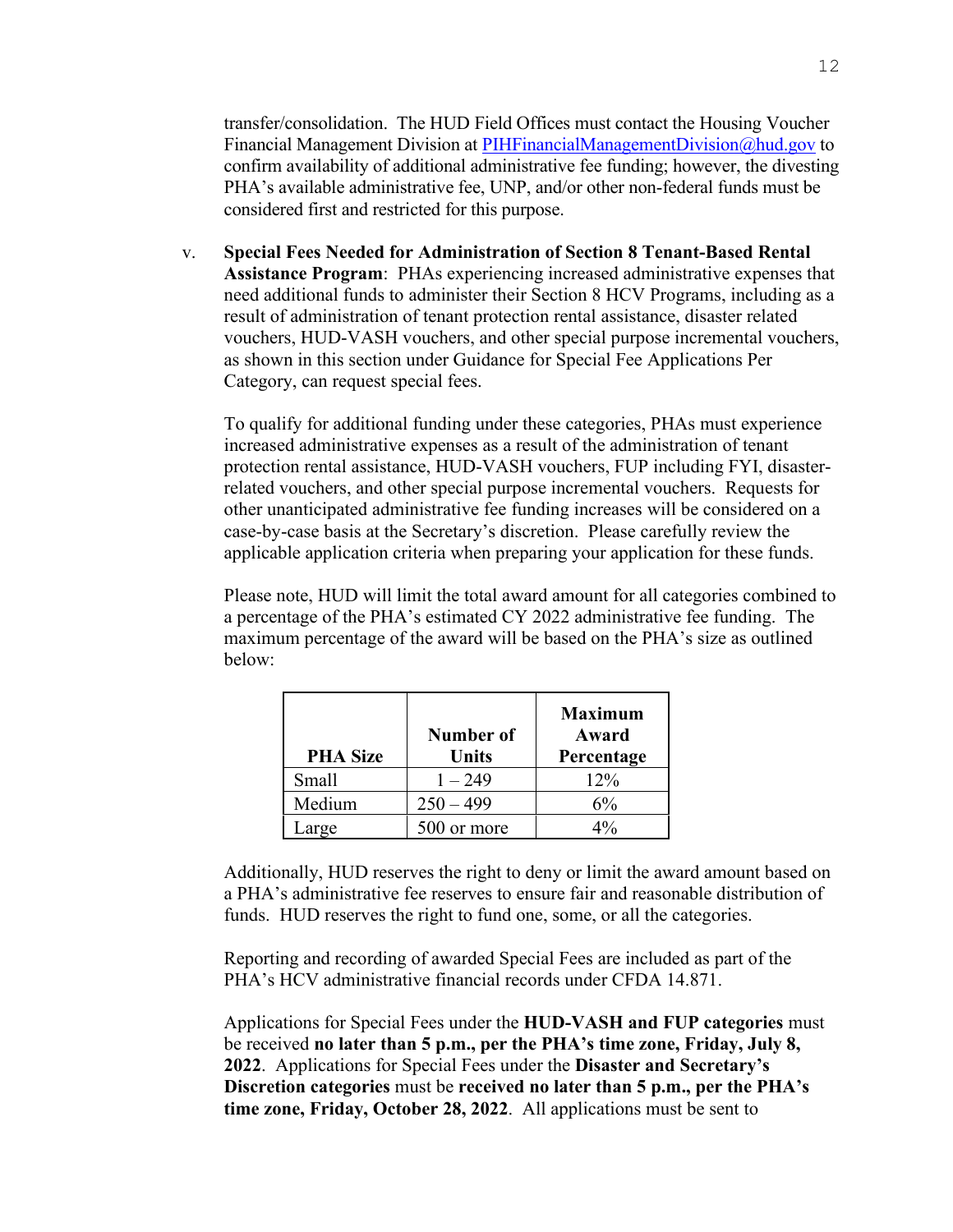$2022SpecialFees@hud.gov$ . The subject line of the email should include the PHA Number and the specific Special Fee category of applications, for example, *TX001 FUP Special Administrative Fee Funding Application*. HUD reserves the right to contact PHAs for clarification of items provided with the application. Clarifications or corrections must be received by HUD within the time frame specified in the notification.

**The following information must be included** for each category the PHA applies to be considered for funding under each requested category:

- The application page that identifies the categories for application that is certified by signature (form at **Appendix C** to this document);
- A letter signed by the appropriate PHA official, clearly indicating the amount being requested, the calculation used to determine the amount of the request, and the estimated UNP (Administrative fee reserve) balance as of the day of the request;
- A statement describing an activity that is being proposed, underway or has been completed;
- A description of the local need that the activity will serve;
- Data on the number of families that the activity will help;
- How the activity will lead to an increase in leasing success rates and/or reduce processing time;
- Documentation to support the cost of each activity the PHA is requesting funding for; the supporting documentation could be an invoice/receipt, job posting, an estimate based on what the activity has cost in a prior year along with documentation of the prior year costs, etc.; and
- Budget justification to support the request. The budget justification must support the need for additional administrative expenses. The expenses must be above what can be supported by your PHA's earned or anticipated ongoing administrative fees for the year. For your convenience, an example budget justification is provided in **Appendix D** to this document.

**Award Information**.HUD will reserve up to **\$1,000,000** for Special Fees Needed for Administration of Section 8 Tenant-Based Rental Assistance Program.

# **Guidance for Special Fee Applications per Category**:

# **A. Category 1 – HUD-VASH Special Fees**

#### **Purpose of the HUD-VASH Program**:

For eligible homeless veterans and their families, the HUD-VASH Program combines the HUD HCV rental assistance program with case management and clinical services provided The Department of Veterans Affairs (VA) at its medical centers and community clinics. HUD-VASH assists homeless veterans and their families afford decent, safe, and sanitary housing through the distribution of housing vouchers. Beneficiaries are selected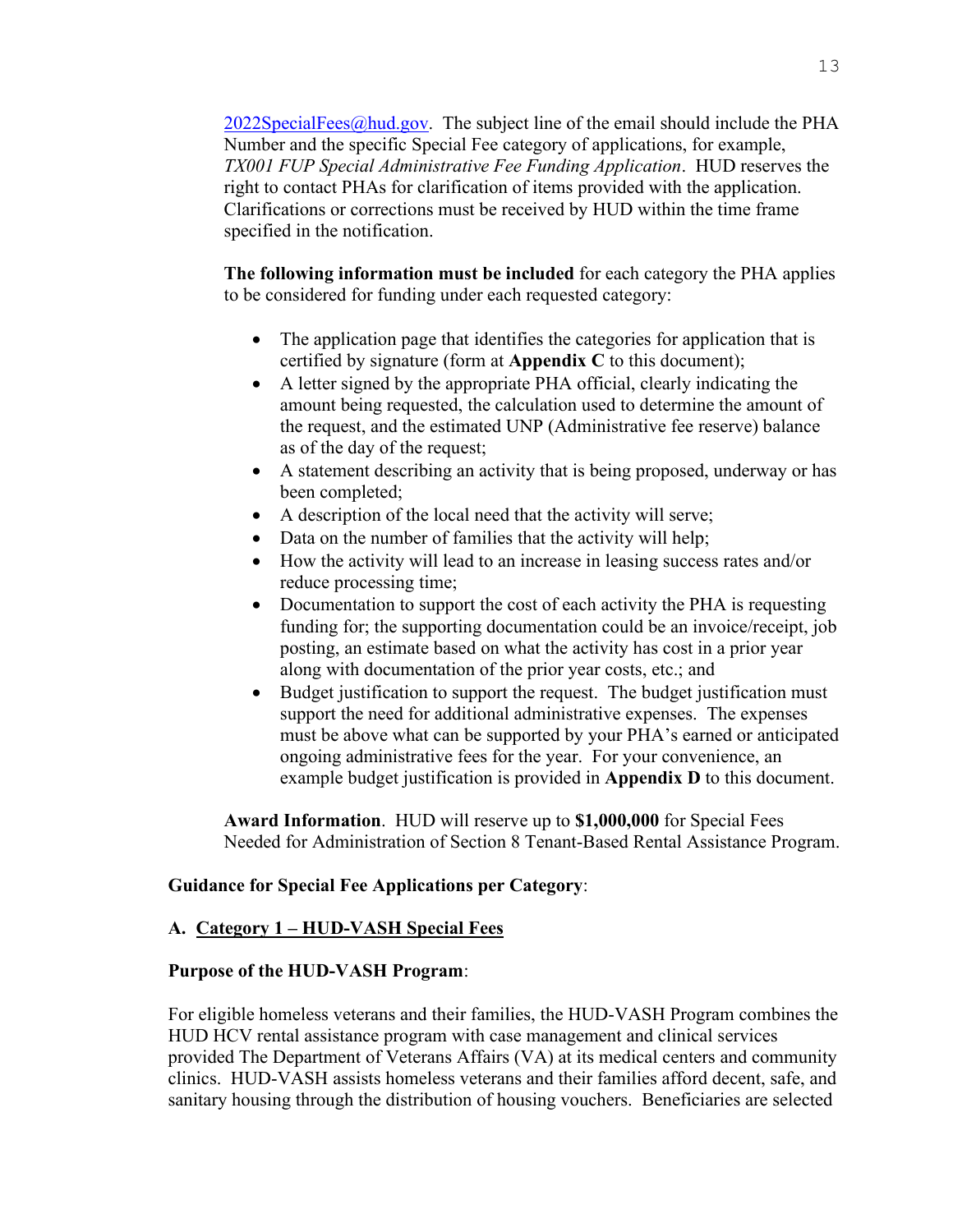based on certain requirements including health care eligibility, homelessness status, and income.

**Eligible Activities/Expenses**. Under this notice, PHAs may apply for HUD-VASH Special Fees to support necessary additional administrative expenses incurred to increase lease-up success rates or decrease the time it takes for a veteran to locate and move-in to a unit. To apply for these funds, applicants must justify or document actions specifically for administering the HUD-VASH program.

Under this notice, eligible activities/expenses could include, **but are not limited to**:

- Hiring temporary staff to process Request for Tenancy Approvals (RFTA) forms;
- Hiring temporary staff to conduct Housing Quality Standards (HQS) inspections, or pre-inspect units that HUD-VASH clients are likely to rent;
- Hiring temporary staff to provide HUD-VASH clients with housing search assistance;
- Hiring temporary staff to serve as a Portability Coordinator for HUD-VASH clients;
- Hosting a "HUD-VASH Day," a one-stop resource for intake, issuing provisional vouchers, etc.;
- Hosting Landlord Recruitment Fairs and other activities to engage landlords to participate in the HUD-VASH program;
- Holding extra briefings for HUD-VASH clients; and
- Other services to ensure that HUD-VASH clients can move into their new homes with a voucher in the shortest time-period possible.

# **B. Category 2 – Family Unification Program Special Fees**

# **Purpose of the FUP:**

FUP is a program under which HCVs are provided to two different populations:

- 1. Families for whom the lack of adequate housing is a primary factor in:
	- a. The imminent placement of the family's child or children in out-of home care, or
	- b. The delay in the discharge of the child or children to the family from out-of-home care.

2. For a period not to exceed 36 months, otherwise eligible youths who have attained at least 18 years and not more than 24 years of age and who have left foster care, or will leave foster care within 90 days, in accordance with a transition plan described in section 475(5)(H) of the Social Security Act and is homeless or is at risk of becoming homeless at age 16 or older. PHAs administer FUP in partnership with Public Child Welfare Agencies (PCWAs) who are responsible for referring FUP families and youths to the PHA for determination of eligibility for rental assistance.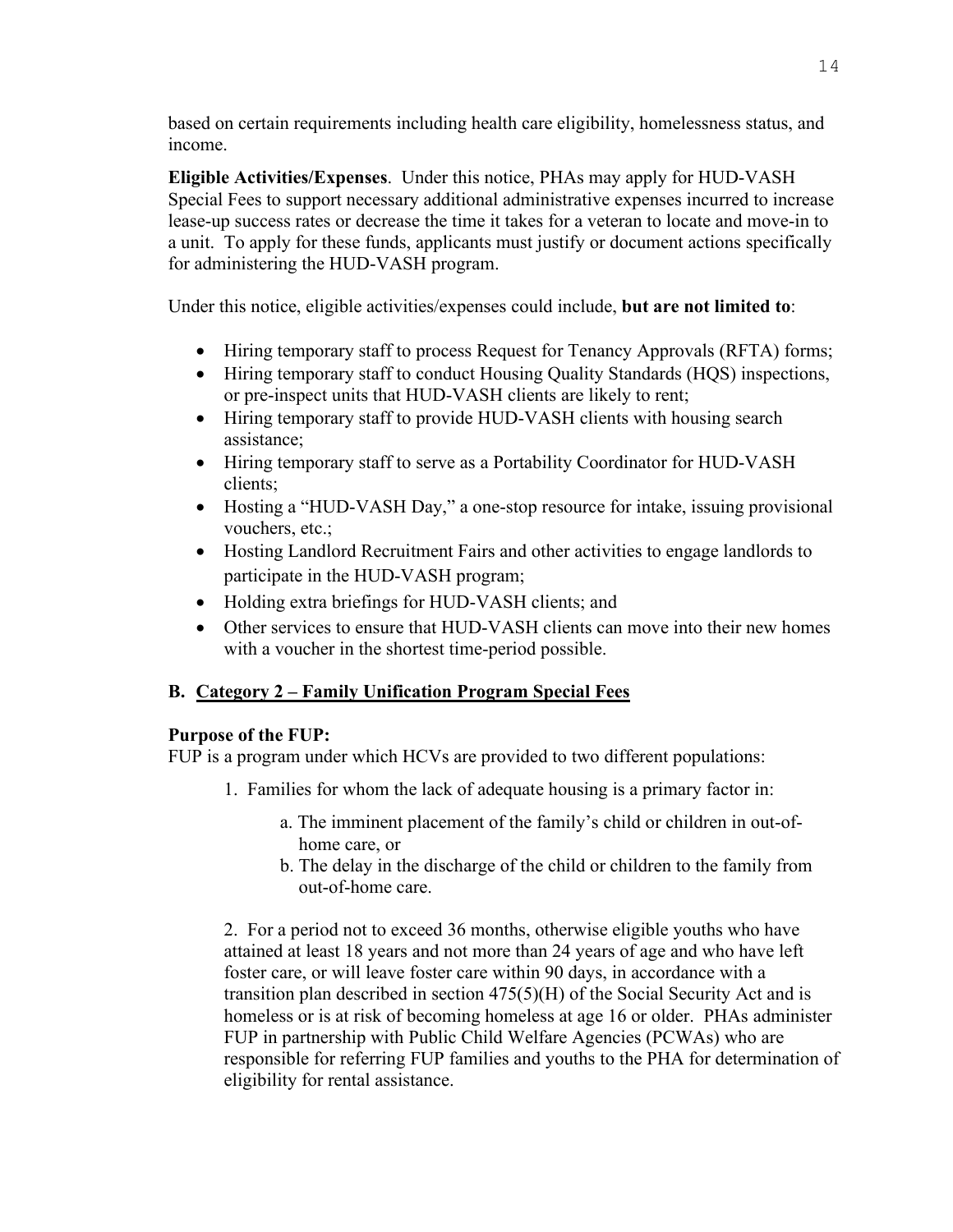3. The 2020, 2021 and 2022 Acts included assistance to be targeted to foster youth. HUD refers to this targeted FUP assistance as the Foster Youth to Independence (FYI) program. FYI is a program under which HCV assistance is provided for a period not to exceed 36 months, to otherwise eligible youths who have attained at least 18 years and not more than 24 years of age and who have left foster care, or will leave foster care within 90 days, in accordance with a transition plan described in section 475(5)(H) of the Social Security Act, and is homeless or is at risk of becoming homeless at age 16 or older. PHAs administer FYI in partnership with PCWAs who are responsible for referring youths to the PHA for determination of eligibility for rental assistance.

**Eligible Activities/Expenses**. Under this notice, PHAs may apply for FUP Special Fees to support necessary additional administrative expenses incurred to achieve either of the following activities:

- Full (100 percent) FUP/FYI voucher utilization; and
- Increase access to the program for FUP-eligible youth.

To apply for these funds, applicants must justify or document actions specifically for administering the FUP/FYI. Under this notice, eligible activities/expenses could include, **but are not limited to**:

- Establishing a new/revised Memorandum of Understanding (MOU) with the PCWA and other partners;
- Working with community partners to establish and implement a system to identify eligible youth not currently within the PCWA's caseload in cooperation with the **Continuum of Care** (CoC), including integrating the prioritization and referral process for eligible youth not currently in the PWCA's system into the local CoC's coordinated entry process;
- Hiring temporary staff to process RFTA forms;
- Hiring temporary staff to conduct HQS inspections or pre-inspect units that FUP/FYI clients are likely to rent;
- Hiring temporary staff to provide FUP/FYI clients with housing search assistance;
- Hosting a "FUP/FYI Day," a one-stop resource for intake, issuing provisional vouchers, etc.;
- Hosting Landlord Recruitment Fairs and other activities to engage landlords to participate in FUP/FYI;
- Holding extra briefings for FUP/FYI clients;
- Other services to ensure that FUP/FYI clients can move into their new homes with a voucher in the shortest time period possible; and
- Training PCWA, CoC, and other community partners on FUP/FYI and the HCV Program.

# **C. Category 3 – Disaster Related Special Fees**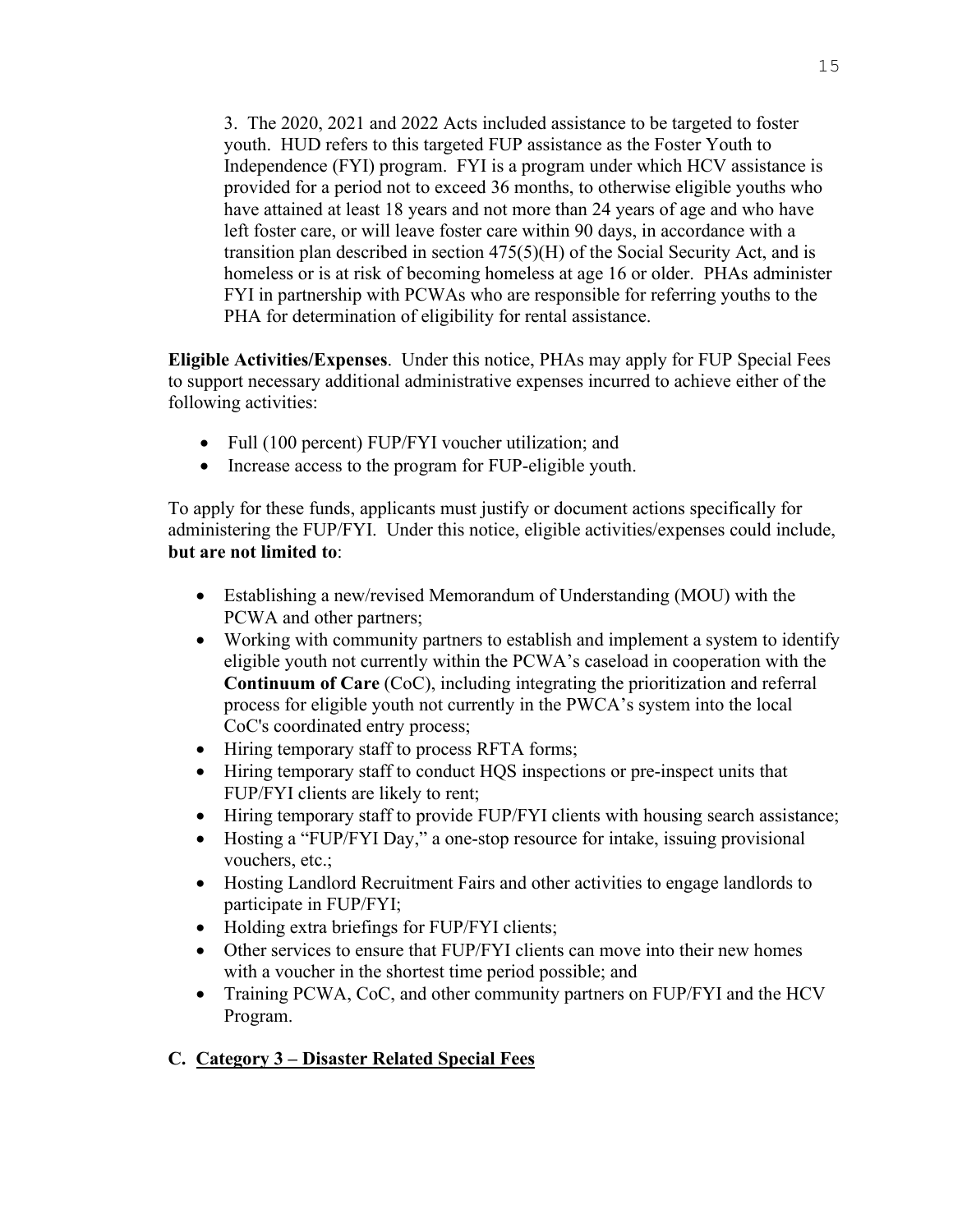In the event of a future allocation of disaster vouchers during CY 2022, PIH will provide eligibility and application guidance for disaster related vouchers' special fees at that time.

# **D. Category 4 – Application for other Special Fees under The Secretary's Discretion**

**Purpose of the Secretary's Discretion Set-aside.** The purpose of this set-aside is to provide additional administrative fee funding to cover administrative expenses incurred as the result of a situation outside of the specific categories described within this notice. HUD will consider requests **for other unanticipated increases in Administrative Fees on a case-by-case basis**. Please note that requests for additional fees because of a lower national fee proration will not be accepted.

**Eligible Activities/Expenses**. Activities and expenses considered eligible under Administrative Fees that are not covered under another special fee category are eligible for funding under the Secretary's Discretion.

<span id="page-15-0"></span>**7. HUD-VASH Funding**.The 2022 Act provides **\$50,000,000** for new incremental vouchers for the HUD-VASH program. This new funding will be added to the approximately \$29 million available from prior year funding for a total of approximately \$79 million to be made available for PHAs in 2022. As provided by the 2022 Act, vouchers will be awarded based on geographic need and PHA administrative performance. HUD will issue comprehensive guidance on the 2022 HUD-VASH allocation at a later date.

All PHAs are responsible for tracking new units and funding for special purpose vouchers (SPVs), such as HUD-VASH vouchers, to include new incremental vouchers and renewals. HUD-VASH funds can only be used for the intended purposes and are not subject to MTW fungibility provisions.

- <span id="page-15-1"></span>**8. Tribal HUD-VASH Renewals**. The 2022 Act provides up to **\$5,000,000** as a set-aside from the HAP renewal account for the Tribal HUD-VASH program, for renewal grants. This program provides rental assistance and supportive services to Native American Veterans who are homeless or at-risk of homelessness living in Indian Country. Guidance on the Tribal HUD-VASH program is provided by HUD's Office of Native American Programs.
- <span id="page-15-2"></span>**9. Mainstream Vouchers**.The 2022 Act provides **\$459,000,000** for renewal funding and administrative fees for Mainstream units. The renewal funding will be re-benchmarked during CY 2022. Renewals are calculated based on validated Mainstream Vouchers leasing and HAP expenses reported in VMS for the period January 1, 2021, to December 31, 2021. PHA funding for Mainstream units is limited to such calendar year eligibility and HUD-held Mainstream reserves. As with the regular voucher program, PHAs may not over-lease. (See Section 22, below, for more information on over-leasing.) As in previous appropriations Acts, the 2022 Act further clarifies that all existing Mainstream Voucher assistance shall be provided to non-elderly persons with disabilities upon turnover. [PIH Notice 2020-01](https://www.hud.gov/sites/dfiles/PIH/documents/PIH-2020-01.pdf) provides further guidance.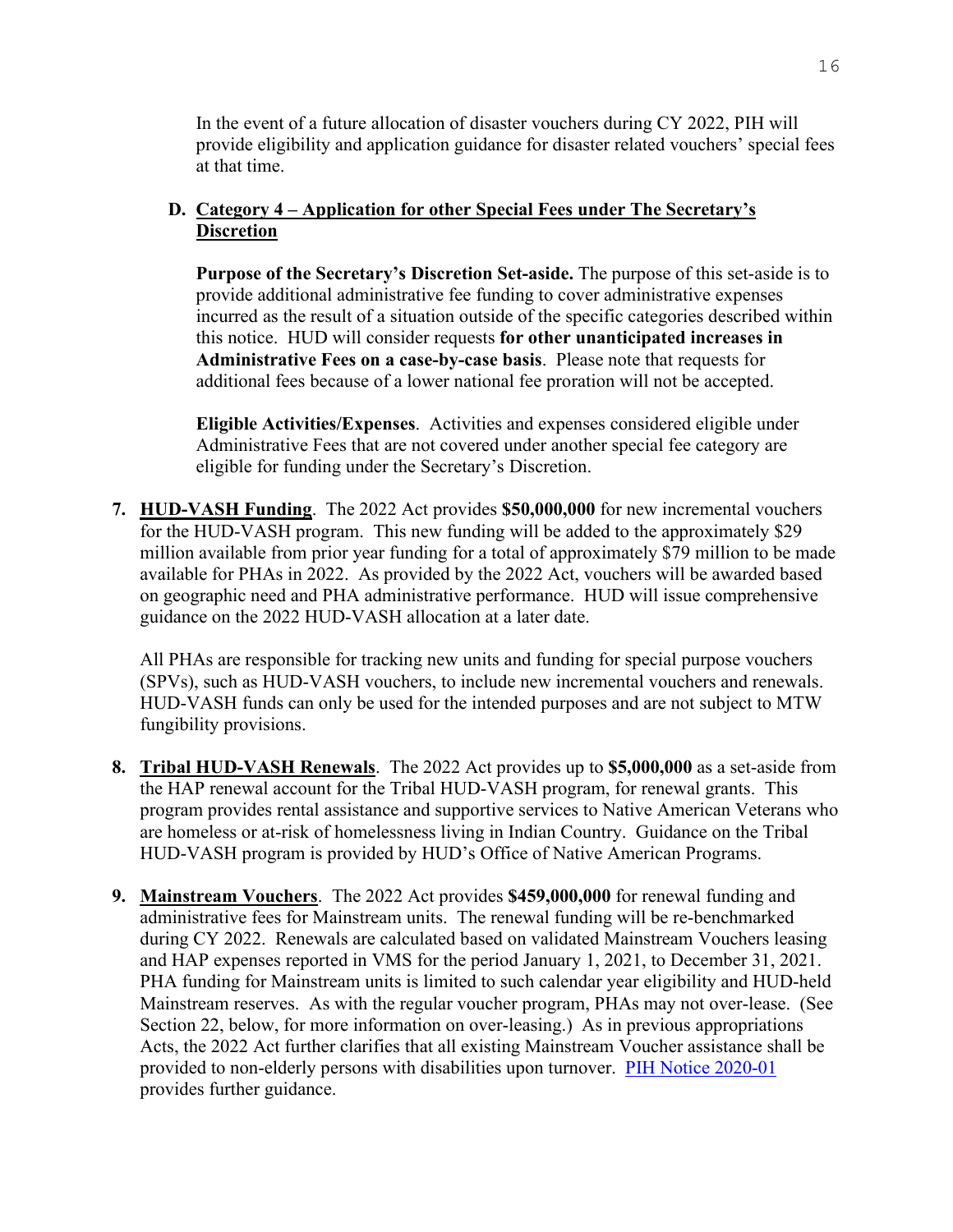Administrative fees are disbursed based on the most recent Mainstream Voucher leasing data reported in VMS, and fee reconciliations are performed on a quarterly basis. In addition, the 2022 Act requires that the administrative and other non-HAP expenses of the PHAs administering these vouchers shall be funded under the same terms and be subject to the same pro rata administrative fee reductions that apply to all other PHAs administering vouchers under the HCV Program. Consistent with the HCV Program, PHAs are not eligible to receive reimbursement for hard-to-house fees and audit costs.

All PHAs are responsible for tracking new units and new funding for SPVs. Mainstream funds can only be used for the intended purposes. These funds are not subject to MTW fungibility provisions.

The 2022 Act provides up to \$10 million for a Mainstream Voucher HAP Set-aside for the following categories of eligibility, based on need as determined by the Secretary:

- (1) **Category 1 Prevention of Terminations Due to Insufficient Funding (Shortfall)**, for public housing agencies that despite taking reasonable cost savings measures, as determined by the Secretary, would otherwise be required to terminate the rental assistance for Mainstream families as a result of insufficient funding; and,
- (2) **Category 2 Unforeseen Circumstances**, for adjustments in the allocation for public housing agencies, after applications for an adjustment by a public housing agency that experienced a significant increase, as determined by the Secretary, in Mainstream renewal costs resulting from unforeseen circumstances.

The HAP Set-aside application process and calculation methodology provided within Section 13 of this notice is applicable to Mainstream Vouchers as well. More specifically, Section 13A for Category 1, Shortfall, of the HCV Program Set-aside applies to Category 1, Shortfall, of the Mainstream Voucher Set-side. Section 13B provides detailed information and instructions for applying under Category 2a, Unforeseen Circumstances, for the HCV Program Set-aside, and applies to Category 2, Unforeseen Circumstances, under the Mainstream Voucher Set-aside as well.

<span id="page-16-0"></span>**10. Family Unification Program (FUP)**. The 2022 Act provides **\$30,000,000** for new incremental voucher assistance for the FUP. Of this amount, HUD plans to award **\$5,000,000** for FUP through a Notice of Funding Opportunity (NOFO). The remaining **\$25,000,000** is limited to use on behalf of FUP-eligible youth under the Foster Youth to Independence (FYI). Of that amount HUD will make available up to **\$15,000,000** noncompetitively through a PIH notice. At least \$10,000,000 will be awarded through a NOFO.

The 2022 Act also provides that any PHA administering voucher assistance appropriated in a prior Act under the FUP, or competitively under the 2022 Act, that determines that it no longer has an identified need for such assistance upon turnover, shall notify the Secretary,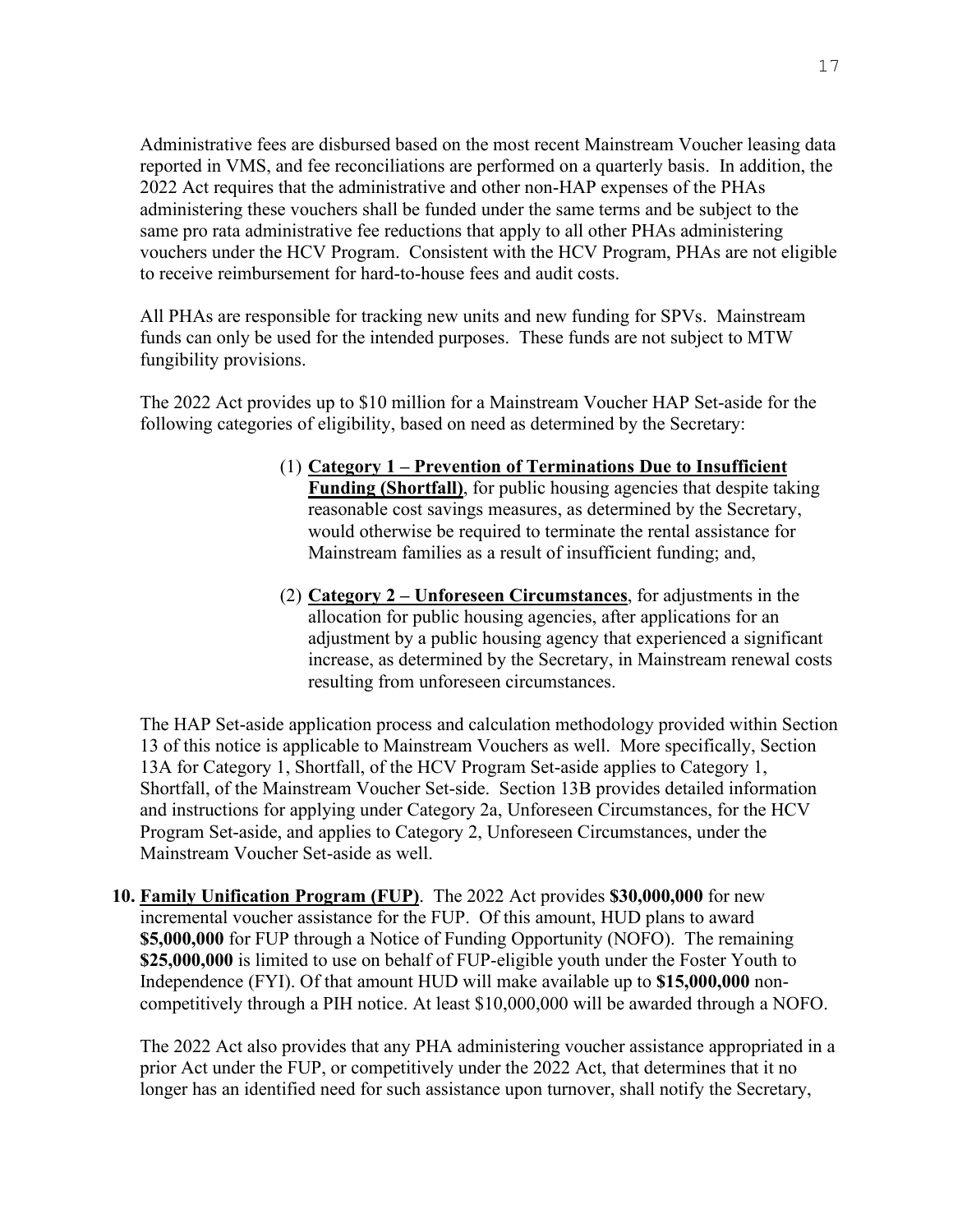and the Secretary shall recapture such assistance from the agency and reallocate it to any other PHA(s) based on need for FUP voucher assistance. This includes assistance made available under the FYI initiative. In addition, HUD will review PHA's utilization of any non-competitive amounts and awards and will recapture and reallocate any unused amounts in accordance with the 2022 Act. HUD will implement these provisions through guidance at a later date.

All PHAs are responsible for tracking new units and new funding for Special Purpose Vouchers. FUP funds, including those made available under the FYI initiative, can only be used for the intended purposes. These funds are not subject to MTW fungibility provisions.

- <span id="page-17-0"></span>**11. Mobility-related Services**. The 2022 Act provides **\$25,000,000** for mobility-related services, which will be modeled after services provided in connection with the Community Choice Demonstration. HUD will issue a Notice of Funding Opportunity at a later date. As required by the 2022 Act, preference shall be given to PHAs with a higher concentration of HCV families with children residing in high-poverty neighborhoods.
- <span id="page-17-1"></span>**12. New HCV Incremental Vouchers**. The 2022 Act provides **\$200,000,000** for new Incremental Vouchers. HUD plans to award these vouchers through a noncompetitive formula, where HUD will invite selected PHAs to accept or decline the vouchers. HUD plans to issue awards later in the year. Finally, a forthcoming operational notice will describe the eligibility formula, uses of funds, and reporting requirements for these vouchers.
- <span id="page-17-2"></span>**13. \$200 Million HAP Set-Aside Eligible Categories and Submission Requirements**. The 2022 Act provides **\$200,000,000** for the HAP Set-Aside. HUD has the authority to provide adjustments to PHAs' allocation for Set-Aside categories 1 through 7 as described within this section.

Awards will be made to eligible PHAs in accordance with need, as determined by HUD, following an application by the PHA as described throughout this section of the notice. Awards could be reduced, in whole or in part, if PHAs have available reserves (RNP and/or HUD-held reserves) above a reasonable threshold, as defined by the Secretary, and/or prorate if the \$200 Million is insufficient to cover all awards. Additionally, HUD reserves the right to fund one, some, or all categories. HUD reserves the right to prioritize categories with the greatest need and prorate remaining categories depending on the amount of funds remaining.

The order categories are presented in does not reflect priority; however, HUD reserves the right to prioritize or limit Category 1 – **Prevention of Terminations Due to Insufficient Funding (Shortfall)**. PHAs may apply for more than one category of funding and the funding provided within categories  $2 - 7$  does not impact the award amount of the other categories (applicable only to categories  $2 - 7$ ).

EHVs are not eligible for this funding. Mainstream Vouchers are not eligible for this funding; however, Mainstream Vouchers are eligible to apply for the \$10 Million Mainstream Voucher Set-aside by following the application instructions and requirements included within this section for Category 1 – **Prevention of Terminations Due to Insufficient Funding (Shortfall)** and Category 2a – **Unforeseen Circumstances**.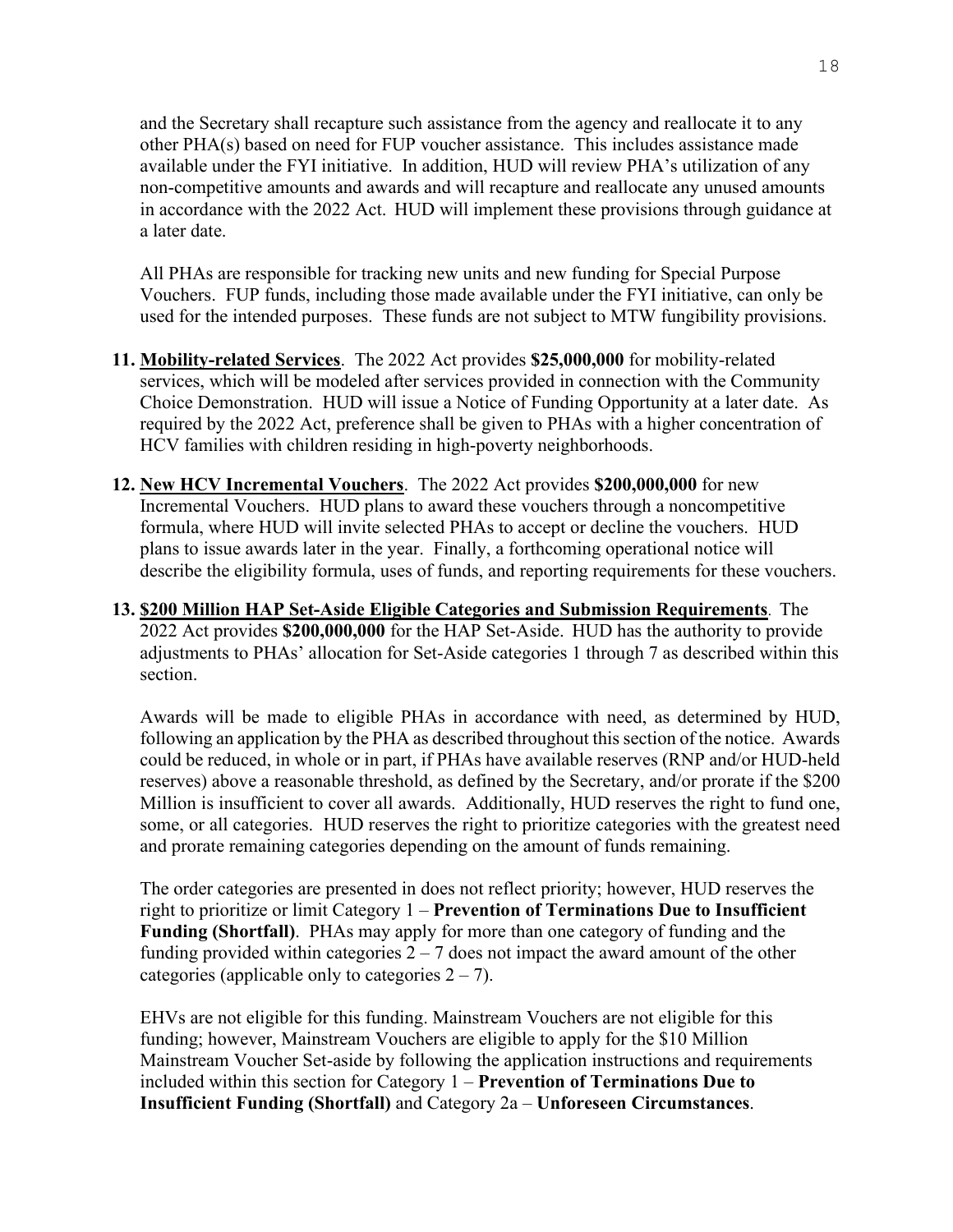**HOW TO SUBMIT REQUESTS -** PHAs must submit requests via electronic mail (email) with the appropriate signed **Appendix F** must be submitted to HUD through the following mailbox: [2022Shortfallapplications@hud.gov.](mailto:2022Shortfallapplications@hud.gov) **Appendices G, H, I, J, and K** along with all required documentation and calculations (if applicable) must be submitted to HUD at the following mailbox: [2022Set-AsideApplications@hud.gov.](mailto:2022Set-AsideApplications@hud.gov)

The subject line of the email must include the following: **PHA Number, 2022 Set-Aside Application** (e.g., *TX001, 2022 Set-Aside Application*).

HUD will automatically reject incomplete applications, including those missing signatures. PHAs may resubmit complete applications within the application acceptance period.

*The CY 2022 Quick Reference and Timeline Sheet for HAP Set-aside Funds* is included as **Appendix L**.

# **SET-ASIDE CATEGORIES AND ELIGIBILITY AND SUBMISSION REQUIREMENTS:**

**A. Category 1 – Prevention of Terminations Due to Insufficient Funding (Shortfall)**: This category of HAP set-aside is for PHAs that, despite taking reasonable cost savings measures as determined by the Secretary, would otherwise be required to terminate participating families from the program due to insufficient funds, also known as funding shortfalls. While Mainstream Vouchers are not eligible for the \$200 Million HAP Setaside, PHAs follow these same requirements when applying for the Mainstream Voucher Set-aside funding as discussed in Section 9, above. PHAs administering EHVs are not eligible to apply for this funding.

**To be eligible for funding under this category, the PHA must meet the criteria outlined below and must submit 2022 Appendix F**, *PHA Application for Category 1, Prevention of Terminations Due to Insufficient Funding (Shortfall) and PHA Certification of Reasonable Cost Savings Measures Undertaken to Prevent Termination of HCV and/or Mainstream Participants Due to Insufficient Funds*.

In addition to PHAs applying for HAP set-aside funding to prevent terminations in the regular HCV Program due to insufficient funding, the information and instructions included within this set-aside is also applicable to PHAs applying for Shortfall funding under the \$10 Million Mainstream Voucher Set-aside mentioned in Section 9 of this notice. A PHA administering Mainstream Vouchers may apply for and receive Mainstream Voucher shortfall funds in accordance with the requirements described below.

In cases where the Mainstream PHA also administers regular HCVs, the shortfall determination is program specific (e.g., in determining whether the PHA is in a confirmed shortfall with respect to Mainstream Vouchers, only Mainstream Voucher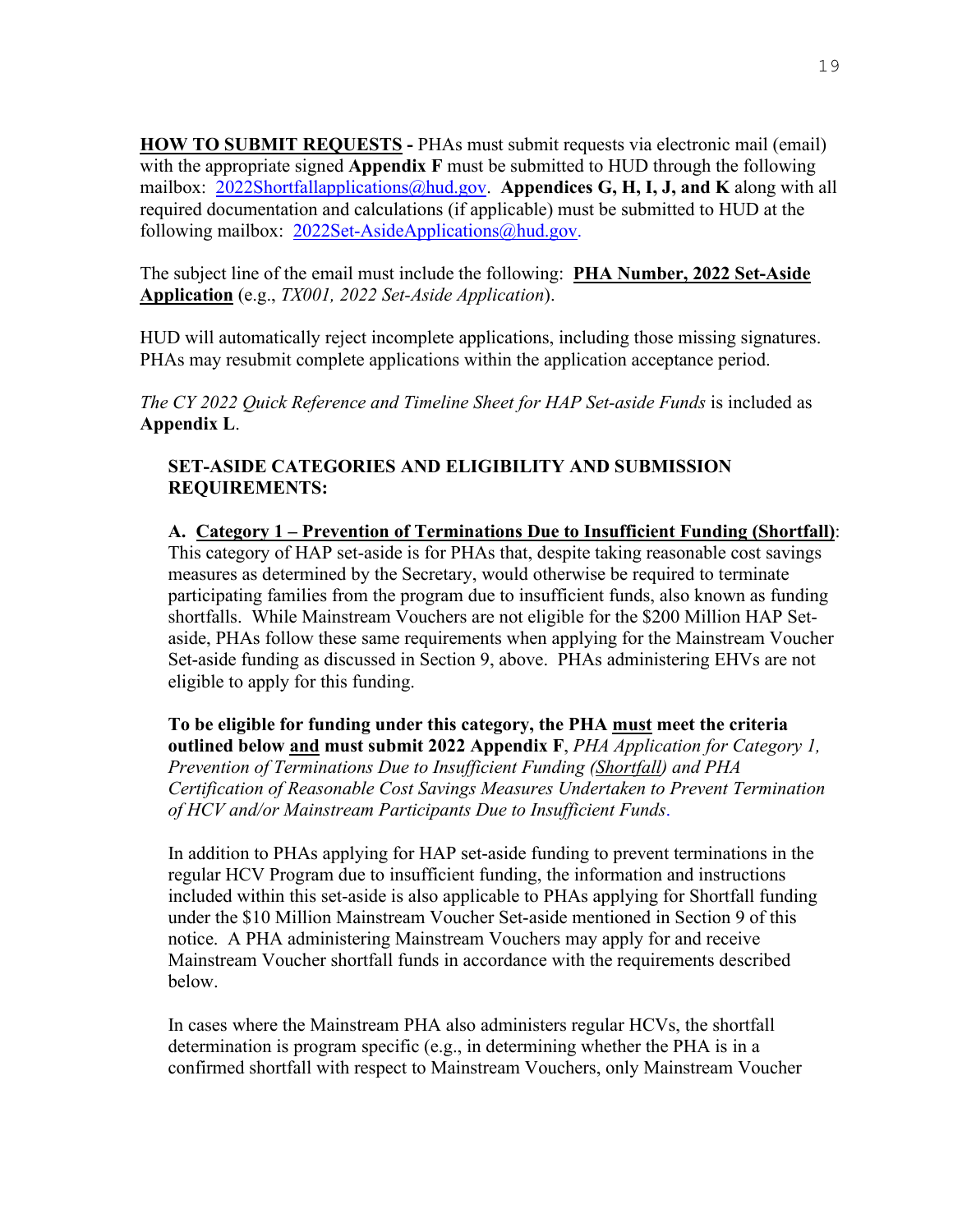funding and HAP expenses are taken into consideration, not the PHA's regular HCV funding and HAP expenses).

A PHA that is experiencing a shortfall in the regular HCV Program and Mainstream Vouchers must indicate the application is covering a request for funds for both Mainstream and regular HCVs by checking both boxes on Appendix F. Set-aside funding awarded to the PHA is specific to either the Mainstream Vouchers or regular HCVs and may not be used interchangeably by the PHA. For example, shortfall funding awarded for Mainstream Vouchers may not be used for regular HCVs. HUD will indicate the specific amount and the type of voucher the funding is designated for in the award letter.

**Note:** In determining a shortfall for HCV and/or Mainstream Vouchers and the amount of funding to be provided, HUD will use the **HCV Two-Year Projection Tool**. PHAs should refer to **Appendix E** of the notice, which provides the criteria HUD will use to determine if the PHA has a HUD-confirmed shortfall and the calculation of the shortfall amount. HUD's Two-Year Forecasting Tool and the instructions for it can be found through a link on the [Office of Housing Vouchers](https://www.hud.gov/program_offices/public_indian_housing/programs/hcv/Tools) website.

Depending on the number of applications and amount of total eligibility, HUD reserves the right to prioritize awards for the Prevention of Terminations Due to Insufficient Funding (Shortfall) category and may need to prorate eligibility for other categories of the set-aside.

#### **In egregious situations, for PHAs not following HUD Shortfall Prevention Team (SPT) guidance on voucher reissuance, HUD reserves the right to further require a PHA to rescind recently issued vouchers to attain full set-aside eligibility.**

PHAs with specific questions related to the calculation and determination of a HUDconfirmed shortfall should contact the SPT at: [2022ShortfallInquiries@hud.gov.](mailto:2022ShortfallInquiries@hud.gov) The subject line of the email must include the PHA's number (for example, TX001).

PHAs applying for shortfall funding must send their application to  $2022$ Shortfallapplications@hud.gov. The subject line of the email must include the PHA's number and the words "Shortfall Application" (for example, *TX123 Shortfall Application - HCV*) and indicate if the application is for the regular HCV Program, Mainstream Vouchers, or both.

**SUBMISSION**: Completed and signed **Appendix F as applicable.** 

**DEADLINE**: **The application period will remain open**.PHAs may apply at any time during the application period. PHAs that receive set-aside funds based on their current HAP costs that find additional funding is needed later in the year do not need to reapply to receive additional funding. The SPT will automatically determine the PHA's eligibility for additional funding and HUD will provide the additional funding in accordance with its established set-aside funding priorities and available funding. PHAs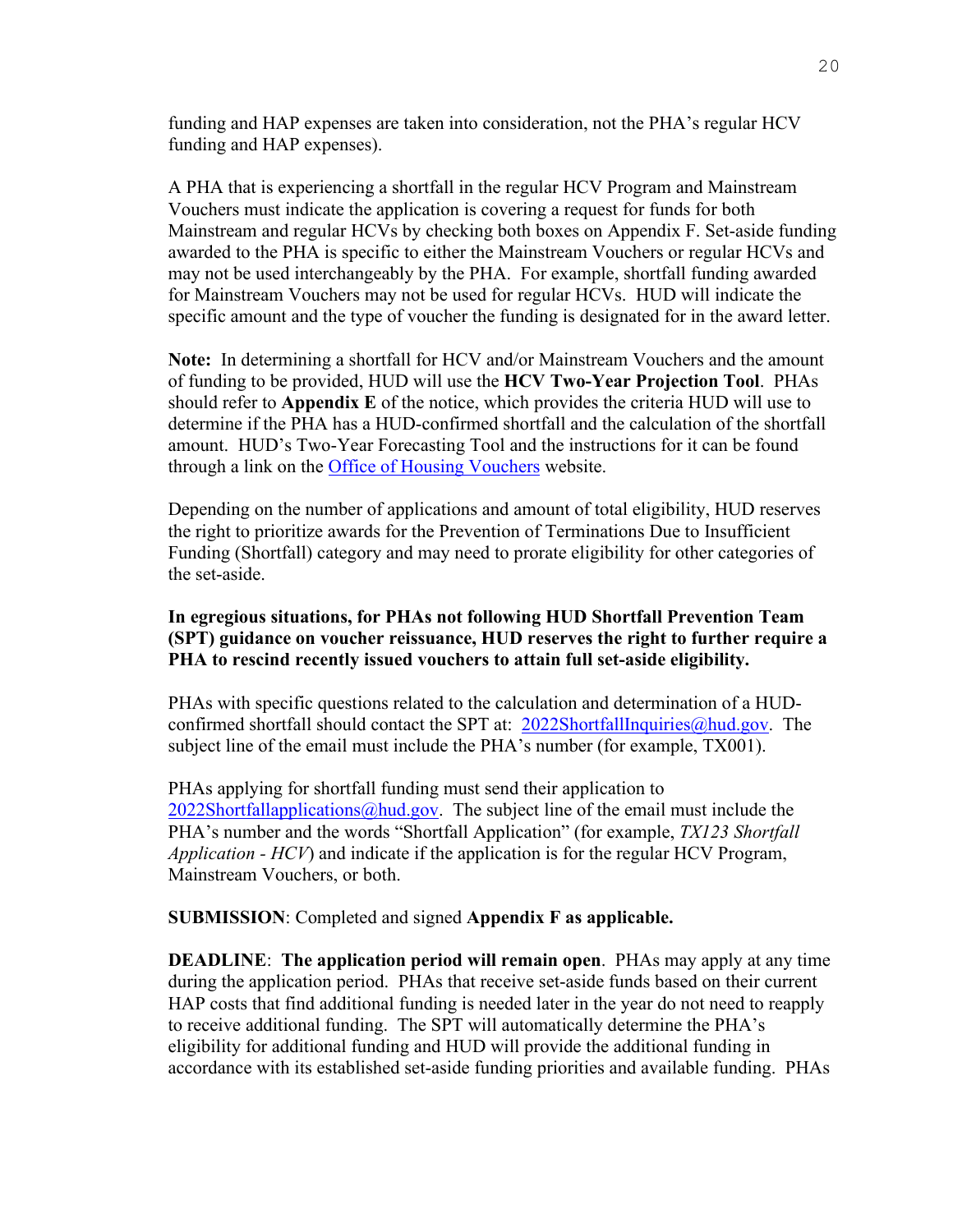that have concerns about potential shortfalls should be in contact with the HUD field office or SPT, regardless of whether they are currently in a shortfall situation.

**B. Category 2a -Unforeseen Circumstances**: PHAs should be aware that an unforeseen circumstance is an occurrence within or after the re-benchmarking period which the PHA could not reasonably have anticipated and was out of the PHA's control. Funding adjustments for this category are based on cost increases occurring in CY 2022. In addition to PHAs applying for funding under the HAP set-aside, these instructions and requirements are applicable PHAs that are applying for Mainstream Voucher set-aside funding for Unforeseen Circumstances. In such instance the funding award calculation is based on the PHA's Mainstream Voucher PUCs and UMLs, not the PHA's regular HCV PUCs and UMLs. PHAs administering EHVs are not eligible to apply for this funding.

In cases where the Mainstream PHA also administers regular HCVs, the Unforeseen Circumstances determination is program specific.

A PHA that is requesting set-aside funding for Unforeseen Circumstances for both regular HCVs and Mainstream Vouchers must check both boxes on Appendix G. Setaside funding awarded to the PHA is specific to either the Mainstream Vouchers or regular HCVs and may not be used interchangeably by the PHA. For example, Unforeseen Circumstances funding awarded for Mainstream Vouchers may not be used for regular HCVs. HUD will indicate the specific amount and the type of voucher the funding is designated for in the award letter.

**i. PHA Eligibility**. The 2022 Act provides that the cost increase must be significant, as defined by the Secretary, for the PHA to be eligible for the unforeseen circumstances category of the CY 2022 set-aide. HUD is establishing the following criteria for significant cost increase:

The PHA's latest validated 2022 PUC per VMS must be 102 percent or greater than the PUC HUD used to determine the PHA's CY 2022 renewal funding (the CY 2022 Renewal PUC) to be eligible for funding.

- **ii. Funding Award Calculations for PHAs**. For PHAs (both Non-MTW and MTW), the funding award amount will be calculated as follows:
	- a. HUD determines the difference between the increased PUC and the PHA's CY 2022 HAP renewal PUC. The increased PUC is calculated by dividing HAP costs by unit months leased (UMLs) for the most recent month of total HAP based on the most recent month. MTW New Cohort and non-MTW PHA's HCV CY 2022 HAP renewal PUC is located in the 2022 HCV renewal **Enclosure A**, line 28, described as *CY 2022 Inflated Per Unit Cost.* The PHA's Mainstream Voucher CY 2022 HAP renewal PUC is located in the 2022 HCV renewal Enclosure A, line 12, describe as *CY 2022 Inflated PUC*. MTW PHA's PUC information is located by the prorated eligibility amount on the PHA's renewal enclosure.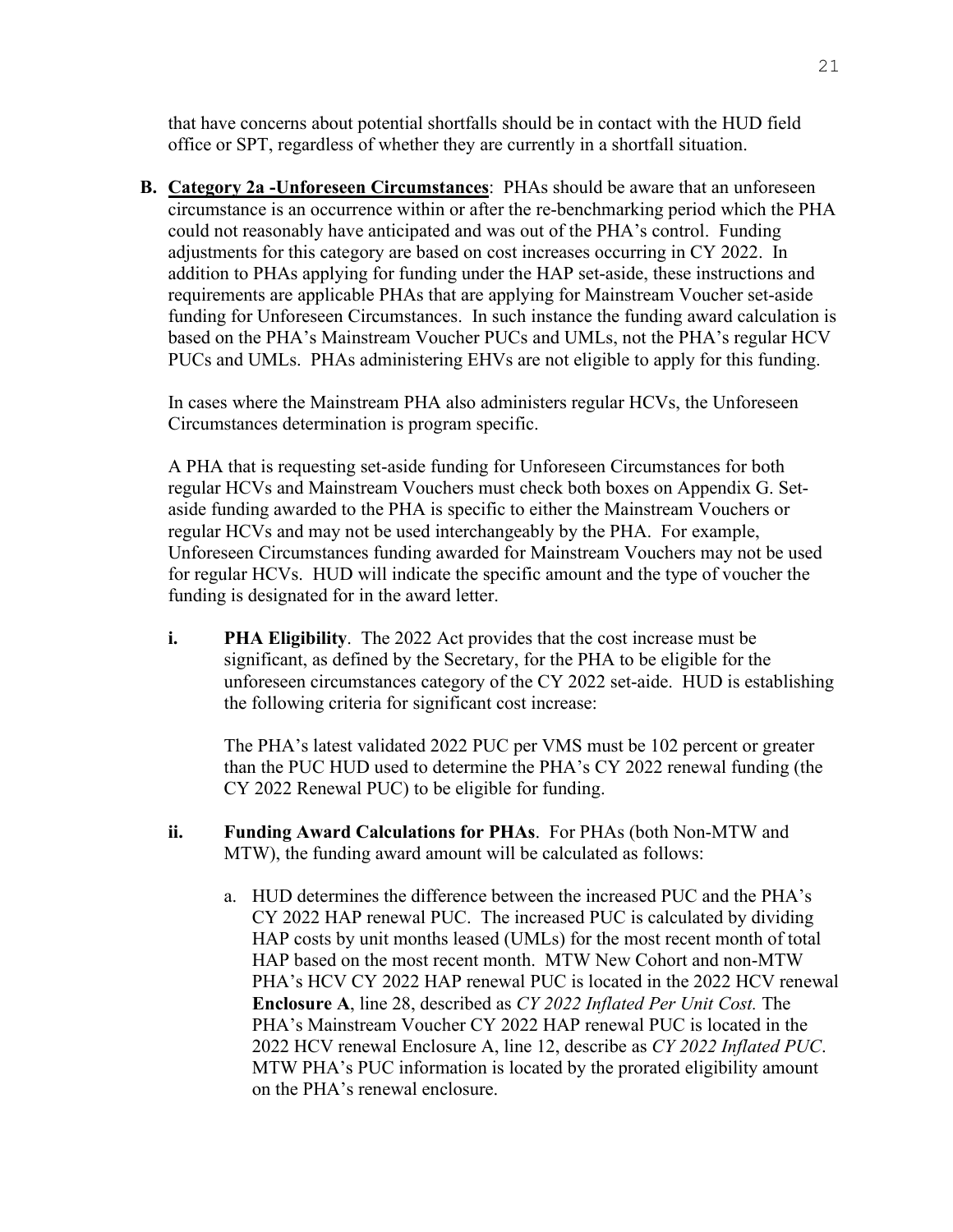b. The difference is then multiplied by the PHA's most recent month's UMLs and then by the remaining months in 2022 to determine the total funding amount.

HUD will use the most recent validated VMS data available to calculate PHA eligibility.

|                | Most Recent Month's PUC provided by the<br>PHA (in this example, July's PUC)                                                                                                                                                                          | \$500 |           | HUD will use the most<br>recent validated month<br>of VMS reporting                                                             |
|----------------|-------------------------------------------------------------------------------------------------------------------------------------------------------------------------------------------------------------------------------------------------------|-------|-----------|---------------------------------------------------------------------------------------------------------------------------------|
| $\overline{2}$ | PHA's CY 2022 PUC (2022 HCV Renewal<br><b>Enclosure A, line 28 for Non-MTW and</b><br>MTW New Cohort PHA's, described as CY<br>2022 Inflated Per Unit Cost and 2022<br>Mainstream Renewal Enclosure A, line 12,<br>described as CY 2022 Inflated PUC) | \$405 |           | MTW renewal<br>enclosures have a<br>different format. PUC<br>information can be<br>found by the prorated<br>eligibility amount. |
| 3              | Difference between the PUCs                                                                                                                                                                                                                           |       | \$95      |                                                                                                                                 |
| 4              | Is the difference between to the 2 PUCs 2%<br>or greater than the CY 2022 PUC (Line 1<br>divided by Line 2, must be greater than<br>$1.02$ ?                                                                                                          | 23%   |           |                                                                                                                                 |
| 5              | Most Recent Month's Units leased                                                                                                                                                                                                                      | 300   |           | HUD will use the most<br>recent validated month<br>of VMS reporting                                                             |
| 6              | Unit months leased (Line $5 * 6$ Months)                                                                                                                                                                                                              |       | 1,800     | Multiplied by the<br>number of month's<br>remaining in CY 2022.                                                                 |
|                | Total Request (Line 3 * Line 6)                                                                                                                                                                                                                       |       | \$171,000 |                                                                                                                                 |

**PHA Example: Unforeseen Circumstances HAP Set-aside Award** 

In this example the PHA's PUC increased 23 percent which meets the eligibility criteria for application review due to significant increased costs. The PHA is eligible for \$171,000. The next step is to ascertain if this is a Priority Application (the PHA's HAP Program Reserve is less than two-months' worth of HAP) or a Regular Application to determine when the funding will be made available.

PHAs with **two (2)** months or more of reserves will not be considered for any funding under this category at this time.

#### **SUBMISSION**: **To be eligible for funding under this category, a PHA must submit the following:**

a. **Completed and Signed Appendix G**, *CY 2022 Housing Choice Voucher Program Application for \$200 Million HAP Set-Aside for Category 2a – Unforeseen* Circumstances *and Application for \$10 Million Mainstream Voucher HAP Set-Aside for Category 2 – Unforeseen Circumstances*.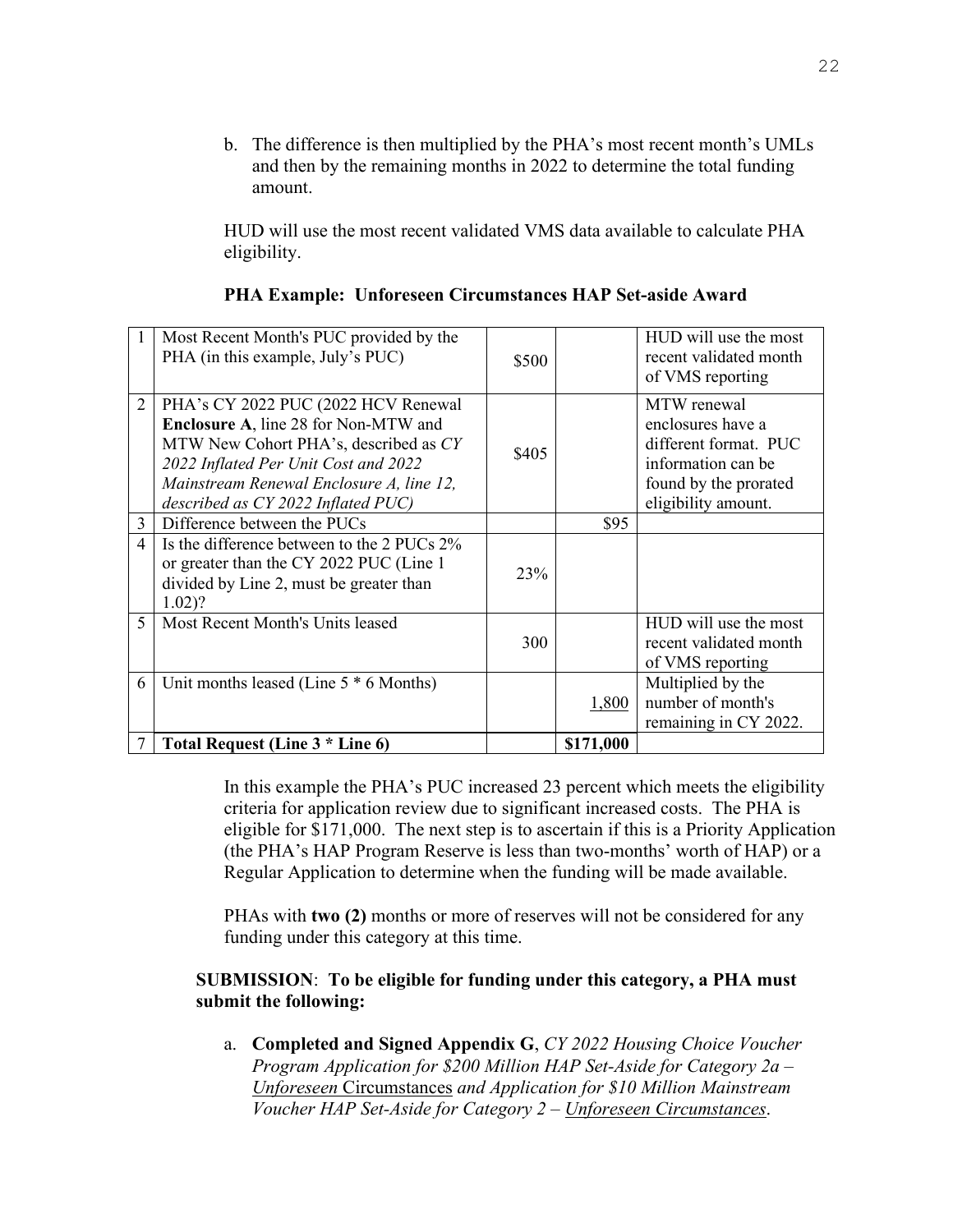b. The PHA must also include a written narrative describing the unforeseen circumstances that significantly increased renewal costs in CY 2022. PHAs applying for unforeseen circumstances under both their HCV Program and Mainstream Vouchers, are required to provide a narrative for each.

For applications under the unforeseen circumstances category, it is important to note that PHAs must submit all items (a. and b.) above by the application deadline for the application to be considered. **Failure to provide any of the required documents and information will result in denial of the application.** 

**DEADLINE: There are two deadline dates for this category. The first round of applications is due no later than 5 p.m., per the PHA's time zone, Wednesday, June 15. 2022. Applications received after the first deadline will be accepted until the second and final deadline of no later than 5 p.m., per the PHA's time zone, Friday, September 30th, 2022.** 

**B. Category 2b -Portability**: To be eligible for funding under this category, the PHA must have experienced a significant increase in renewal costs due to portability for tenantbased rental assistance under Section  $8(r)$  of the Act. EHVs and Mainstream Vouchers are not eligible for funding under this category.

To determine eligibility and calculate funding under this category for regular HCVs, HUD will compare the average HAP Per Unit Cost (PUC) for the re-benchmarking period (January 1, 2021 to December 31, 2021) to the average Port-out Vouchers HAP PUC based on year-to-date reporting in PIC (as of April 1, 2022). If the portability average HAP exceeds 110 percent of the HCV Program-wide average HAP PUC for the re-benchmarking period, the PHA will be eligible for set-aside funding. The difference between the portability average PUC and 110 percent of the program-wide average PUC is multiplied by the year-to-date total unit months leased (UML) for the "Port Vouchers Paid" reported in PIC, extrapolated to 12 months.

**SUBMISSION**:HUD calculates eligibility under this category, therefore, no additional documentation will be required or accepted other than **Appendix H**, *CY 2022 Housing Choice Voucher Program Applications for \$200 Million HAP Set-Aside for Categories2b – Portability; 3a – Project-Based Vouchers; 3b – MTW New Cohorts; 4 – HUD-VASH; 5 – Lower-than-average Leasing; and/or 7 – NLT Inspection Withheld Housing Assistance Payments*, which must be completed, signed, and submitted by the deadline date.

#### **DEADLINE: No later than 5 p.m., per the PHA's time zone, Wednesday, June 15, 2022.**

**C. Category 3a – PBVs**: To be eligible for funding under this category, a PHA must show that vouchers were withheld from use during the CY 2021 re-benchmarking period to be available to meet a commitment for PBV assistance under Section 8(o)(13) of the Act. Adjustments only apply to vouchers withheld pursuant to a PBV Agreement to Enter into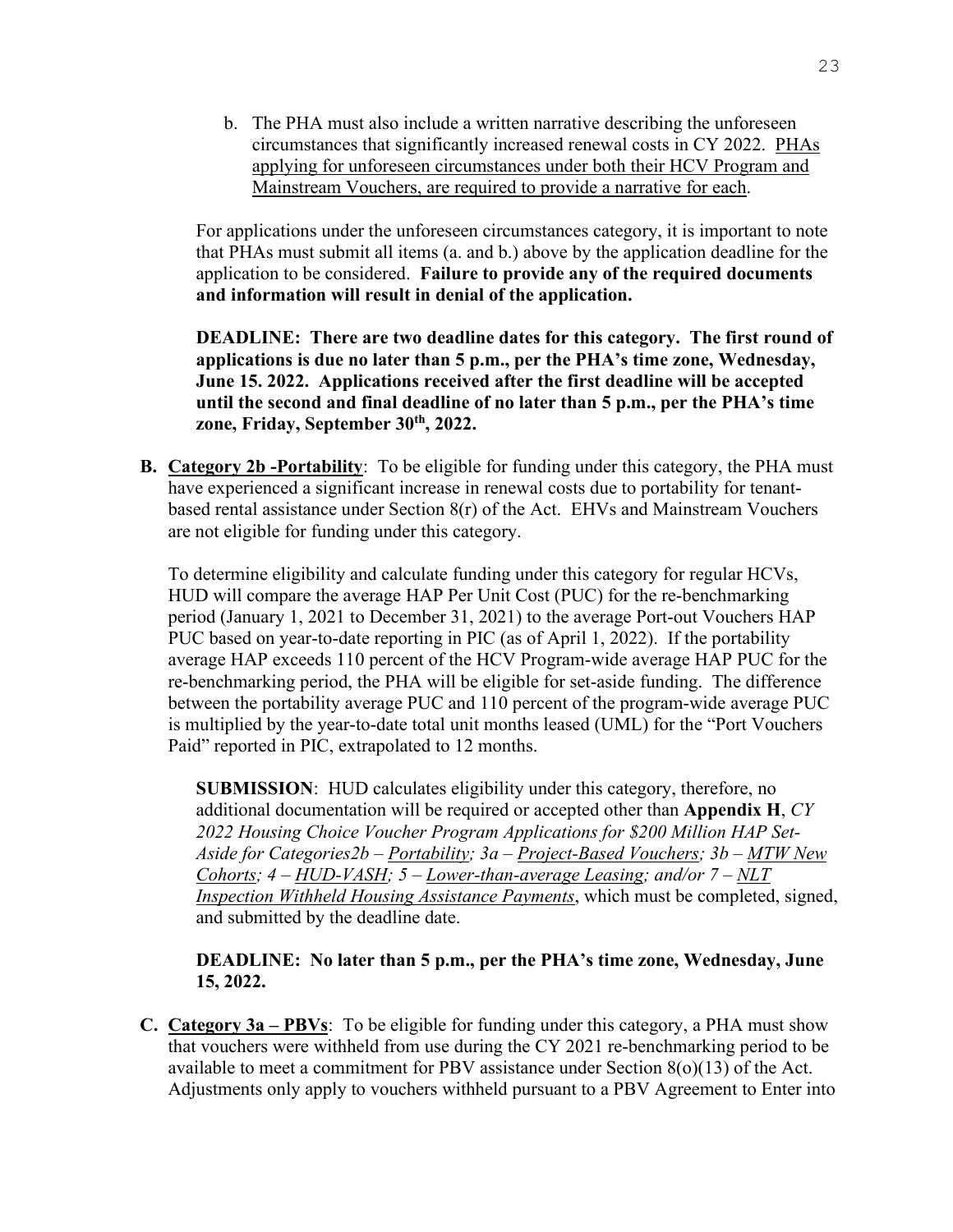a Housing Assistance Payments Contract (AHAP) for newly constructed or rehabilitated housing. Adjustments do **not** apply to existing housing, as there is no waiting period for existing housing PBV commitments and accordingly, there is no need to withhold vouchers for such commitments. Adjustments will not be made under any circumstances for units under an AHAP commitment that, when added to units under lease for CY 2021, exceed the PHA's baseline units under ACC for CY 2021. (The PHA would not have been able to lease those withheld vouchers during CY 2022 due to the restriction on overleasing.) EHVs and Mainstream Vouchers are not eligible for funding under this category.

**SUBMISSION**: PHAs are to submit the documents below as follows:

- 1. **AHAP**: For **each** PBV commitment for which a request is being made under this category, the PHA **must provide**, from **[Part 1 of the executed Agreement to](https://www.hud.gov/sites/dfiles/OCHCO/documents/52531A.pdf)  [Enter into a HAP Contract \(AHAP\) for New Constructions/Rehabilitation,](https://www.hud.gov/sites/dfiles/OCHCO/documents/52531A.pdf)** the following:
	- a. The page which identifies the parties to the AHAP (both the Housing Authority and the owner);
	- b. Identification of the project;
	- c. Section 1.1A which identifies the effective date of the agreement;
	- d. Section 1.1B which identifies the date of the commencement of the work;
	- e. Section 1.1C which identifies the time for completion of the work;
	- f. Exhibit C which identifies the units by size and applicable initial contract rents for the units to be project-based;
	- g. If the project is to be completed in stages: Exhibit E that identifies the schedule of completion of stages (if applicable). (This exhibit shall identify the units in each stage.); and
	- h. Signature page that provides the signature of both the Housing Authority and the owner and the dates the AHAP was signed.
- 2. **HAP Contract**: To be eligible for set-aside funding, the HAP contract must be executed within CY 2022. If the HAP Contract **has not been executed** by the application submission date, the PHA must state when the HAP contract will be executed. If the **HAP contract has been executed** by the application submission date, the PHA **must provide,** from **[PART 1 of the HAP Contract for New](https://www.hud.gov/sites/dfiles/OCHCO/documents/52530A_PBV.pdf)  [Constructions or Rehabilitation](https://www.hud.gov/sites/dfiles/OCHCO/documents/52530A_PBV.pdf)**, the following:
	- a. The page which identifies the parties to the HAP Contract (both the Housing Authority and the owner);
	- b. Exhibit A which identifies the total number of units in the project covered by the HAP Contract; the initial Contract Rent to owner, and the number and description of the contract units;
	- c. If the project is to be completed in stages, in addition to item b. described in the above AHAP section that states the requirement for the "identification of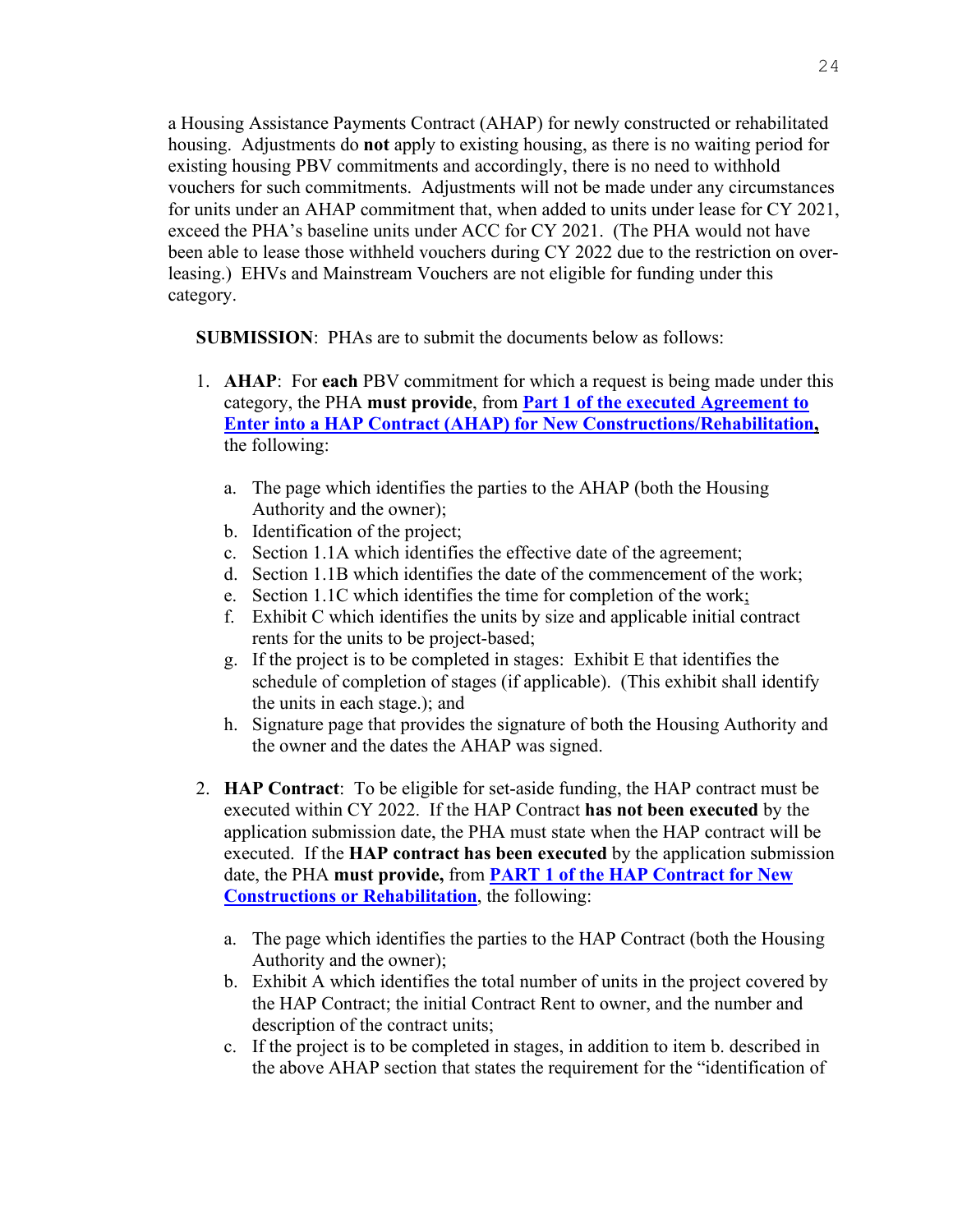the project", Exhibit A must also identify the units to be completed in each phase covered by the HAP Contract;

- d. Exhibit B which identifies the services, maintenance, and utilities to be provided by the owner;
- e. Exhibit C which identifies the utilities available in the contract unit, including a listing of utility services to be paid by the owner (without charges in addition to the rent to owner) and utilities to be paid by the tenant;
- f. Section 2a which identifies the initial term of the contract; and
- g. Signature page which provides the signature of both the Housing Authority and the owner and the dates the HAP was signed.
- 3. **Completed and signed Appendix H**, *CY 2022 Housing Choice Voucher Program and Application for \$200 Million HAP Set-aside for Categories 2b – Portability; 3a – Project-Based Vouchers; 3b – MTW New Cohorts*; 4 – *HUD-VASH; 5 – Lower-than-average Leasing; and/or 7 – NLT Inspection Withheld Housing Assistance Payments*; and
- 4. **Completed and Signed Appendix I**, *CY 2022 Housing Choice Voucher Program - \$200 Million HAP Set-Aside Category 3b - PBV-Project Data* (for each projectbased commitment).

### **DEADLINE: No later than 5 p.m., per the PHA's time zone, Wednesday, June 15, 2022.**

**D. Category 3b**-**MTW New Cohorts**: To be eligible for a funding adjustment under this category, PHAs must have received their MTW designation in CY 2021, demonstrate funds were obligated but not expended during the CY 2021, and provide supporting documentation that the obligated funds are for an MTW-eligible commitment/activity for the development of affordable housing. Adjustments only apply to obligations made and not expended in CY 2021 and supported planned expenditures in CY 2022. The funding adjustment will not exceed the delta between the PHA's 2022 renewal eligibility based on the re-benchmarking formula, and the CY 2022 maximum renewal eligibility based on total authorized units at the inflated PUC. These two totals are provided within the CY 2022 Renewal Funding Enclosure, Lines 9 and 12, respectively. Finally, for PHAs submitting obligations for more than one project, the adjustment per project may receive a proration if the total funding adjustment for the PHA exceeds the delta. EHVs and Mainstream Vouchers are not eligible for funding under this category.

> **SUBMISSION**: For MTW New Cohort PHAs applying due to CY 2021 funds withheld for a **PBV commitment**, PHAs must submit the following documentation:

1. A completed and signed **Appendix H**, *Application for \$200 Million Set-Aside for Categories 2b – Portability; 3a – Project-Based Vouchers; 3b – MTW New Cohorts; 4 - HUD-VASH; 5 – Lower-thanaverage Leasing; and/or 7 – NLT Inspection Withheld Housing*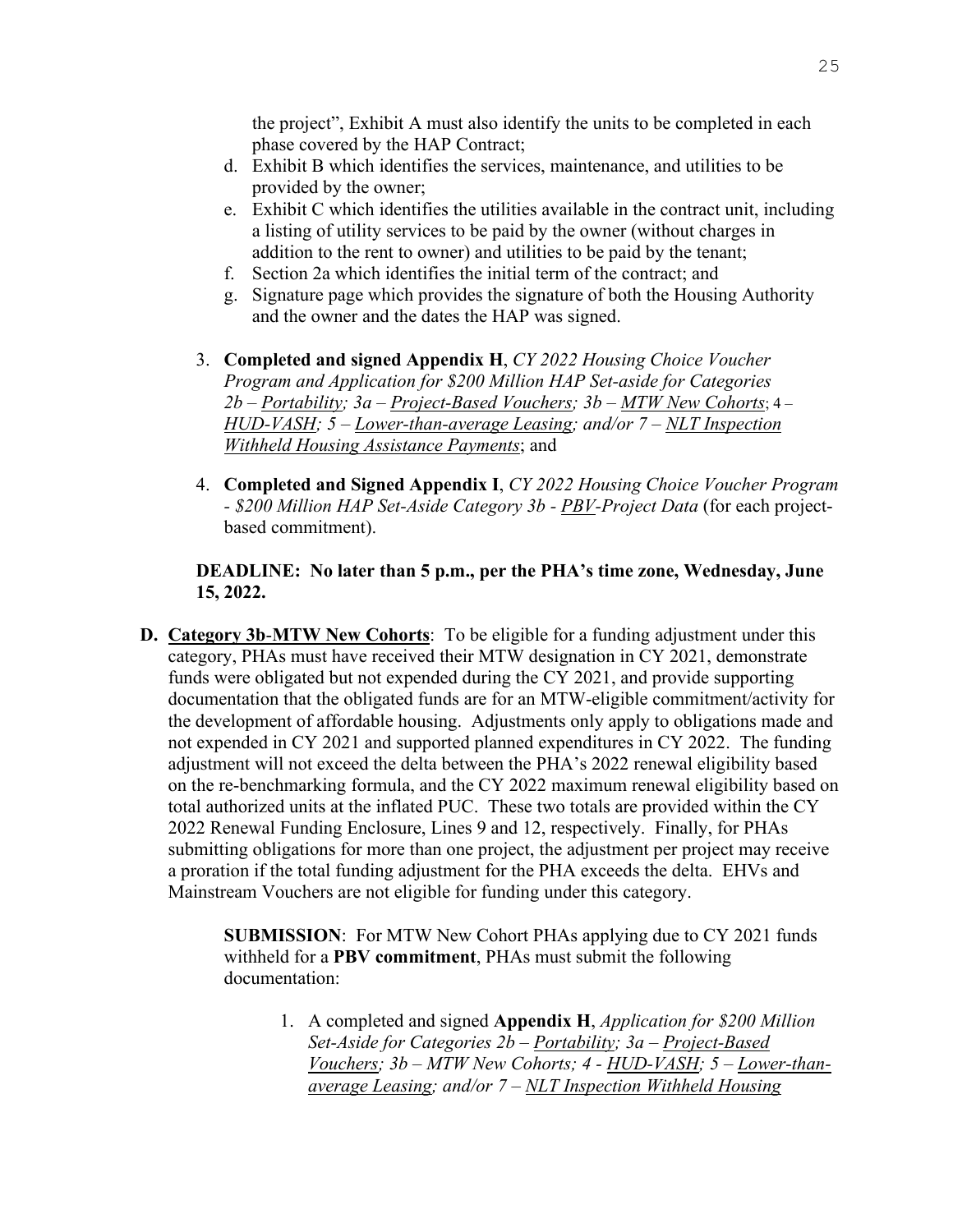*Assistance Payments*, that clearly indicates the PHA is applying under Category 3a – PBV;

- 2. A signed and completed **Appendix I**, *CY 2022 Housing Choice Voucher Program - \$200 Million HAP Set-Aside – Category 3b – MTW New Cohorts-Project Data*, for each PBV commitment for which a request is being made under this category;
- 3. **The full list of requirements shown under "1. AHAP"** in the submission requirements **section for the above Category 3a PBV,** for each PBV commitment for which a request is being made under this category**;** and,
- 4. **The full list of requirements shown under "2. HAP"** as described in the submission requirements **section for the above Category 3a PBV,**  for each PBV commitment for which a request is being made under this category**.**

For MTW New Cohort PHAs applying for funding obligated but not expended in **CY 2021 for an MTW-eligible commitment/activity development that is not a PBV commitment** (such as Public Housing or Local, Non-Traditional development) PHAs are required to submit the following for each project:

- 1. A completed and signed **Appendix H**, *Application for \$200 Million HAP Set-Aside for Categories 2b – Portability; 3a – Project-Based Vouchers; 3b – MTW New Cohorts; 4 - HUD-VASH; 5 – Lower-thanaverage Leasing; and/or 7 – NLT Inspection Withheld Housing Assistance Payments*, that clearly indicates the PHA is applying under Category 3b – MTW New Cohorts.
- 2. A completed and signed **Appendix J**, *CY 2022 Housing Choice Voucher Program – \$200 Million HAP Set-Aside – Category 3b – MTW New Cohorts-Project Data*, for each MTW-eligible development commitment for which a request is being made under this category;
- 3. **An approved Annual PHA Plan and MTW Supplement**, identifying the PHA's binding agreement indicating its planned use of HAP funding, for each MTW-eligible development commitment for which a request is being made under this category; and
- 4. **Documentation to demonstrate the PHA will require an outlay or expenditure of funds, immediately or in the future for the MTWeligible development activity to include the submission of any completed HUD documentation to date** as it relates to the development, for each MTW-eligible development commitment for which a request is being made under this category.

# **DEADLINE: No later than 5 p.m., per the PHA's time zone, Wednesday, June 15, 2022.**

**E. Category 4 -HUD-VASH**: For PHAs administering HUD-VASH vouchers that can demonstrate a need for adjustment funding for at least one of the following situations: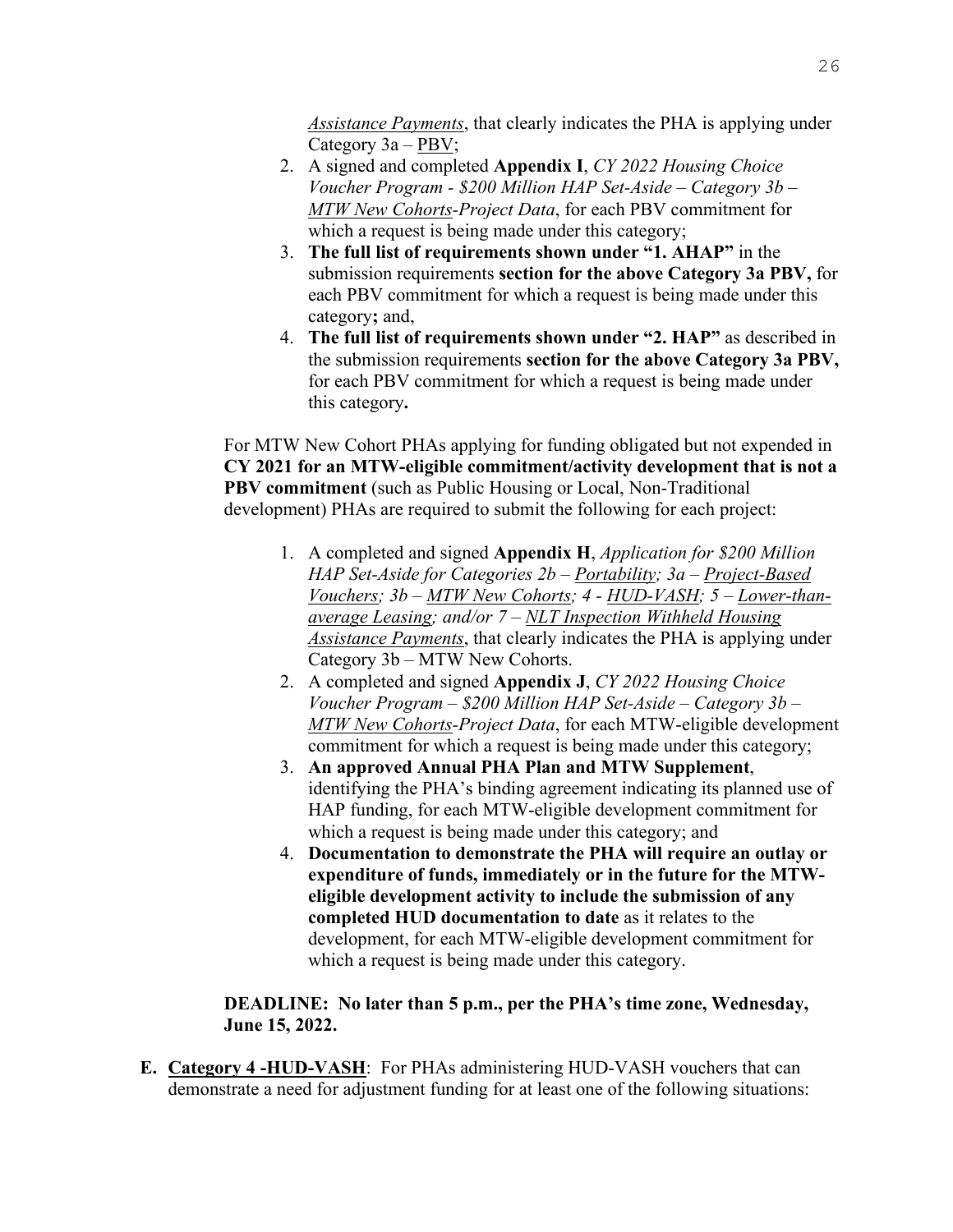- 1. *PUC Increase*: For PHAs whose program-wide funded CY 2022 HAP PUC is less than their current HUD-VASH HAP PUC, based on their latest HUD-VASH HAP expenses in CY 2022. HUD will calculate eligibility under this category. Eligibility is determined by comparing the highest HUD-VASH PUC for CY 2021 to the program-wide funded prorated HAP PUC, then multiplying the difference between the PUCs by the funded UMLs.
- 2. *Leasing Increase*: For PHAs whose total HUD-VASH leasing for CY 2022 will exceed the leasing level included in their renewal funding, plus the leasing that will be supported by the RNP and HUD-Held Program Reserves, HUD will calculate eligibility under this category. Eligibility is determined by adding UMLs for all the CY 2021validated VMS data available to a projection for the remainder of the CY and comparing that total to the initial funded HUD-VASH UMLs (limited to 100% of the PHAs UMAs), then multiplied by the CY 2022 PUC.

### **SUBMISSION: No additional documentation will be required or accepted other than a completed and signed Appendix H.**

**DEADLINE: There are two deadline dates for this category. The first round of applications is due no later than 5 p.m., per the PHA's time zone, Wednesday, June 15, 2022. Applications received after the first deadline will be accepted until the second and final deadline of no later than 5 p.m., per the PHA's time zone, Friday, September 30th, 2022.** 

**F. Category 5 – Lower-than-average Leasing**: To be eligible for funding under this category, the PHA must be leasing a lower-than-average percentage of their authorized vouchers, have low amounts of budget authority in their net restricted asset accounts and HUD-held programmatic reserves, relative to other agencies and are not participating in the MTW demonstration. EHVs and Mainstream Vouchers are not eligible for funding under this category.

Eligibility for this category of set-aside funding will be determined using December 31, 2021, leasing and reserves, by first separating PHAs by size, small  $(0 - 249 \text{ units})$ , medium (250 – 499 units) and large (500 or more units). Second, determining the average leasing as well as average reserves based on PHA size. Next, the eligibility will be limited to PHAs that are below both the 25<sup>th</sup> percentile of average leasing and below the 25<sup>th</sup> percentile of median reserves based on PHA size. Regardless of PHA size, awards will be capped at \$3 million. Awards will not exceed the PHA's authorized unit months available (UMAs).

**PHAs must lease additional vouchers with this award**. If PHAs need assistance with the number of vouchers for reissuance, they may contact their local Field office representative. The field will be able to assist with developing a leasing plan to maximize the use of this award. PHAs receiving awards under the Lower-than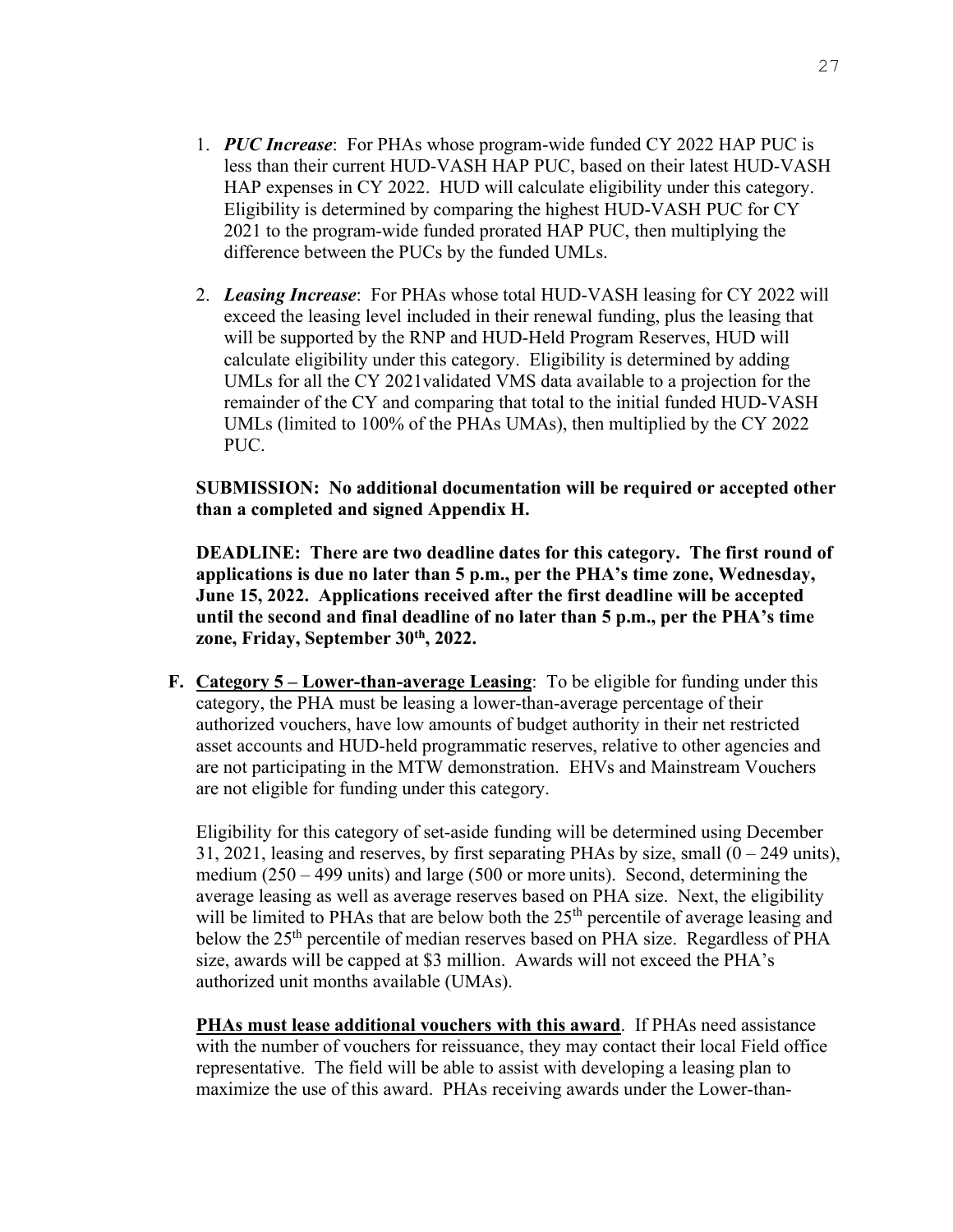average Leasing category that also experience a Shortfall in CY 2022, please see the list of exceptions provided in Appendix F.

**Note:** The link that accompanies this notice provides a list of PHAs that are eligible to apply for this category of set-aside funding.

The award amount will be determined by HUD's calculation of PHA need.

**SUBMISSION**:To be eligible for funding under this category, a PHA must submit the following:

- a. **Completed and signed Appendix H**, *CY 2022 Housing Choice Voucher Program Application for \$200 Million HAP Set-Aside for* Category 5 – Lower-than-average Leasing;
- b. A written narrative that describes leasing need. This narrative will include the following:
	- 1. The amount of inventory of units in their jurisdiction, with the source of this information identified;
	- 2. The total number of families on their waiting list; and
	- 3. Assertion that the PHA has the administrative capacity to issue the vouchers and get the families into the units.

# **DEADLINE: No later than 5 p.m., per the PHA's time zone, Wednesday, June 15, 2022.**

**NOTE**: PHAs that apply for Category 5 set-aside funding may come in for Special Fees – Other special fees under the Secretary's Discretion, limited to PHAs that do not have the required administrative capacity nor the administrative reserves necessary to get these vouchers leased. Please refer to the following section for details on how to apply: *Section 6. Funding for Administrative Costs, c. Special Fees, v. Special Fees Needed for Administration of Section 8 Tenant-Based Rental Assistance Program, D. Category – 4 – Application for Other Special Fee Under The Secretary's Discretion*.

- **G. Category 6 Disaster**: To be eligible for funding under this category, the PHA must have experienced increased costs or loss of units in an area for which the President declared a disaster under title IV of the Robert T. Stafford Disaster Relief and Emergency Assistance Act (42 U.S.C. 5170 et seq.) in CY 2021 or CY 2022, except for the COVID-19 declaration. The funding provided through this category will address the impact disasters have had on CY 2022 expenses. EHVs and Mainstream Vouchers are not eligible for funding under this category.
	- **1. Loss of Units Due to Disaster**. This adjustment is provided to assist the PHA in increasing the number of families under lease, not to exceed 100 percent of the PHA's authorized units, to help address housing needs in the impacted community. HUD will use the most recently reported and validated month's VMS data to determine the number of units currently under lease. HUD will use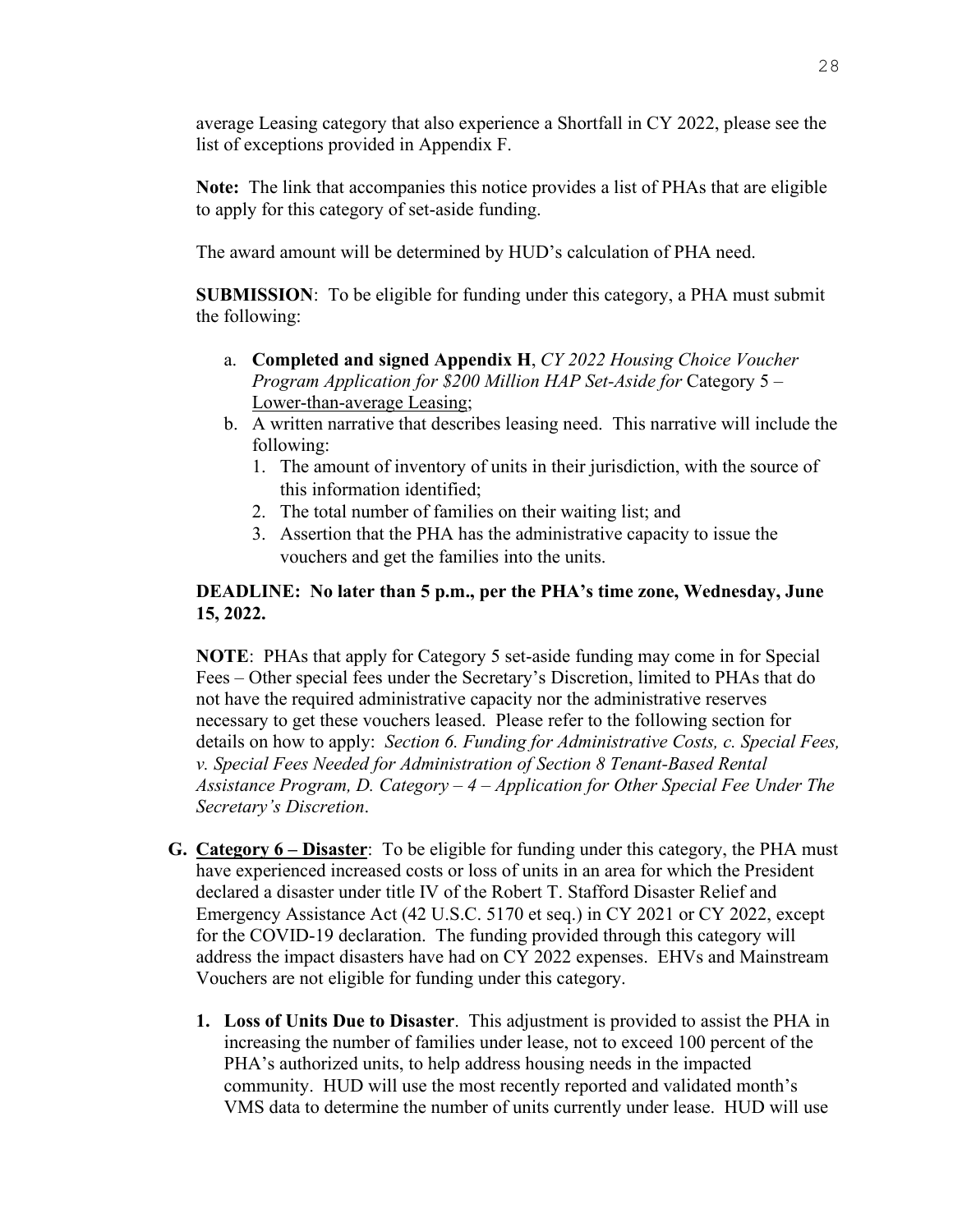the higher of: (1) the PHA's most recently reported and validated month's VMS data or (2) the three-month average for the most recent reported and validated VMS data to determine the PUC to calculate the funding adjustment. However, if the PHA requests and HUD approves the PHA's request for an increased PUC, the approved PUC will be used to calculate the increased leasing adjustment, as well as to make the increased PUC adjustment for the PHA's HCV Program as a whole.

#### **SUBMISSION: To be eligible for funding under the Loss of Units due to Disaster category, a PHA must submit the following:**

- a. **Completed and signed Appendix K**, *CY 2022 Housing Choice Voucher Program \$200 Million HAP Set-Aside – Category 6 – Disaster*;
- b. Written narrative, detailing the impact of the disaster that has caused a loss of units, the PHA's assessment of the availability of rental housing stock in the PHAs jurisdiction, a description of any plans in the jurisdiction to increase the availability of rental stock, which may include the PHA's plan to project-base additional vouchers to increase the supply of units available to voucher families, and the number of families currently on the PHA's HCV waiting list and if the waiting list is currently open or closed;
- c. Evidence to support the narrative; and
- d. The number of months impacted in CY 2022 by the loss of units.
- **2. Increased Costs**.The PHA may request an adjustment for a higher PUC. The requested PUC must be higher than the higher of the most recent reported and validated PUC in VMS or the most recent three-month average reported and validated in VMS. The requested adjustment must be supported by documentation that the PHA is required to include with their application. For example, the PHA may provide data supporting the higher requested PUC by providing PIC data for recent new admissions and/or recent movers or other data supporting its request for a funding adjustment.

#### **SUBMISSION: To be eligible for funding under this category, a PHA must submit the following:**

- a. **Completed and signed Appendix K**, *CY 2022 Housing Choice Voucher Program - \$200 Million HAP Set-Aside – Category 6 – Disaster*;
- b. Written narrative detailing the impact the disaster had in causing the increased costs, the PUC requested;
- c. Evidence to support the narrative (how the requested PUC was determined); and
- d. The number of unit months impacted by the increased costs.

For applications under the disaster category, category 6, it is important to note that PHAs must submit all items (a. through d.) above by the application deadline for the application to be considered. **Failure to provide any of the required documents,**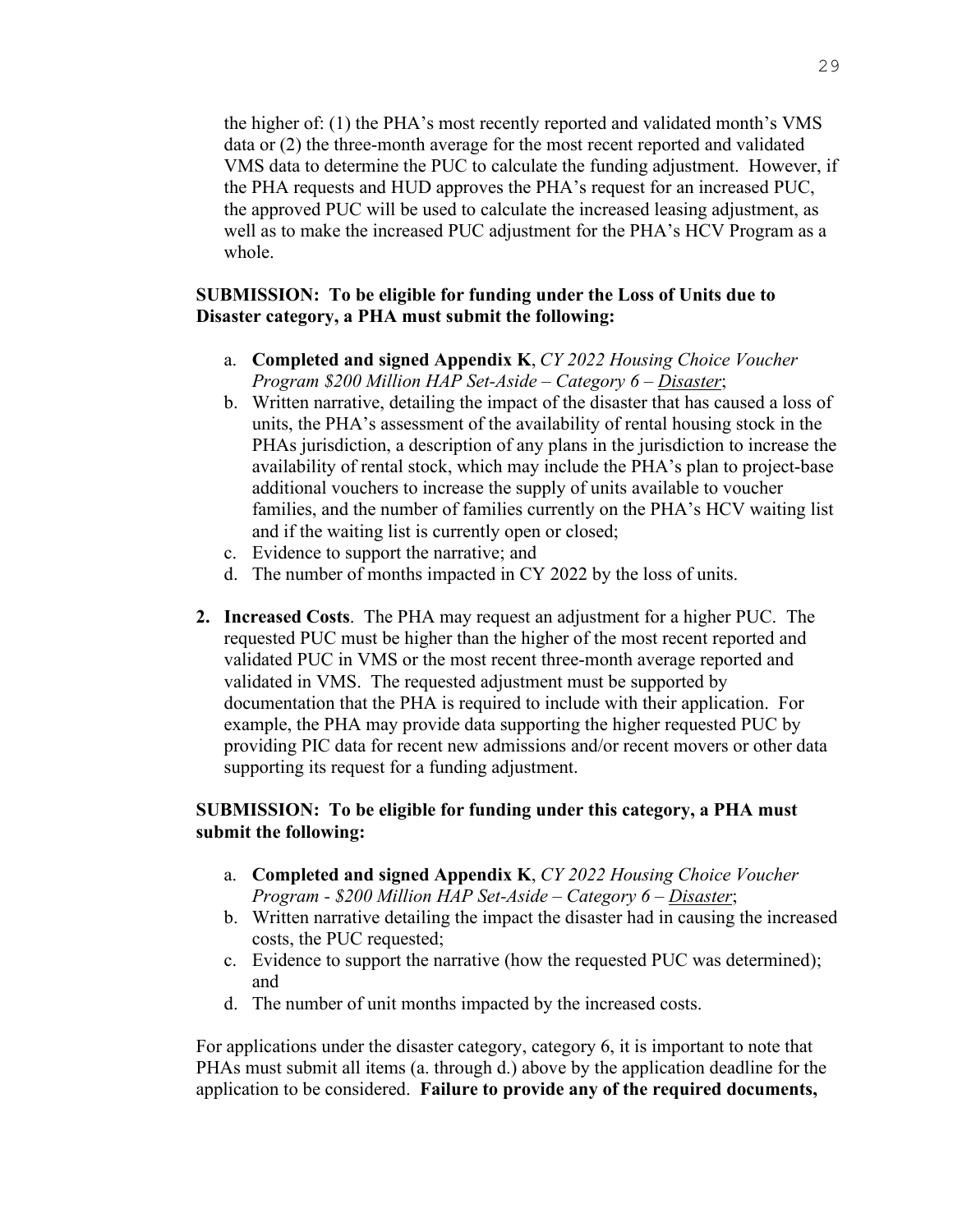**including the PHA calculation of the increased costs, will result in denial of the application.** 

**DEADLINE: There are two deadline dates for this category. The first round of applications is due no later than 5 p.m., per the PHA's time zone, Friday, September 30, 2022. Applications received after the first deadline will be accepted until the second and final deadline of no later than 5 p.m., per the PHA's time zone, Friday, December 30th, 2022.** 

**H. Category 7 – NLT Inspection Withheld Housing Assistance Payments**: To be eligible for funding under this category, a PHA must demonstrate that after, January 28, 2022, when HUD established the PHA's HAP renewal funding baseline to calculate the CY 2022 renewal allocation (Step 1 described in Section 4 of this notice), the PHA subsequently paid the owner housing assistance payments that were withheld during calendar year 2021 in accordance with the requirements of the nonlife threatening (NLT) initial inspection option under section  $8(0)(8)(A)(ii)$  of the United States Housing Act of 1937. EHVs and Mainstream Vouchers are not eligible for funding under this category.

Under the NLT initial inspection option, a PHA may approve an assisted tenancy, execute a HAP contract, and begin making assistance payments on a unit that fails the initial inspection in cases where the unit only has NLT deficiencies. If the family accepts the unit with the NLT conditions, the owner has 30 days from the date of the PHA notification to correct the NLT conditions. If the NLT conditions are not corrected within 30 days of the PHA notifying the owner of the unit's failure, the PHA must withhold any further assistance payments until those conditions are addressed and the unit fully complies with the housing quality standards. Once the unit is in compliance, the PHA must recommence making housing assistance payments to the owner. In addition, the PHA may choose to pay the owner retroactively for the period during which payments were withheld by releasing the withheld payments to the owner. PHAs have discretion over the maximum amount of time the PHA will withhold payments before ultimately terminating the HAP contract for owner non-compliance with HQS. However, the HAP contract may not continue beyond 180 days of the effective date of the HAP contract if the unit is not brought into compliance. For detailed guidance on the NLT initial inspection option, please see [PIH Notice 2017-20,](https://www.hud.gov/sites/dfiles/PIH/documents/PIH-2017-20.pdf) *Housing Opportunity Through Modernization Act of 2016 (HOTMA) – Housing Quality Standards (HQS) Implementation Guidance*, issued October 27, 2017.

Because these HAP costs that were withheld under the NLT initial inspection option in CY 2021 and paid retroactively after HUD established the PHA's HAP renewal baseline for the CY 2022 renewal allocation are not currently reflected in the PHA's renewal funding, the PHA is eligible for a funding adjustment under this set-aside category. In calculating the amount of HAP funding for which the PHA is eligible, HUD will adjust the retroactive HAP amount identified by the PHA by the appliable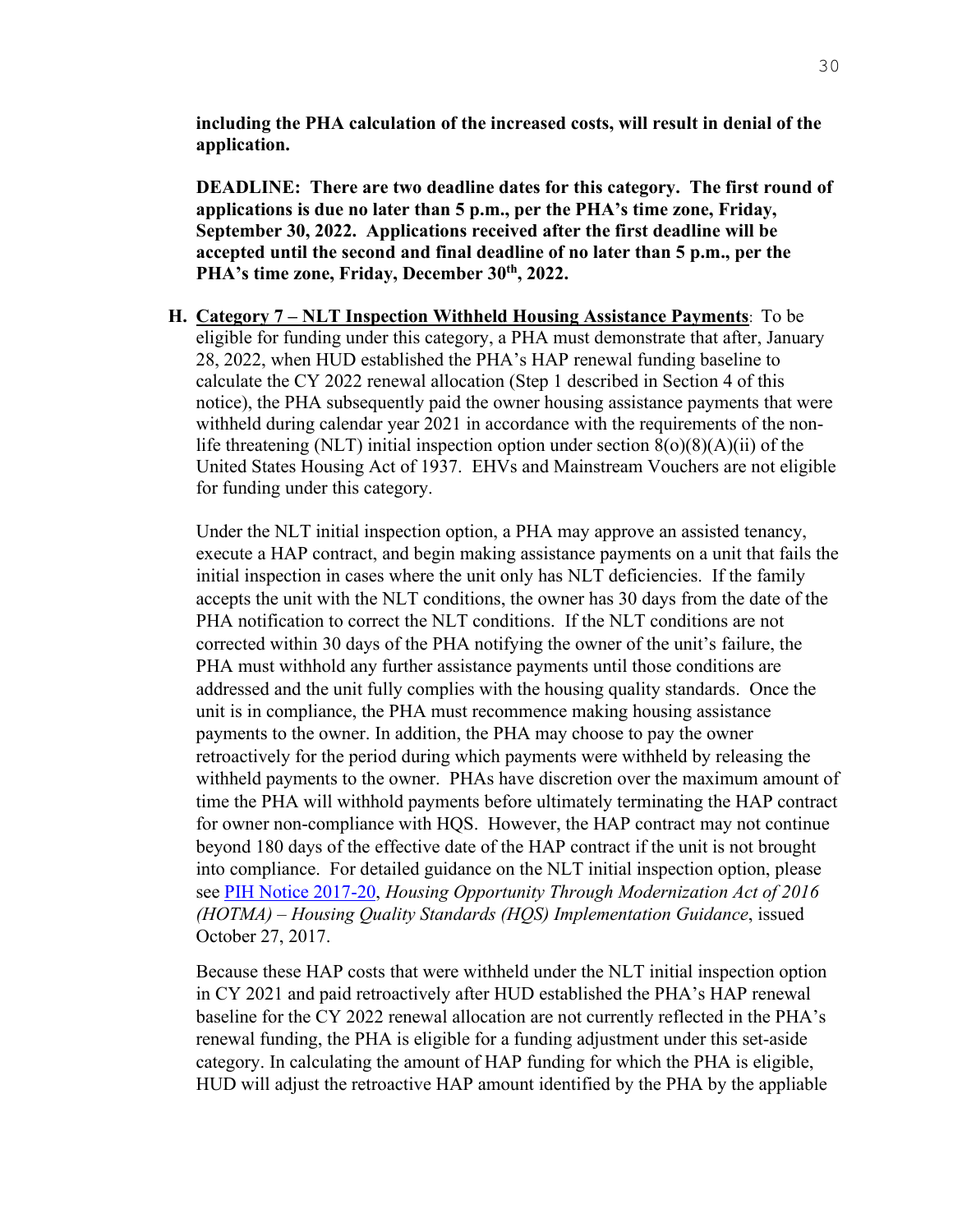RFIF and the proration factor used to determine the PHA's CY 2022 renewal allocation in Section 4 of this notice.

The Appropriations Act specifies that this adjustment is for retroactive payments under the NLT initial inspection option. Accordingly, a retroactive payment that a PHA may have made under any other circumstance is not covered and the PHA is not eligible to apply for set-aside funding to cover that retroactive payment. In addition, Mainstream Vouchers are not eligible for funding under this category.

**SUBMISSION:** PHAs are to submit the following documents:

- 1. **Completed and signed Appendix H**, *CY 2022 Housing Choice Voucher Program Applications for \$200 Million HAP Set-Aside* for Category 7 – NLT Inspection Withheld Housing Assistance Payments;
- 2. A **spreadsheet** identifying the amount of CY 2021 **withheld HAP, by unit, by month, and the date of the retroactive payment** was made to the owner in CY 2022; and,
- 3. **PHAs are required to enter their HAP expense amounts for NLT Inspection Withheld HAP in VMS**. Entries made after January 28, 2022, will include a Prior Month Correction (PMC) in the month which the HAP expense was incurred. Additionally, the PHA will enter a comment into the "Comments" field located in the "Expense/Comments" tab. The comment will reflect the amount of the HAP Expenses entered. Examples of PMC comments are as follows:

Example 1: NLT withheld HAP expenses for July 2021 is \$1,000 (the above would be entered in the July 2021 Comments field) Example 2: NLT withheld HAP expenses for November 2021= \$1,250 (the above would be entered in the November 2021 Comments field)

PMCs in VMS will match the information/documentation the PHA provides as required to be eligible for funding under this category of the set-aside.

# <span id="page-30-0"></span>**DEADLINE: No later than 5 p.m., per the PHA's time zone, Wednesday, June 15, 2022.**

- **14. Moving To Work Agencies**. The original 39 MTW agencies' renewal funding is determined pursuant to their Standard MTW Agreements and appropriations requirements. HUD is directed by the 2022 Act to apply the same proration factor to the HCV HAP renewal allocations and administrative fee eligibility for MTW agencies as is applied to all other PHAs. All MTW agencies may utilize their funds in accordance with their Standard MTW Agreements or the MTW Operations Notice.
- <span id="page-30-1"></span>**15. Moving To Work New Cohort Agencies**. As is the case for non-MTW PHAs under current appropriations law, the HAP renewal funding eligibility for MTW agencies will be calculated based on each MTW agency's actual expenses for the previous calendar year (known as the re-benchmark year). Unique to MTW agencies, however, the MTW agency's actual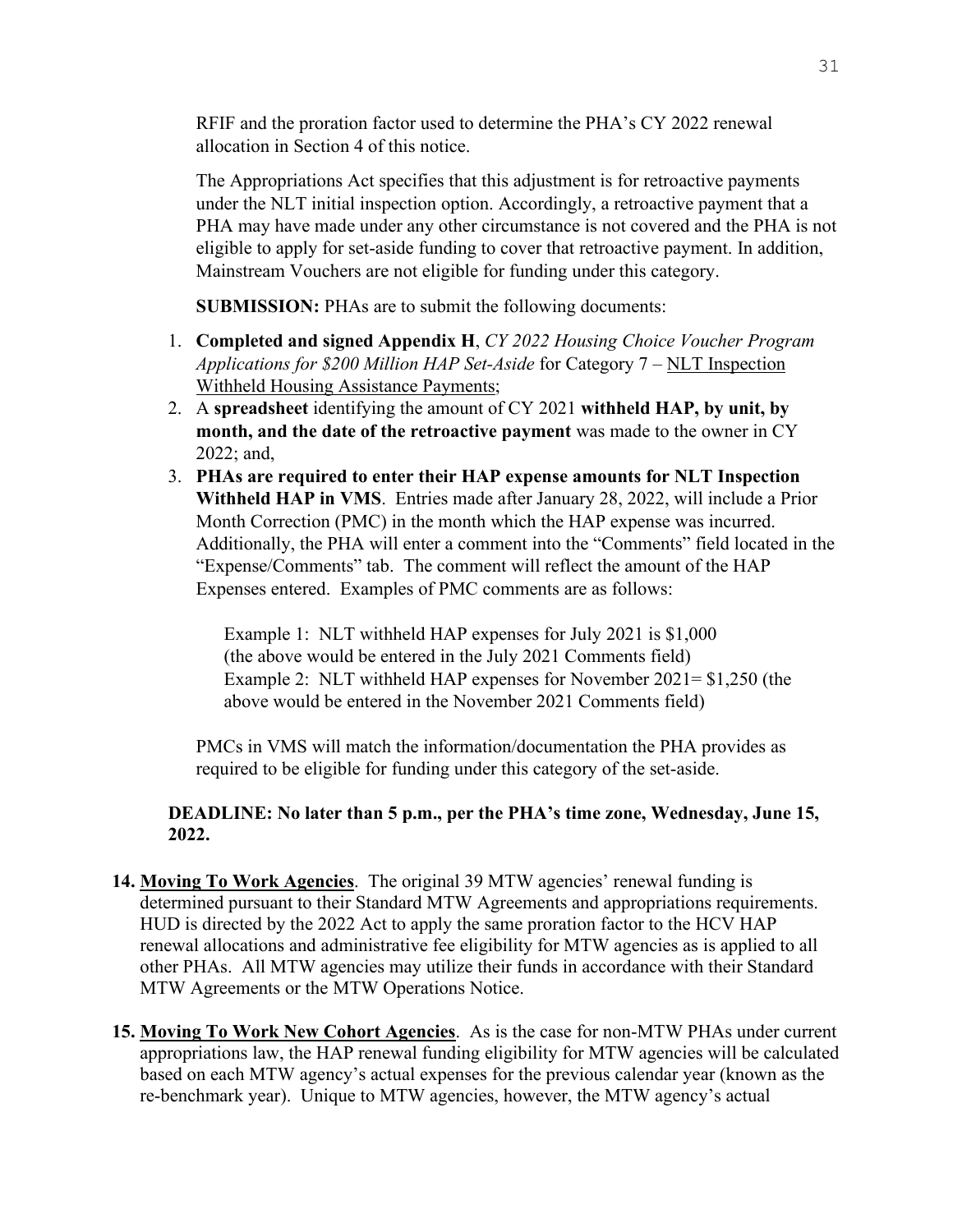expenses are: 1) the previous Calendar Year's HAP expenses reported in the Voucher Management System (VMS), and 2) the previous CY's eligible non-HAP MTW expenses reported in VMS. For both HAP and non-HAP MTW expenses, the reported expenses must have been paid from an eligible source of funds as described in paragraph (c) of the MTW [Operations Notice](https://www.hud.gov/sites/dfiles/PIH/documents/FinalMTWExOpsNoticePartVIWeb.pdf) in order to be included in the HAP renewal funding formula. In addition, MTW HAP renewal funding is subject to an MTW Renewal Eligibility cap derived from the number of units authorized under the MTW agency's ACC, as described in paragraph (d) of the MTW Operations Notice. The lower of the total combined HAP and non-HAP expenses or the MTW Renewal Eligibility cap will then be adjusted by the Renewal Funding Inflation Factor (RFIF) and any national proration that applies to the HCV renewal appropriation to determine the MTW agency's actual CY HAP renewal funding. Moving to Work New Cohort Agencies are subject to offset. Additional information and examples, can be found within the MTW Operations Notice available through the following link: <https://www.hud.gov/sites/dfiles/PIH/documents/FinalMTWExOpsNoticePartVIWeb.pdf>

- <span id="page-31-0"></span>**16. Excluded Programs**. The provisions implemented by this notice do not apply to renewal funding for the Moderate Rehabilitation Program or Single Room Occupancy (SRO) or the Emergency Housing Voucher (EHV) Program.
- <span id="page-31-1"></span>**17. HCV Financial Management**. HUD is focused on ensuring that PHAs appropriately manage their HCV Programs within the funding provided for the CY and existing restricted net position (RNP) and HUD-Held program reserves. PHAs are encouraged to use the Two-Year Forecasting Tool to assist them in their budgeting and leasing plans.
- <span id="page-31-2"></span>**18. HAP Disbursements and Frontloading**. PHAs receive monthly disbursements from their budgetary allocations in accordance with the cash management procedures in [PIH Notice](https://www.hud.gov/sites/documents/17-06PIHN.PDF)  [2017-06.](https://www.hud.gov/sites/documents/17-06PIHN.PDF) PHAs may request a frontload when monthly disbursements and available RNP and HUD-held reserves will not cover expenses for the month. PHAs may request a frontload via the two-year tool or by submitting a request to the FMC FA. PHAs will be required to provide HAP expenses not yet reported in VMS and actual HAP expenses for the period requested. The frontload will be limited to the amount necessary to cover the actual HAP expenses. PHAs in need of a frontload during the year and have excess SPV funding available in their RNP, will be provided with a frontload that does not consider their available SPV funds as SPV funds may only be used for their intended purposes. PHAs must remember that frontloading early in the CY affects the amounts available in later months in the CY.
- <span id="page-31-3"></span>**19. Use of HAP and HAP RNP/HUD-Held Program Reserves**.PHAs are reminded that funds in the HAP RNP account and HUD-Held Program Reserves shall only be used for eligible HAP needs in the current CY. The CACC requires PHAs to use HAP funding to cover housing assistance payments. HAP and/or PHA reserves (HAP RNP and HUD-held reserves) shall not under any circumstances be used for any other purpose, such as to cover administrative expenses or be loaned, advanced, or transferred (referred to as operating transfers due to/due from) to other component units or other programs such as the Low-Rent (Public Housing) program. Use of HAP for any purpose other than eligible HAP needs is a violation of law, and such illegal uses or transfers may result in sanctions and possible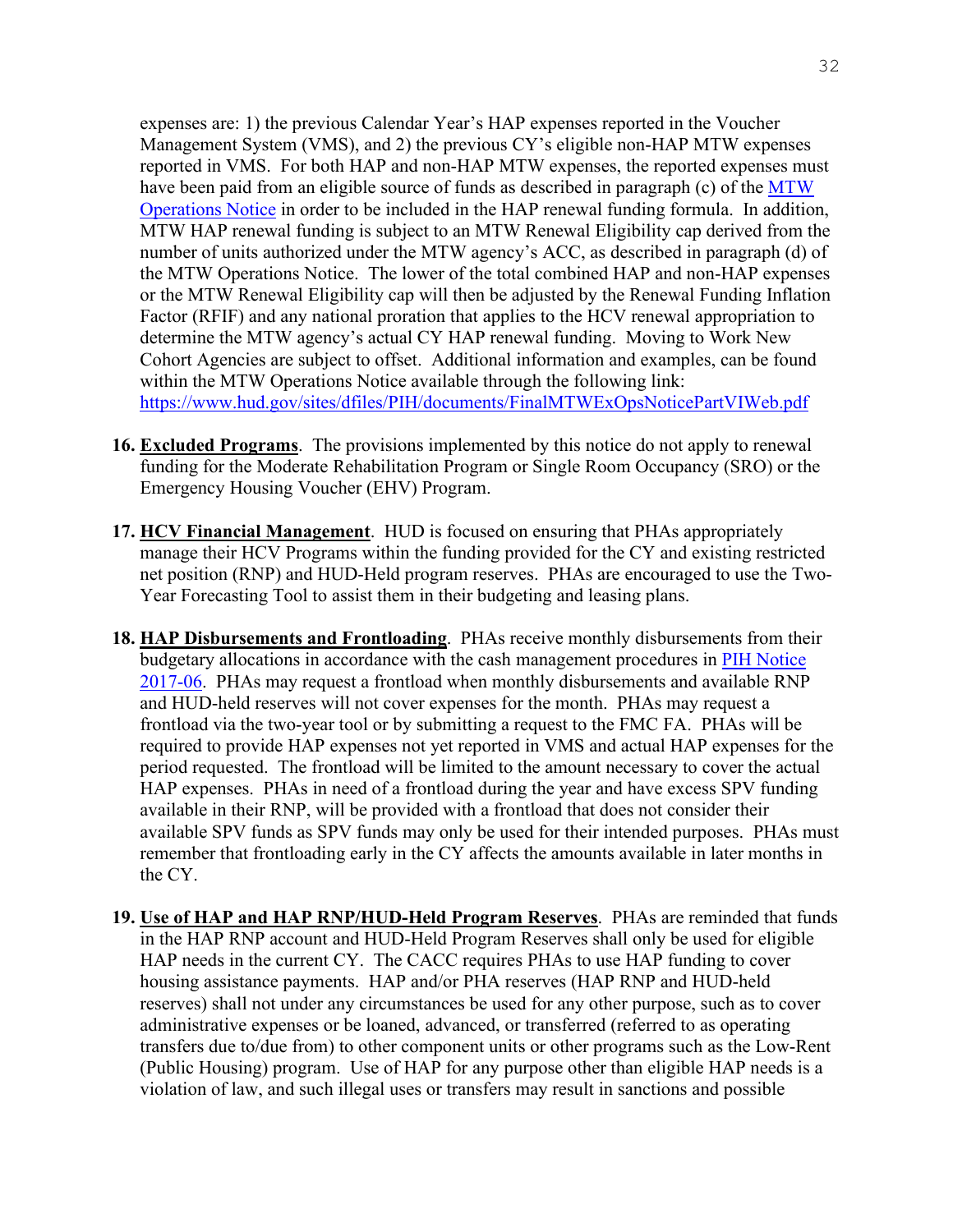declaration of breach of the ACC. Current year funding may not be used for prior year costs, including by MTW agencies.

In instances where a PHA is found to have misappropriated HAP and/or HAP RNP/HUDheld reserve funds by using the funds for any purpose other than valid HAP expenses for units up to the baseline, HUD requires the immediate return of the funds to the HAP or HAP RNP/HUD-held reserves account. HUD may take action, including suspension and debarment, against a PHA or any party that has used HAP funds and/or the HAP RNP/HUDheld reserves account for non-HAP purposes.

- <span id="page-32-0"></span>**20. Uses of Administrative Fees**. For proper uses and reporting of Administrative Fees and UNP (formerly known as Unrestricted Net Assets (UNA) or as the "administrative fee reserve"), please refer to PIH Notice 2015-17: *Use and Reporting of Administrative Fee Reserves***.** As noted earlier, HUD intends to issue additional guidance on the use of administrative fees for other expenses of PHAs administering the HCV program in a forthcoming notice.
- <span id="page-32-1"></span>**21. VMS/FASS Reporting and Data Integrity**. PHAs must continue to submit required financial documents including, but not limited to, monthly VMS and annual FASS electronic submissions. PHAs that do not submit the required data by the reporting deadline may be sanctioned as provided by 24 CFR 982.152(d), and in accordance with the procedures outlined in PIH Notice 2021-08 or any successor notice. PHAs that fail to meet the submission requirements may be subject to administrative actions, including but not limited to, an imposition of a penalty against the PHA's monthly administrative fees until the PHA complies with these requirements. This penalty represents a permanent reduction for the current CY that shall not be reversed.
- <span id="page-32-2"></span>**22. Prohibition on Over-leasing**. The 2021 Act prohibits the use of appropriated HAP funds by any PHA, except for PHAs in the MTW demonstration, to lease units above their CACC baseline units during any CY, even if the PHA has sufficient budget authority (BA) and/or RNP to support the additional units. If a PHA engages in over-leasing, it must identify other eligible sources to pay for the over-leasing, and the PHA must take immediate steps to eliminate any current over-leasing. Renewal funding allocations will not include over-leased units. Renewal funding eligibility will be reduced based on the number of over-leased unit months and the average PUC during the re-benchmark period. PHAs must still report all over-leasing in VMS and must also report \$0 HAPs in the appropriate categories in VMS.
- <span id="page-32-3"></span>**23. Use of Outside Sources of Funds**. HUD issued [PIH Notice 2013-28,](http://portal.hud.gov/hudportal/documents/huddoc?id=pih2013-28.pdf) *Guidance on the Use of Outside Sources of Funds in the HCV Program*. HUD recommends that all PHAs carefully review the information contained in the notice.
- <span id="page-32-4"></span>**24. Paperwork Reduction Act**. The additional information collection requirements contained in this document are approved by the Office of Management and Budget (OMB) under the Paperwork Reduction Act of 1995 (44 U.S.C. 3501-3520). The OMB control number is 2577-0169. In accordance with the Paperwork Reduction Act, HUD may not conduct or sponsor, and a person is not required to respond to, a collection of information unless the collection displays a currently valid OMB control number.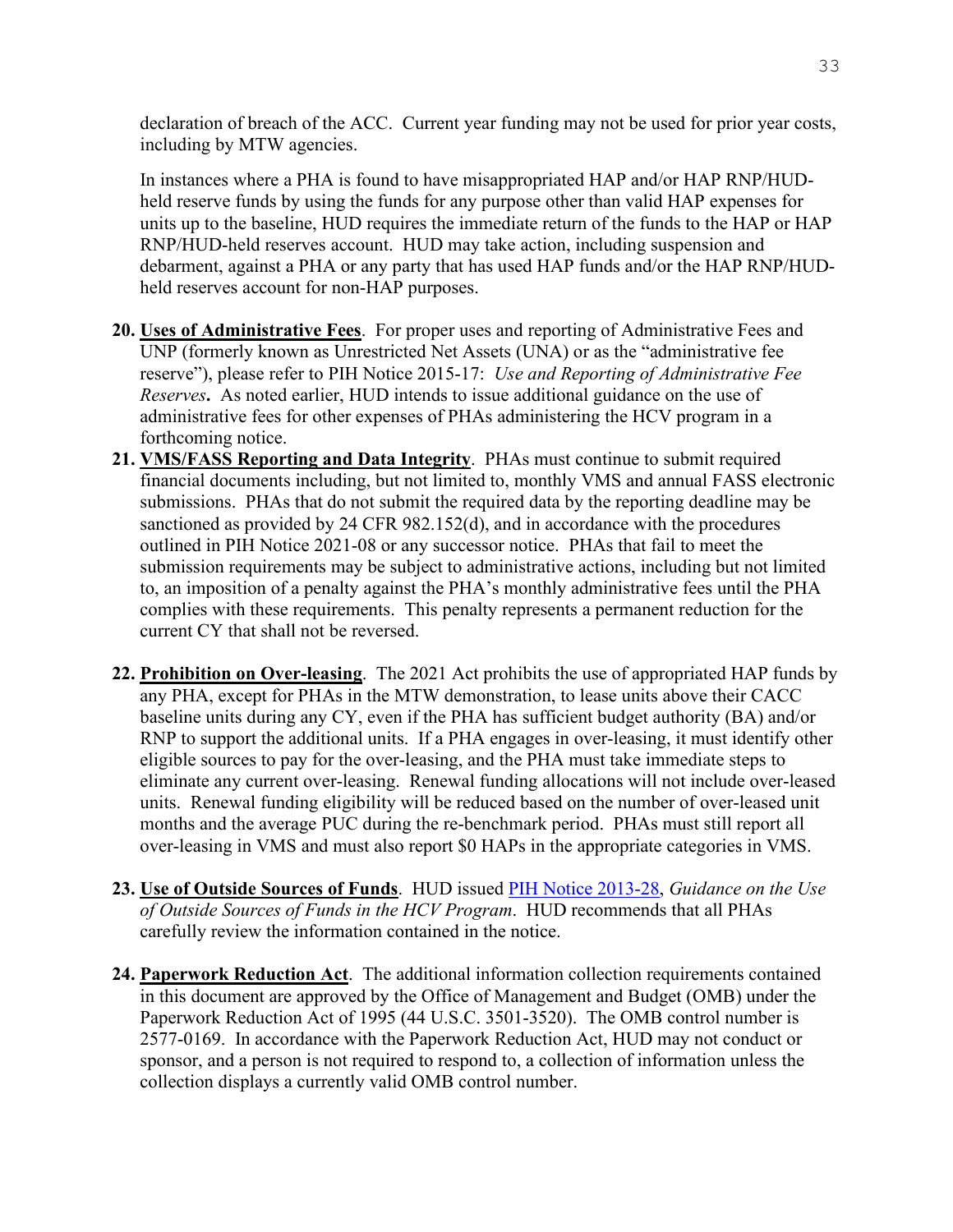<span id="page-33-0"></span>**25. Further Information**. Any questions concerning this Notice should be directed to Housing Voucher Financial Management Division, Office of Public Housing and Voucher Programs, at (202) 708-2934 (this is not a toll-free number).

Persons with hearing or speech impairments may access these numbers via TTY by calling the toll-free Federal Information Relay Service at (800) 877-8339.

 $/ s /$ 

Dominique Blom General Deputy Assistant Secretary for Public and Indian Housing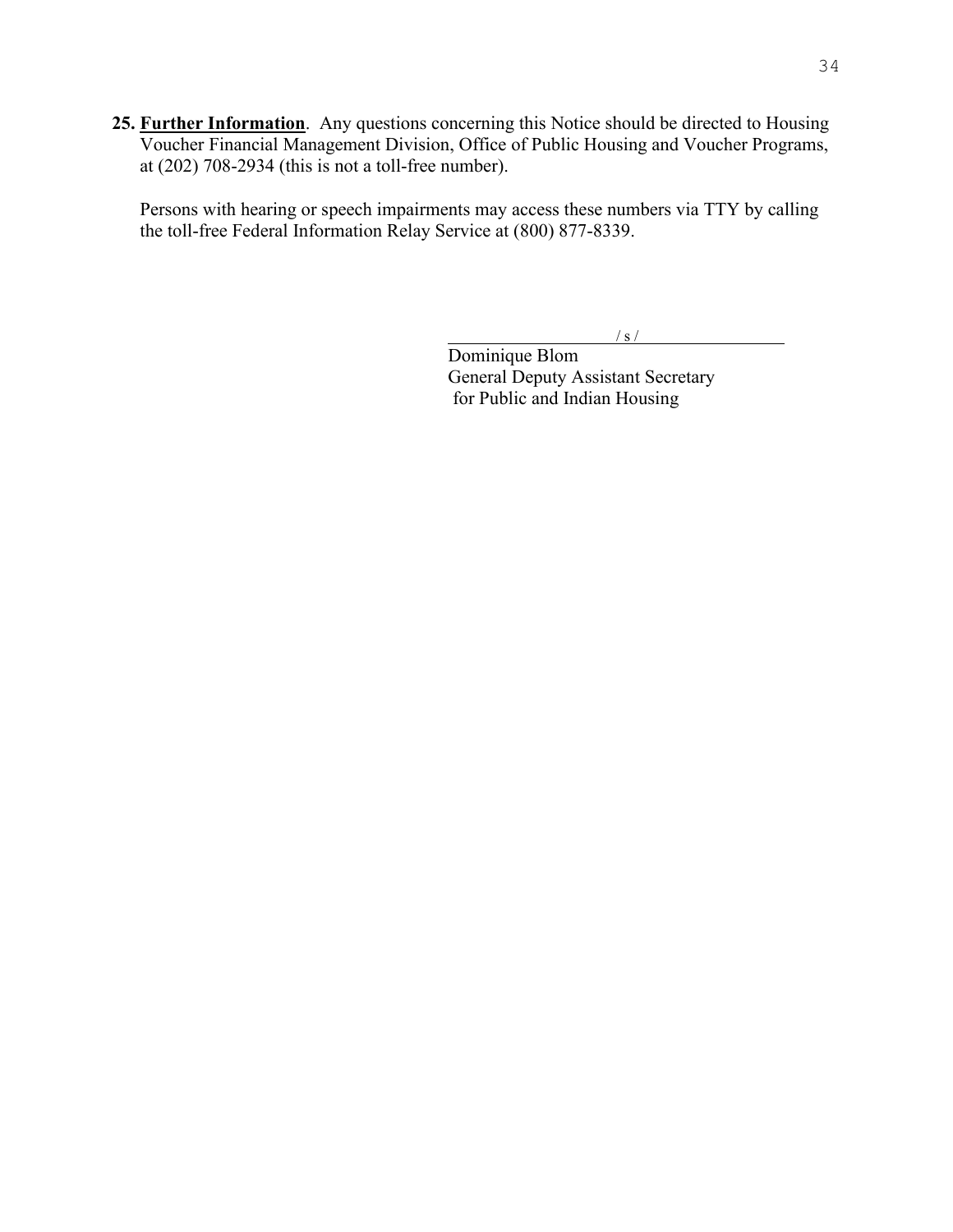#### <span id="page-34-0"></span>**Appendix A**

#### **Consolidated Appropriations Act, 2021 (Public Law 117-103)**

#### **Tenant-Based Rental Assistance – Overall Funding and Renewals:**

For activities and assistance for the provision of tenant-based rental assistance authorized under the United States Housing Act of 1937, as amended (42 U.S.C. 1437 et seq.) (in this title ''the Act''), not otherwise provided for, \$23,369,641,000, to remain available until expended, which shall be available on October 1, 2021 (in addition to the \$4,000,000,000 previously appropriated under this heading that shall be available on October 1, 2021), and \$4,000,000,000, to remain available until expended, which shall be available on October 1, 2022: Provided, That the amounts made available under this heading are provided as follows: (1) \$24,095,029,000 shall be available for renewals of expiring section 8 tenant-based annual contributions contracts (including renewals of enhanced vouchers under any provision of law authorizing such assistance under section 8(t) of the Act) and including renewal of other special purpose incremental vouchers: Provided, That notwithstanding any other provision of law, from amounts provided under this paragraph and any carryover, the Secretary for the calendar year 2022 funding cycle shall provide renewal funding for each public housing agency based on validated voucher management system (VMS) leasing and cost data for the prior calendar year and by applying an inflation factor as established by the Secretary, by notice published in the Federal Register, and by making any necessary adjustments for the costs associated with the first-time renewal of vouchers under this paragraph including tenant protection and Choice Neighborhoods vouchers: Provided further, That none of the funds provided under this paragraph may be used to fund a total number of unit months under lease which exceeds a public housing agency's authorized level of units under contract, except for public housing agencies participating in the Moving to Work (MTW) demonstration, which are instead governed in accordance with the requirements of the MTW demonstration program or their MTW agreements, if any: Provided further, That the Secretary shall, to the extent necessary to stay within the amount specified under this paragraph (except as otherwise modified under this paragraph), prorate each public housing agency's allocation otherwise established pursuant to this paragraph: Provided further, That except as provided in the following provisos, the entire amount specified under this paragraph (except as otherwise modified under this paragraph) shall be obligated to the public housing agencies based on the allocation and pro rata method described above, and the Secretary shall notify public housing agencies of their annual budget by the latter of 60 days after enactment of this Act or March 1, 2022: Provided further, That the Secretary may extend the notification period with the prior written approval of the House and Senate Committees on Appropriations: Provided further, That public housing agencies participating in the MTW demonstration shall be funded in accordance with the requirements of the MTW demonstration program or their MTW agreements, if any, and shall be subject to the same pro rata adjustments under the preceding provisos: Provided further, That the Secretary may offset public housing agencies' calendar year 2022 allocations based on the excess amounts of public housing agencies' net restricted assets accounts, including HUD-held programmatic reserves (in accordance with VMS data in calendar year 2021 that is verifiable and complete), as determined by the Secretary: Provided further, That public housing agencies participating in the MTW demonstration shall also be subject to the offset, as determined by the Secretary, excluding amounts subject to the single fund budget authority provisions of their MTW agreements, from the agencies' calendar year 2022 MTW funding allocation: Provided further, That the Secretary shall use any offset referred to in the preceding two provisos throughout the calendar year to prevent the termination of rental assistance for families as the result of insufficient funding, as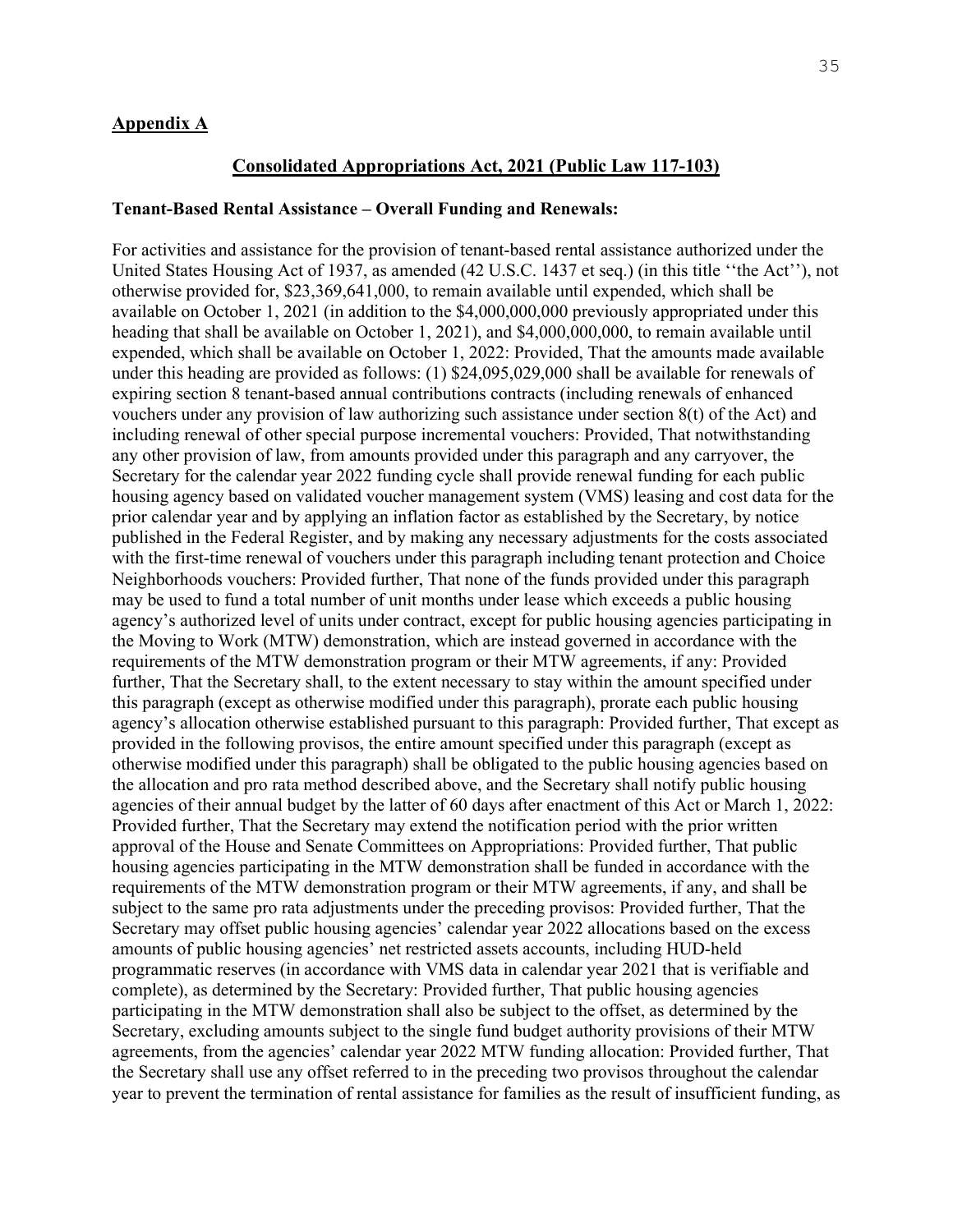determined by the Secretary, and to avoid or reduce the proration of renewal funding allocations: Provided further, That up to \$200,000,000 shall be available only: (1) for adjustments in the allocations for public housing agencies, after application for an adjustment by a public housing agency that experienced a significant increase, as determined by the Secretary, in renewal costs of vouchers resulting from unforeseen circumstances or from portability under section 8(r) of the Act; (2) for vouchers that were not in use during the previous 12-month period in order to be available to meet a commitment pursuant to section  $8(0)(13)$  of the Act, or an adjustment for a funding obligation not yet expended in the previous calendar year for a MTW-eligible activity to develop affordable housing for an agency added to the MTW demonstration under the expansion authority provided in section 239 of the Transportation, Housing and Urban Development, and Related Agencies Appropriations Act, 2016 (division L of Public Law 114–113); (3) for adjustments for costs associated with HUD–Veterans Affairs Supportive Housing (HUD–VASH) vouchers; (4) for public housing agencies that despite taking reasonable cost savings measures, as determined by the Secretary, would otherwise be required to terminate rental assistance for families as a result of insufficient funding; (5) for adjustments in the allocations for public housing agencies that (i) are leasing a lower-than-average percentage of their authorized vouchers, (ii) have low amounts of budget authority in their net restricted assets accounts and HUD-held programmatic reserves, relative to other agencies, and (iii) are not participating in the Moving to Work demonstration, to enable such agencies to lease more vouchers; (6) for withheld payments in accordance with section  $8(0)(8)(A)(ii)$ of the Act for months in the previous calendar year that were subsequently paid by the public housing agency after the agency's actual costs were validated; and (7) for public housing agencies that have experienced increased costs or loss of units in an area for which the President declared a disaster under title IV of the Robert T. Stafford Disaster Relief and Emergency Assistance Act (42 U.S.C. 5170 et seq.): Provided further, That the Secretary shall allocate amounts under the preceding proviso based on need, as determined by the Secretary;

#### **Tenant Protection**:

\$100,000,000 shall be for section 8 rental assistance for relocation and replacement of housing units that are demolished or disposed of pursuant to section 18 of the Act, conversion of section 23 projects to assistance under section 8, relocation of witnesses (including victims of violent crimes) in connection with efforts to combat crime in public and assisted housing pursuant to a request from a law enforcement or prosecution agency, enhanced vouchers under any provision of law authorizing such assistance under section 8(t) of the Act, Choice Neighborhood vouchers, mandatory and voluntary conversions, and tenant protection assistance including replacement and relocation assistance or for project-based assistance to prevent the displacement of unassisted elderly tenants currently residing in section 202 properties financed between 1959 and 1974 that are refinanced pursuant to Public Law 106–569, as amended, or under the authority as provided under this Act: Provided, That when a public housing development is submitted for demolition or disposition under section 18 of the Act, the Secretary may provide section 8 rental assistance when the units pose an imminent health and safety risk to residents: Provided further, That the Secretary may provide section 8 rental assistance from amounts made available under this paragraph for units assisted under a project-based subsidy contract funded under the ''Project-Based Rental Assistance'' heading under this title where the owner has received a Notice of Default and the units pose an imminent health and safety risk to residents: Provided further, That of the amounts made available under this paragraph, no less than \$5,000,000 may be available to provide tenant protection assistance, not otherwise provided under this paragraph, to residents residing in low vacancy areas and who may have to pay rents greater than 30 percent of household income, as the result of: (A) the maturity of a HUDinsured, HUD-held or section 202 loan that requires the permission of the Secretary prior to loan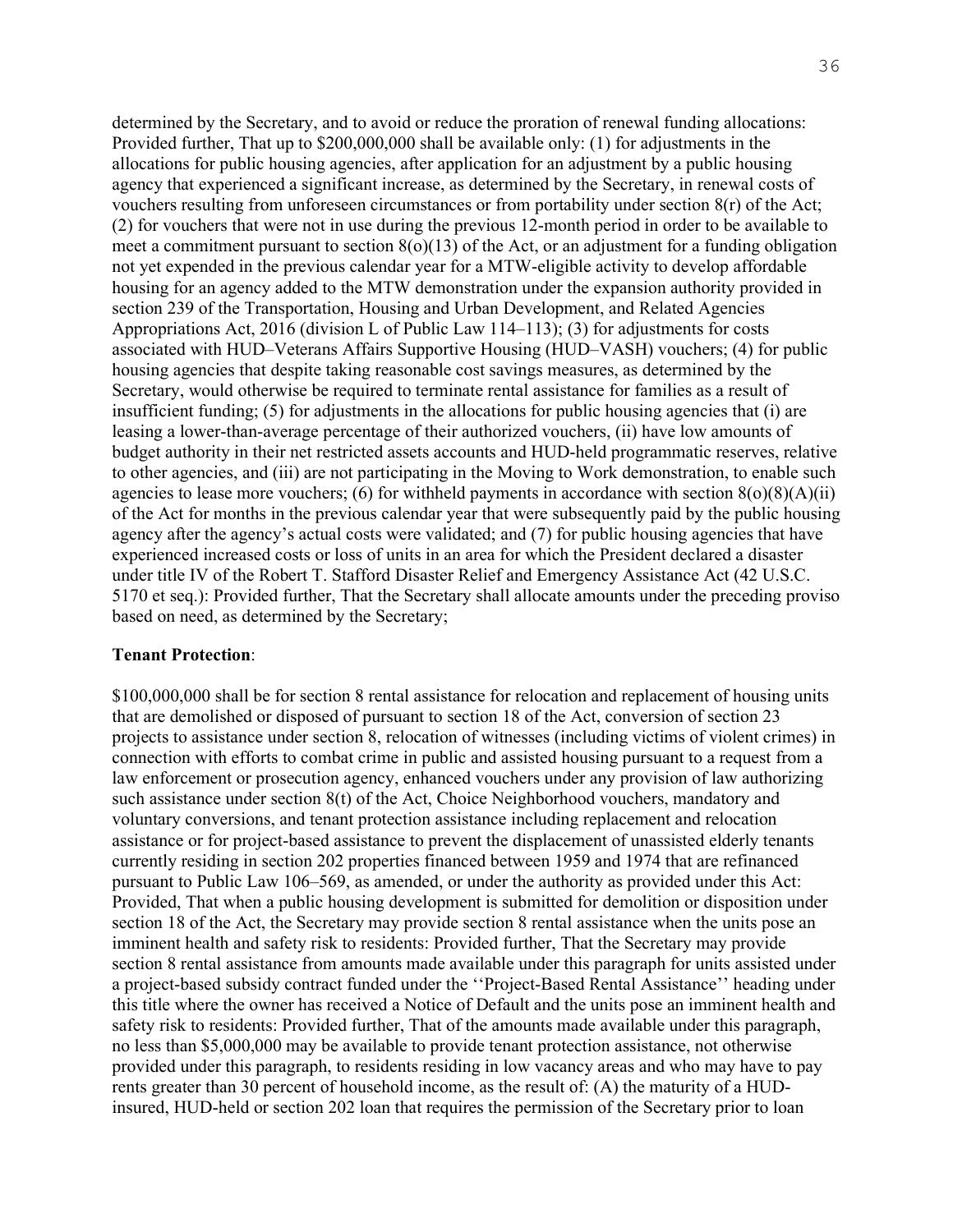prepayment; (B) the expiration of a rental assistance contract for which the tenants are not eligible for enhanced voucher or tenant protection assistance under existing law; or (C) the expiration of affordability restrictions accompanying a mortgage or preservation program administered by the Secretary: Provided further, That such tenant protection assistance made available under the preceding proviso may be provided under the authority of section  $8(t)$  or section  $8(0)(13)$  of the United States Housing Act of 1937 (42 U.S.C. 1437f(t)): Provided further, That any tenant protection voucher made available from amounts under this paragraph shall not be reissued by any public housing agency, except the replacement vouchers as defined by the Secretary by notice, when the initial family that received any such voucher no longer receives such voucher, and the authority for any public housing agency to issue any such voucher shall cease to exist: Provided further, That the Secretary may only provide replacement vouchers for units that were occupied within the previous 24 months that cease to be available as assisted housing, subject only to the availability of funds;

#### **Administrative Fees:**

\$2,410,612,000 shall be for administrative and other expenses of public housing agencies in administering the section 8 tenant-based rental assistance program, of which up to \$30,000,000 shall be available to the Secretary to allocate to public housing agencies that need additional funds to administer their section 8 programs, including fees associated with section 8 tenant protection rental assistance, the administration of disaster related vouchers, HUD–VASH vouchers, and other special purpose incremental vouchers: Provided, That no less than \$2,380,612,000 of the amount provided in this paragraph shall be allocated to public housing agencies for the calendar year 2022 funding cycle based on section 8(q) of the Act (and related Appropriation Act provisions) as in effect immediately before the enactment of the Quality Housing and Work Responsibility Act of 1998 (Public Law 105– 276): Provided further, That if the amounts made available under this paragraph are insufficient to pay the amounts determined under the preceding proviso, the Secretary may decrease the amounts allocated to agencies by a uniform percentage applicable to all agencies receiving funding under this paragraph or may, to the extent necessary to provide full payment of amounts determined under the preceding proviso, utilize unobligated balances, including recaptures and carryover, remaining from funds appropriated to the Department of Housing and Urban Development under this heading from prior fiscal years, excluding special purpose vouchers, notwithstanding the purposes for which such amounts were appropriated: Provided further, That all public housing agencies participating in the MTW demonstration shall be funded in accordance with the requirements of the MTW demonstration program or their MTW agreements, if any, and shall be subject to the same uniform percentage decrease as under the preceding proviso: Provided further, That amounts provided under this paragraph shall be only for activities related to the provision of tenant-based rental assistance authorized under section 8, including related development activities;

#### **Mainstream Vouchers:**

\$459,000,000 for the renewal of tenant-based assistance contracts under section 811 of the Cranston-Gonzalez National Affordable Housing Act (42 U.S.C. 8013), including necessary administrative expenses: Provided, That administrative and other expenses of public housing agencies in administering the special purpose vouchers in this paragraph shall be funded under the same terms and be subject to the same pro rata reduction as the percent decrease for administrative and other expenses to public housing agencies under paragraph (3) of this heading: Provided further, That up to \$10,000,000 shall be available only (1) for adjustments in the allocation for public housing agencies, after applications for an adjustment by a public housing agency that experienced a significant increase, as determined by the Secretary, in Mainstream renewal costs resulting from unforeseen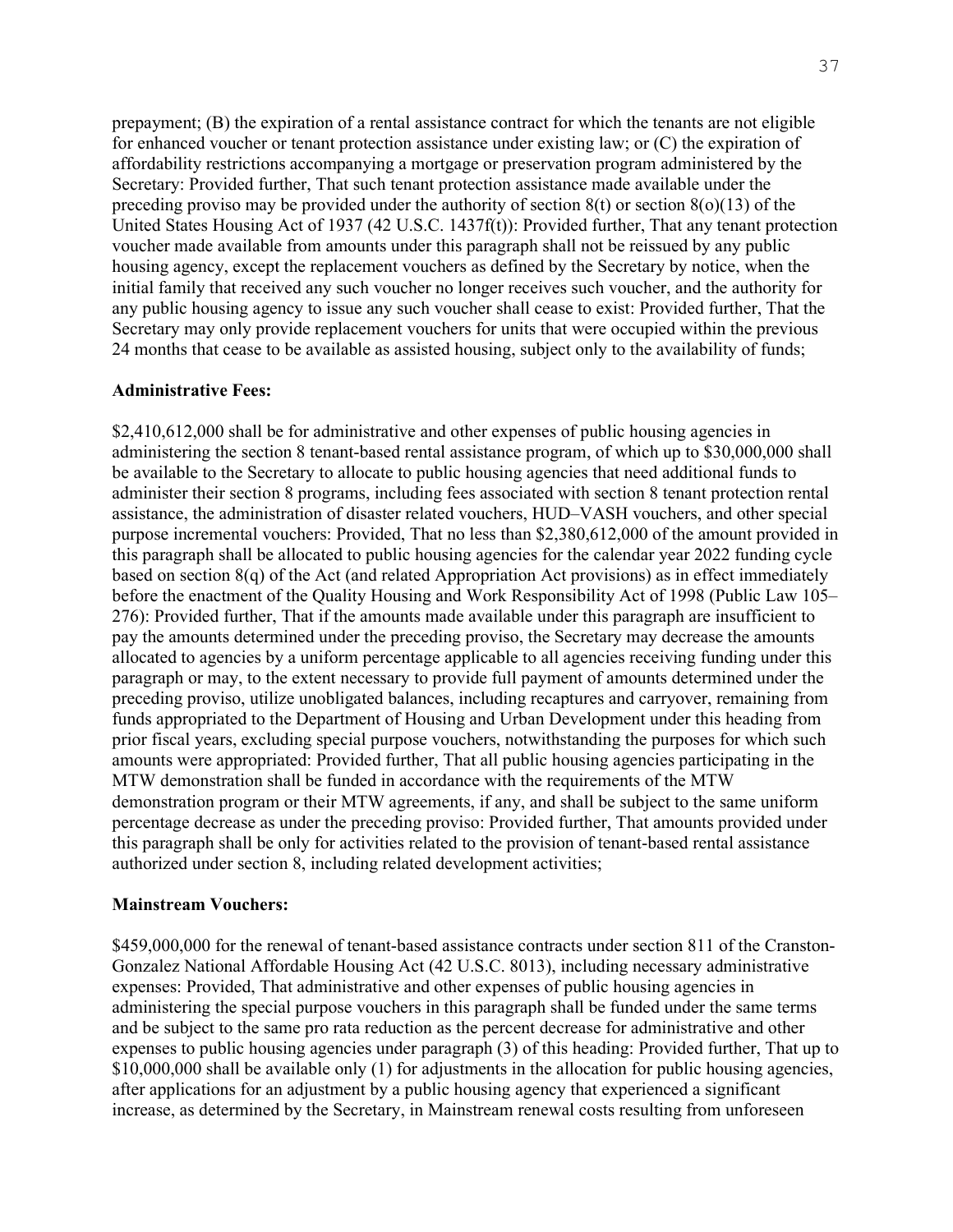circumstances, and (2) for public housing agencies that despite taking reasonable cost savings measures, as determined by the Secretary, would otherwise be required to terminate the rental assistance for Mainstream families as a result of insufficient funding: Provided further, That the Secretary shall allocate amounts under the preceding proviso based on need, as determined by the Secretary: Provided further, That upon turnover, section 811 special purpose vouchers funded under this heading in this or prior Acts, or under any other heading in prior Acts, shall be provided to nonelderly persons with disabilities;

#### **Tribal HUD-VASH Renewals:**

Of the amounts provided under paragraph (1) up to \$5,000,000 shall be for rental assistance and associated administrative fees for Tribal HUD–VASH to serve Native American veterans that are homeless or at-risk of homelessness living on or near a reservation or other Indian areas: Provided, That such amount shall be made available for renewal grants to recipients that received assistance under prior Acts under the Tribal HUD–VASH program: Provided further, That the Secretary shall be authorized to specify criteria for renewal grants, including data on the utilization of assistance reported by grant recipients: Provided further, That such assistance shall be administered in accordance with program requirements under the Native American Housing Assistance and Self-Determination Act of 1996 and modeled after the HUD–VASH program: Provided further, That the Secretary shall be authorized to waive, or specify alternative requirements for any provision of any statute or regulation that the Secretary administers in connection with the use of funds made available under this paragraph (except for requirements related to fair housing, nondiscrimination, labor standards, and the environment), upon a finding by the Secretary that any such waivers or alternative requirements are necessary for the effective delivery and administration of such assistance: Provided further, That grant recipients shall report to the Secretary on utilization of such rental assistance and other program data, as prescribed by the Secretary: Provided further, That the Secretary may reallocate, as determined by the Secretary, amounts returned or recaptured from awards under the Tribal HUD–VASH program under prior Acts to existing recipients under the Tribal HUD– VASH program;

#### **HUD-VASH Program:**

\$50,000,000 for incremental rental voucher assistance for use through a supported housing program administered in conjunction with the Department of Veterans Affairs as authorized under section 8(o)(19) of the United States Housing Act of 1937: Provided, That the Secretary of Housing and Urban Development shall make such funding available, notwithstanding section 203 (competition provision) of this title, to public housing agencies that partner with eligible VA Medical Centers or other entities as designated by the Secretary of the Department of Veterans Affairs, based on geographical need for such assistance as identified by the Secretary of the Department of Veterans Affairs, public housing agency administrative performance, and other factors as specified by the Secretary of Housing and Urban Development in consultation with the Secretary of the Department of Veterans Affairs: Provided further, That the Secretary of Housing and Urban Development may waive, or specify alternative requirements for (in consultation with the Secretary of the Department of Veterans Affairs), any provision of any statute or regulation that the Secretary of Housing and Urban Development administers in connection with the use of funds made available under this paragraph (except for requirements related to fair housing, nondiscrimination, labor standards, and the environment), upon a finding by the Secretary that any such waivers or alternative requirements are necessary for the effective delivery and administration of such voucher assistance: Provided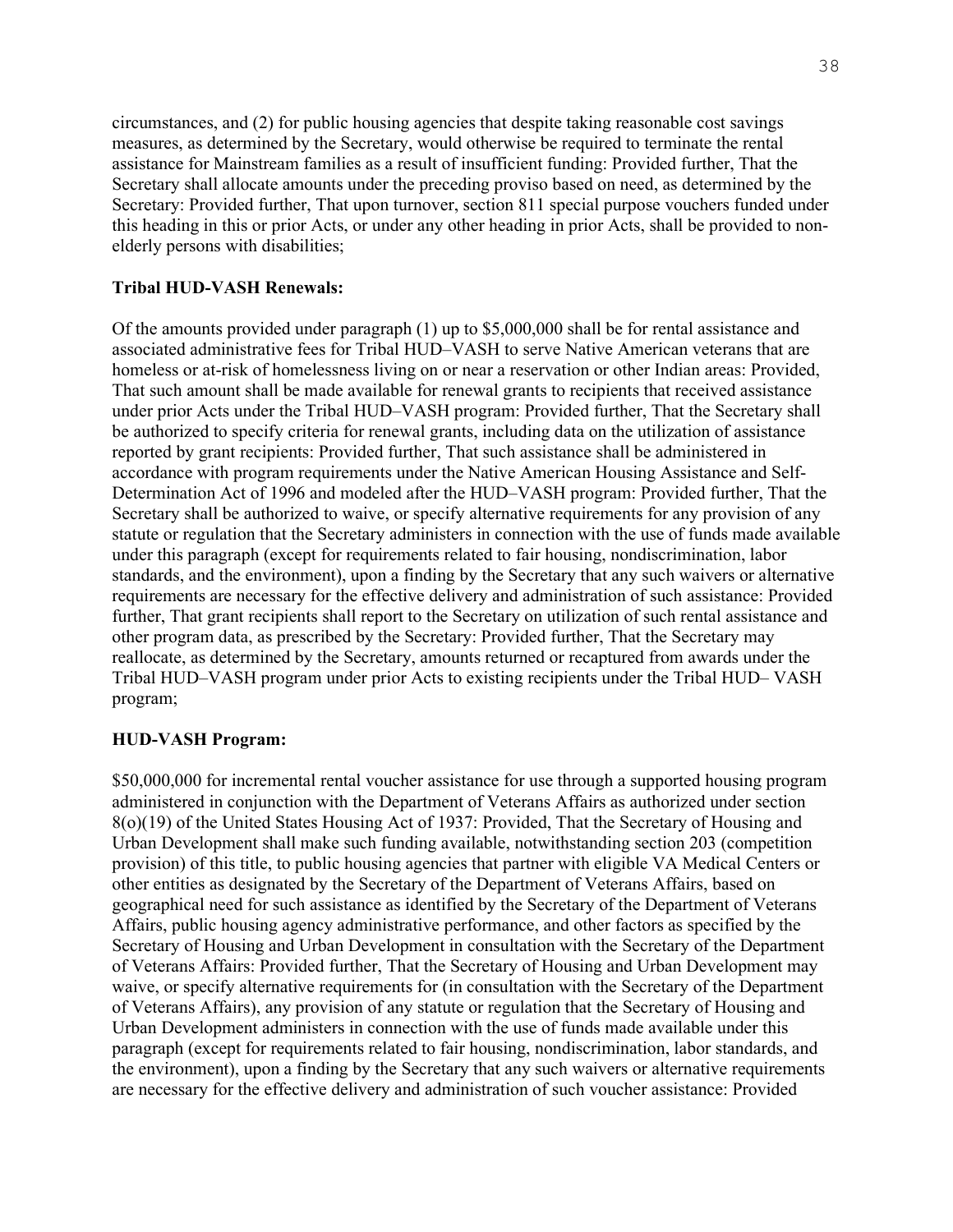further, That assistance made available under this paragraph shall continue to remain available for homeless veterans upon turn-over;

#### **Family Unification Program:**

\$30,000,000 shall be made available for the family unification program as authorized under section  $8(x)$  of the Act: Provided, That the amounts made available under this paragraph are provided as follows: (A) \$5,000,000 shall be for new incremental voucher assistance: Provided, That the assistance made available under this subparagraph shall continue to remain available for family unification upon turnover; and (B) \$25,000,000 shall be for new incremental voucher assistance to assist eligible youth as defined by such section  $8(x)(2)(B)$ : Provided, That assistance made available under this subparagraph shall continue to remain available for such eligible youth upon turnover: Provided further, That of the total amount made available under this subparagraph, up to \$15,000,000 shall be available on a noncompetitive basis to public housing agencies that partner with public child welfare agencies to identify such eligible youth, that request such assistance to timely assist such eligible youth, and that meet any other criteria as specified by the Secretary: Provided further, That the Secretary shall review utilization of the assistance made available under the preceding proviso, at an interval to be determined by the Secretary, and unutilized voucher assistance that is no longer needed shall be recaptured by the Secretary and reallocated pursuant to the preceding proviso: Provided further, That for any public housing agency administering voucher assistance appropriated in a prior Act under the family unification program, or made available and competitively selected under this paragraph, that determines that it no longer has an identified need for such assistance upon turnover, such agency shall notify the Secretary, and the Secretary shall recapture such assistance from the agency and reallocate it to any other public housing agency or agencies based on need for voucher assistance in connection with such specified program or eligible youth, as applicable;

#### **New HCV Incremental Vouchers:**

\$200,000,000 shall be made available for new incremental voucher assistance under section 8(o) of the United States Housing Act of 1937 to be allocated pursuant to a method, as determined by the Secretary, which may include a formula that may include such factors as severe cost burden, overcrowding, substandard housing for very low-income renters, homelessness, and administrative capacity, where such allocation method shall include both rural and urban areas: Provided, That the Secretary may specify additional terms and conditions to ensure that public housing agencies provide vouchers for use by survivors of domestic violence, or individuals and families who are homeless, as defined in section 103(a) of the McKinney-Vento Homeless Assistance Act (42 U.S.C. 11302(a)), or at risk of homelessness, as defined in section  $401(1)$  of such Act  $(42 \text{ U.S.C. } 11360(1));$ 

#### **Mobility-related Services:**

\$25,000,000 shall be for mobility-related services, as defined by the Secretary, for voucher families with children modeled after services provided in connection with the mobility demonstration authorized under section 235 of division G of the Consolidated Appropriations Act, 2019 (42 U.S.C. 1437f note; Public Law 116–6): Provided, That the Secretary shall make funding available to public housing agencies on a competitive basis and shall give preference to public housing agencies with higher concentrations of housing choice voucher families with children residing in high-poverty neighborhoods: Provided further, That the Secretary may recapture from the public housing agencies unused balances based on utilization of such awards and reallocate such amounts to any other public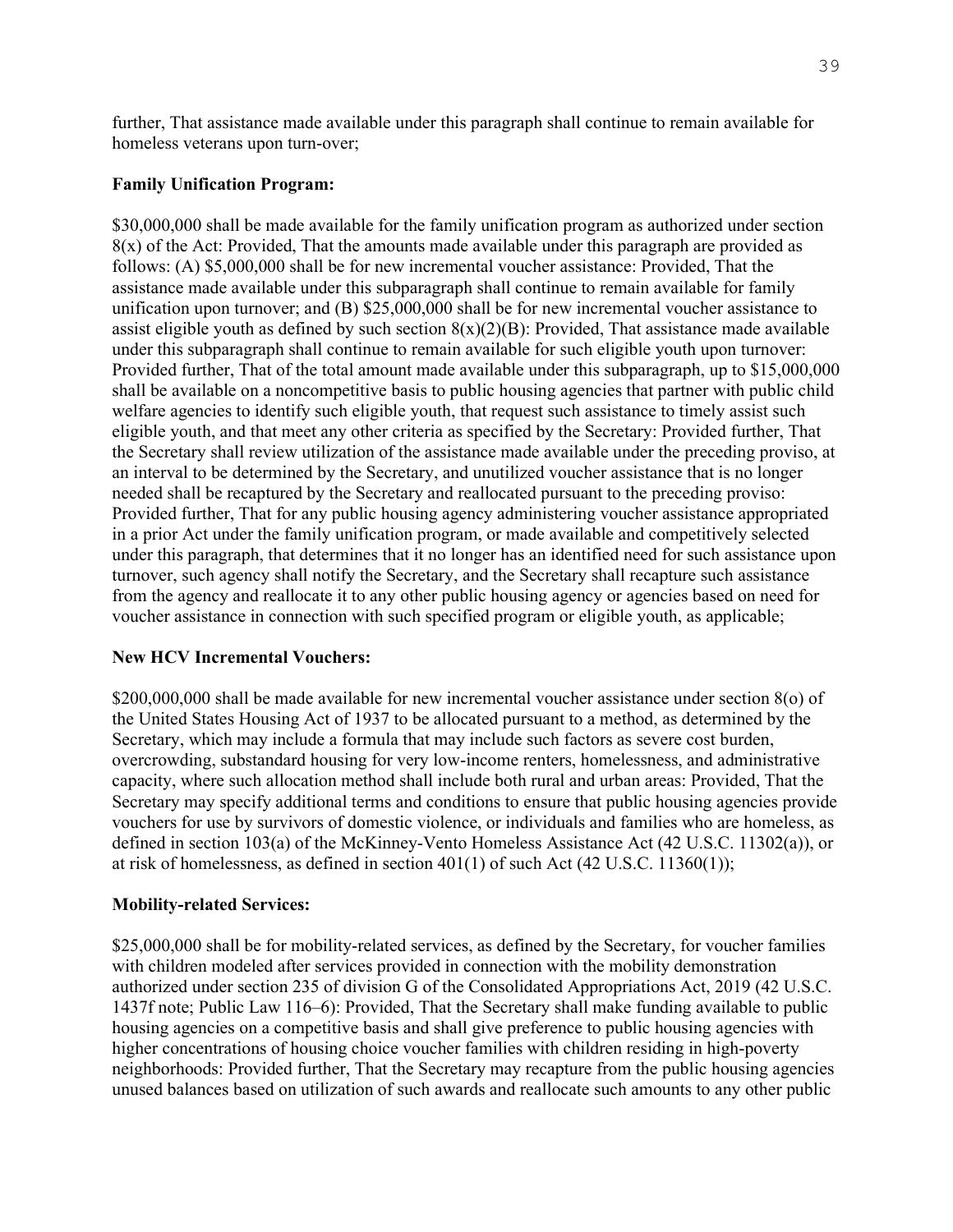housing agency or agencies based on need for such mobility-related services as identified under such competition; and

# **Tracking of Special Purpose Vouchers:**

The Secretary shall separately track all special purpose vouchers funded under this heading.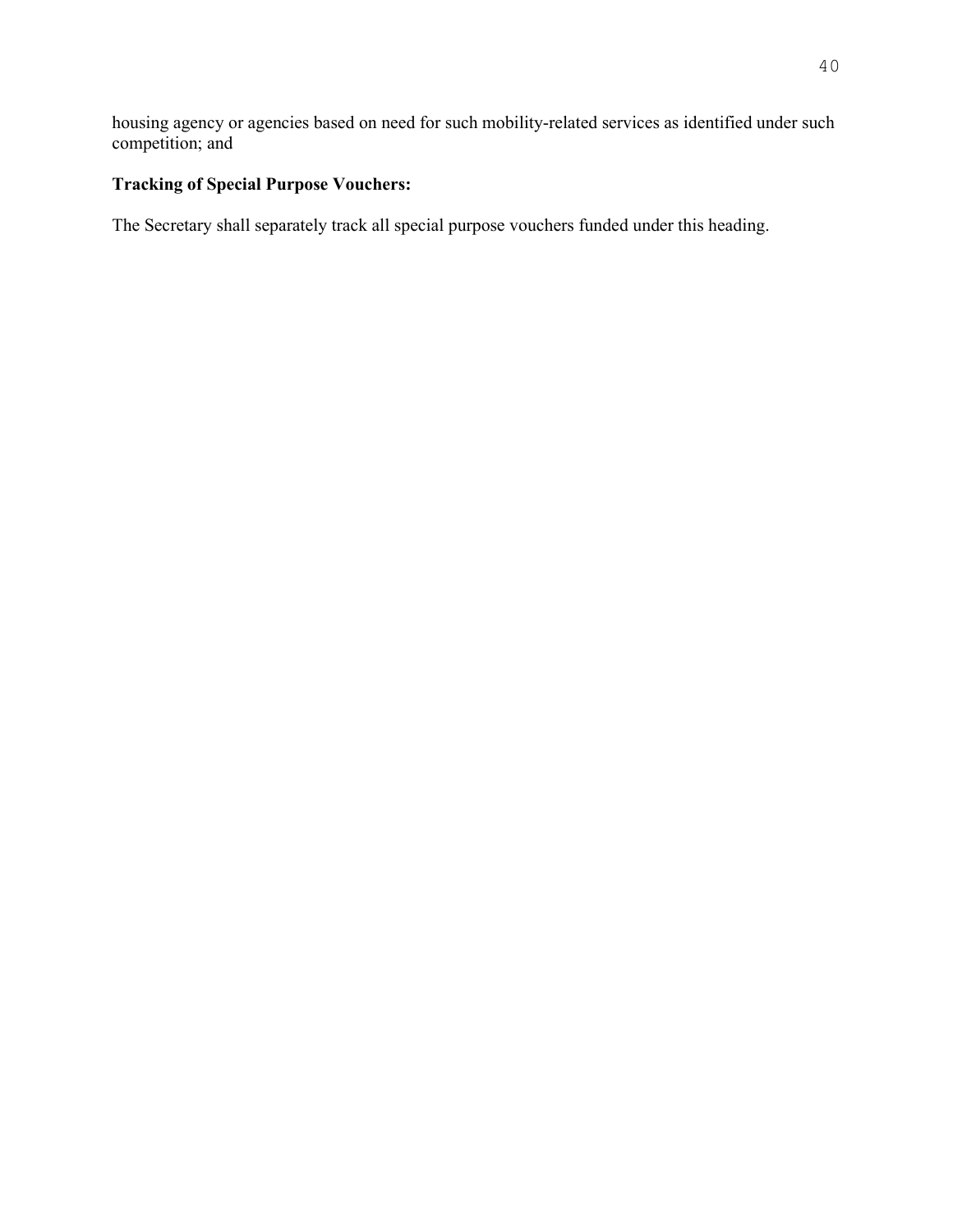# <span id="page-40-0"></span>**Appendix B**

# **CY 2022 Offset for Reallocation HA Number: HA Name: CY 2021 End of Year Reserves PROTECTED CATEGORIES A. Difference between the PHA's Eligibility and Prorated Eligibility B. CY 2022 Amounts needed to fully lease VASH units** Unfunded VASH UMAs (Capped) VASH PUC  **Total Unfunded VASH UMAs Protected C. Difference between higher of December 2021 UMLs x 12 or CY 2021 UMLs up to baseline on units under CACC** December UMLs (Capped) Inflated PUC  **Total December UMLs Protected D. Difference between December 2021, PUC and Inflated CY 2022 PUC at capped annualized December leasing E. CY 2021 New incremental BA- 1/2 of Eligibility F. CY 2021 Set Aside Protection- 1/2 of Eligibility G. CARES Act HAP protection – Unspent Remaining Funds\* H. Portion of CY 2022 Renewal Eligibility (Based on units under CACC):**  *4% - 500 and above units 6% - 250 to 499 units 12% - Less than 250 units*  **I. PHAs with CY 2021 inflation factors that were higher than the CY 2021 national weighted average inflator** Difference of CY 2021 Inflated Renewal Funding compared to CY 2022 Inflated Renewal funding is Protected **J. Protect 1/2 of RAD 1 HAP for Projects in their 1st Full of Year of Funding during CY 2021 K. Total Funds Available for Offset L. Offset Amount** *(Total Funds Available for Offset x 44%)* **M. Prorated Eligibility After Offset**  PHAs that received 2021 ARP Shortfall funds are exempt from this offset. PHAs that received 2021 Lower-than-average Leasing funds are exempt from this offset. PHAs that received 2021 ARP funds for PUC Increases are exempt from this offset.

**\* ARP and CARES Act HAP Awards are not part of PHA reserves, and consequently are not subject to offset.**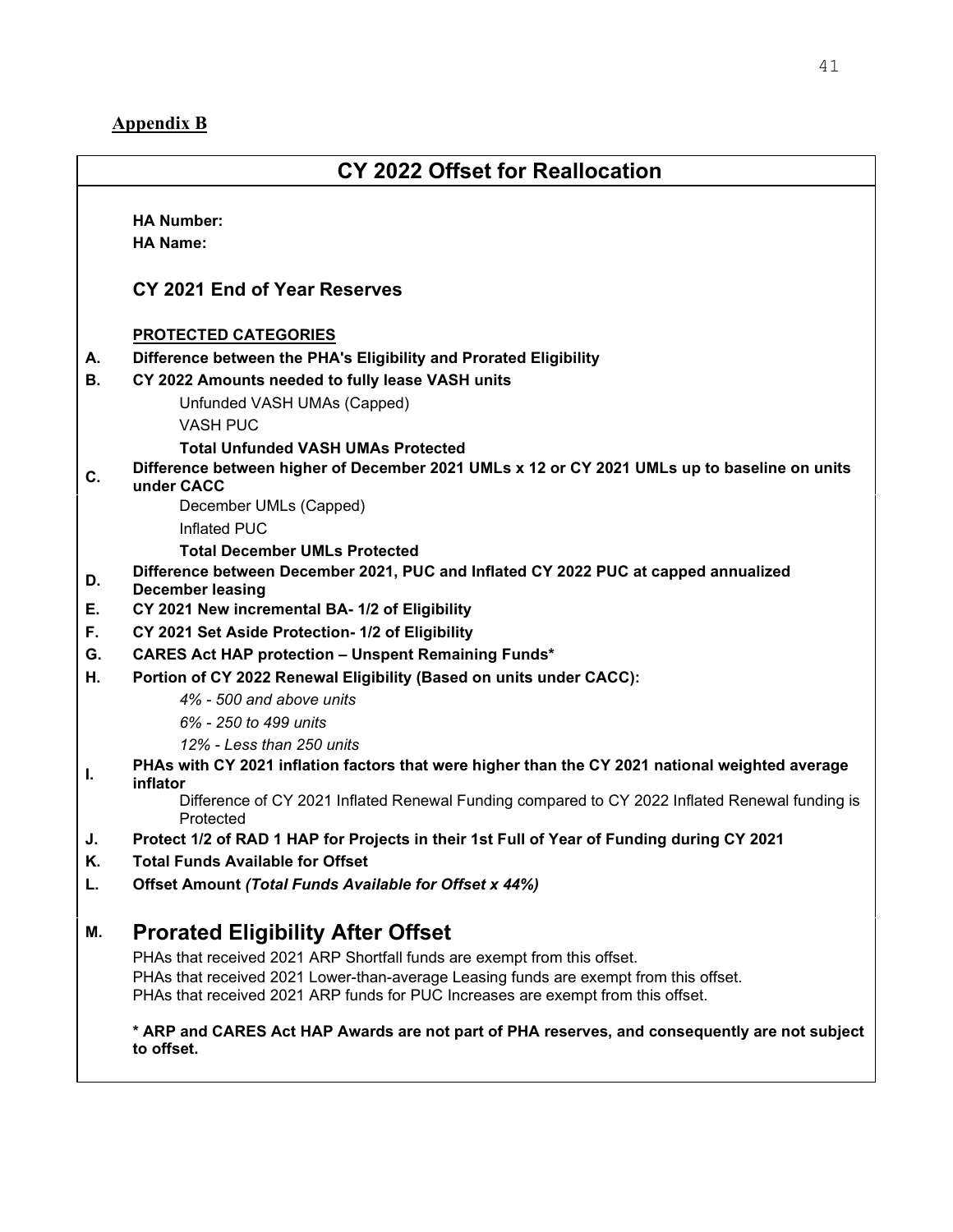### <span id="page-41-0"></span>**Appendix C**

#### **CY 2022 Housing Choice Voucher Program Special Fees**

**Application for \$30 Million Set-Aside for some Categories of Special Fees 1 – HUD-VASH; 2 – FUP; 3 – Disaster; and/or 4 – Secretary's Discretion** 

| Name of PHA:               |  |
|----------------------------|--|
| PHA Number:                |  |
| <b>Executive Director:</b> |  |

# **CHECK ALL BOXES THAT APPLY**

\_\_\_\_\_\_\_ **HUD-VASH**

\_\_\_\_\_\_ **FUP** 

**\_\_\_\_\_\_ Disaster-Related** 

**\_\_\_\_\_\_Special Fees Under The Secretary's Discretion** 

Documentation requirements and deadlines for each of the above categories are included in Paragraph 6. Email completed applications to  $2022Special@hud.gov$ .

#### **This certification must be signed by the appropriate PHA official and returned**.

**Certification**: I hereby certify that all the information stated herein, as well as any information provided in the accompaniment herewith, is true and accurate. I also certify that should funding be awarded under any of the selected special fee categories per this page, that I will keep clear and organized records on how all awarded the funds were spent should HUD request to review the outcomes of this fee funding. Warning: Anyone who knowingly submits a false claim or makes a false statement is subject to criminal and/or civil penalties, including confinement for up to 5 years, fines, and civil and administrative penalties (18 U.S.C. §§ 287, 1001, 1010, 1012; 31 U.S.C. §3729, 3802).

Signature of Executive Director and Date

**\_\_\_\_\_\_\_\_\_\_\_\_\_\_\_\_\_\_\_\_\_\_\_\_\_\_\_\_\_\_\_\_\_\_\_\_**

 $\mathcal{L}=\{1,2,3,4,5\}$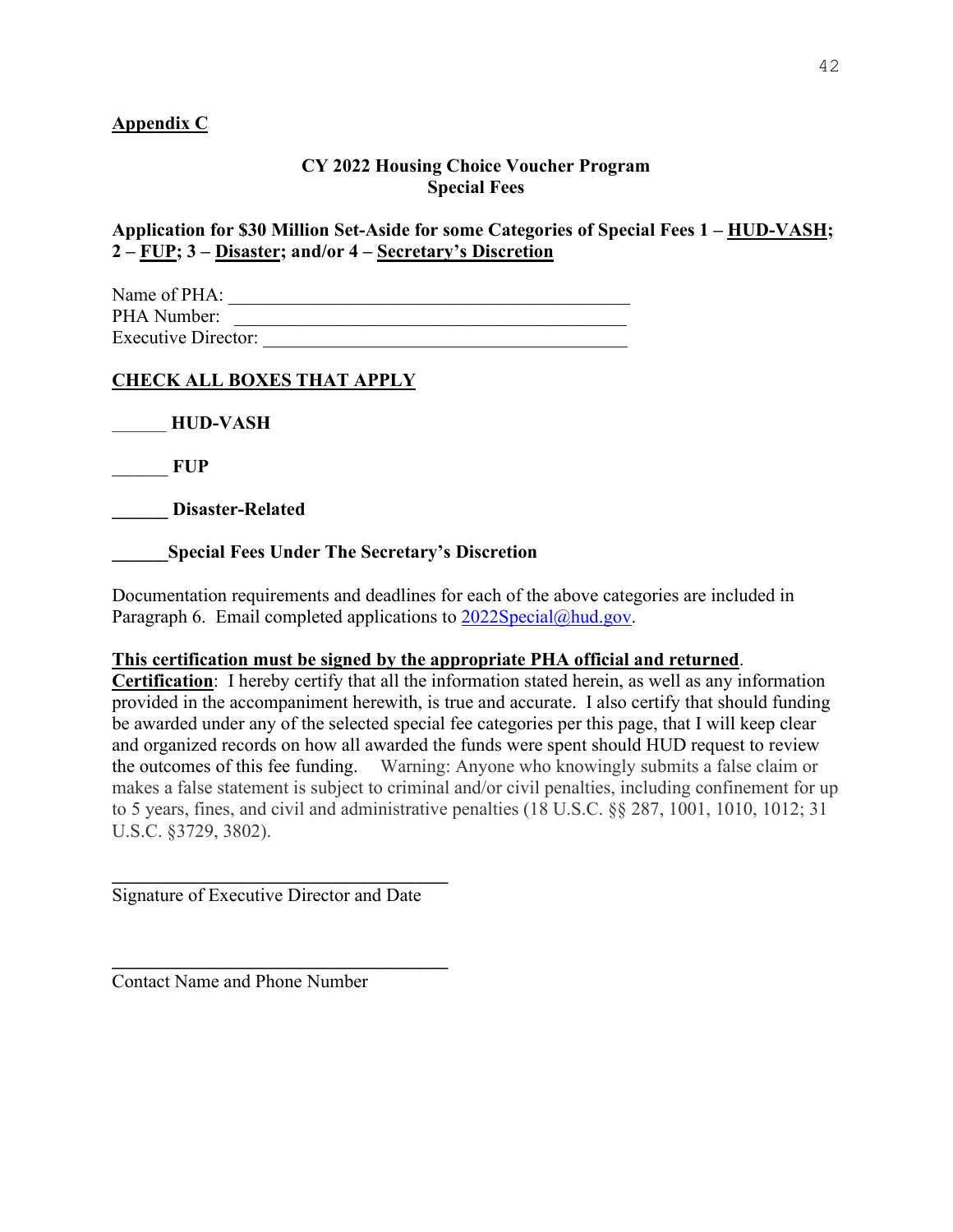# **Special Fee Example Budget Justification Appendix D Appendix D**

|                                   |         |                                         |                          |        | <b>TOTAL FY23 BUDGET</b> |
|-----------------------------------|---------|-----------------------------------------|--------------------------|--------|--------------------------|
|                                   |         | <b>Budget FYE</b>                       | <b>Proposed HUD-VASH</b> |        | <b>WITH PROPOSED</b>     |
| <b>Description</b>                |         | 6/30/23                                 | <b>Special Fees</b>      |        | <b>EXTRA FEES</b>        |
| <b>RECEIPTS</b>                   |         |                                         |                          |        |                          |
| <b>ADMIN FEE EARNED</b>           |         | 1,028,855                               |                          | 52,749 | 1,081,604                |
| <b>INTEREST ON RESERVE</b>        |         | 800                                     |                          |        | 800                      |
| <b>OTHER</b>                      |         | 10,000                                  |                          |        | 10,000                   |
| <b>TOTAL OP RECPTS</b>            |         | 1,039,655                               |                          | 52,749 | 1,092,404                |
| <b>EXPENSE</b>                    |         |                                         |                          |        |                          |
| <b>ADMIN SALARIES</b>             |         | 607,254                                 |                          |        | 607,254                  |
| <b>EMP BENEFITS</b>               |         | 268,410                                 |                          |        | 268,410                  |
| <b>TEMP HUD-VASH</b>              |         |                                         |                          |        |                          |
| <b>COORDINATOR</b>                |         |                                         |                          | 35,360 | 35,360                   |
| LEGAL                             |         | 2,000                                   |                          |        | 2,000                    |
| <b>TRAINING</b>                   |         | 10,000                                  |                          | 3,784  | 13,784                   |
| <b>AUDIT &amp; ACCOUNTING</b>     |         | 5,000                                   |                          |        | 5,000                    |
| PHONES/MOBILE PHONES              |         | 10,000                                  |                          | 600    | 10,600                   |
| <b>POSTAGE</b>                    |         | 8,000                                   |                          | 1,147  | 9,147                    |
| OFFICE SUPPLIES & EQUIP.          |         | 12,000                                  |                          | 1,033  | 13,033                   |
| PUB. & MEMBERSHIPS                |         | 3,500                                   |                          |        | 3,500                    |
| <b>FSS EXPENSES</b>               |         | 10,200                                  |                          |        | 10,200                   |
| PORTABILE ADMIN FEE               |         | 16,500                                  |                          |        | 16,500                   |
| <b>SUNDRY ADMIN</b>               |         | 22,000                                  |                          |        | 22,000                   |
| <b>EXTRA HUD-VASH ACTIVITIES:</b> |         |                                         |                          | 10,825 | 10,825                   |
| HUD-VASH DAY                      | 3600    |                                         |                          |        |                          |
| <b>LANDLORD RECRUIT</b>           | 2400    |                                         |                          |        |                          |
|                                   | 4825    |                                         |                          |        |                          |
| <b>TRANSPORTATION</b>             |         |                                         |                          |        |                          |
| <b>INSURANCE</b>                  |         | 10,359                                  |                          |        | 10,359                   |
| <b>TOTAL ADMIN EXP</b>            |         | 985,223                                 |                          | 52,749 | 1,037,972                |
| <b>CONTRACTS</b>                  |         | 35,000                                  |                          |        |                          |
| <b>TOTAL ORDINARY MAINT</b>       |         | 35,000                                  |                          |        |                          |
| <b>TOTAL OPERATING EXP</b>        |         | 1,020,223                               |                          | 52,749 | 1,072,972                |
| <b>RESIDUAL RCPT/DEF</b>          |         | 19,432                                  |                          |        | 19,432                   |
| <b>HSG ASSIST PYMTS</b>           |         | 9,453,345                               |                          |        |                          |
| <b>HSG FUNDS RECEIVED</b>         |         | 9,453,345                               |                          |        |                          |
| <b>RESTRICTED FUNDS</b>           |         |                                         |                          |        |                          |
|                                   |         | <b>Calculation of Admin Fees earned</b> |                          |        |                          |
|                                   |         | @95% Lease Rate                         |                          |        |                          |
| Total # of HCV (PUM)              | 1,444   | 1,372                                   |                          | 16,462 |                          |
|                                   |         |                                         |                          |        |                          |
|                                   | Col A   |                                         |                          |        |                          |
|                                   | Rate    | <b>Col B Rate</b>                       | <b>Proration Rate</b>    |        | <b>Admin Fee</b>         |
| Unit Months                       | 7,200   | 9,262                                   |                          |        |                          |
| CY 2021:                          | \$82.19 | \$76.72                                 |                          | 79%    | \$1,028,855              |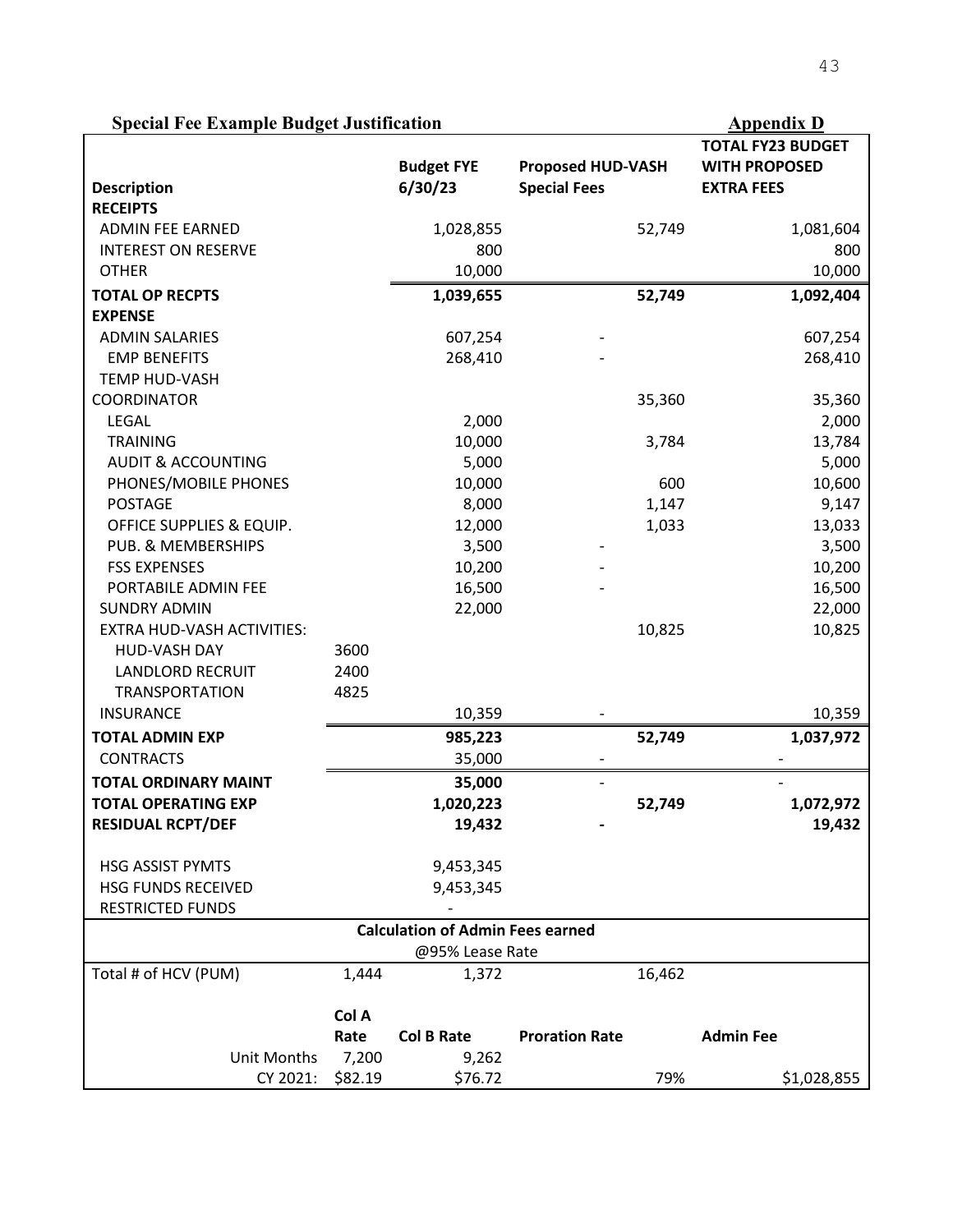#### <span id="page-43-0"></span>**Appendix E**

### **Calculation of HUD-Confirmed Shortfall and Shortfall Amount**

The amount that a PHA will be eligible to receive from the \$200,000,000 HCV Program HAP Set-aside and the \$10,000,000 Mainstream Voucher HAP Set-aside will be calculated by HUD, using HUD's Two-Year Forecasting Tool (see link) and the most recent validated voucher leasing and expense data available in VMS at the time the PHA's application is reviewed, including any updated information supplied by the PHA. HUD's Two-Year Forecasting Tool can be found at the [Office of Housing Choice Vouchers](http://portal.hud.gov/hudportal/HUD?src=/program_offices/public_indian_housing/programs/hcv) website that includes a link to the two-year tool instruction page.

The two-year tool compares all resources available (including ARP Extraordinary Circumstances renewal adjustments for PUC increases) to support the PHA's HAP payments in CY 2022 with actual HAP expenses for 2022 projected through the end of the CY based upon the best information available.

Resources are calculated using the HUD-calculated RNP as of 12/31/2021, the HUD-held reserve as of 12/31/2021, the PHA's actual Renewal Annual Budget Authority (ABA) for 2022, and any new voucher incremental funding applicable to CY 2022 or set-aside amounts awarded or expected to be awarded in 2022.

HAP expenses are calculated based on current leasing and expense data, projected through the end of CY 2022; the PHA's suspension of general voucher issuance; and projected attrition based on actual attrition for the 12 months prior to the PHA's request for set-aside funds, adjusted for accuracy if the PHA has more recent information that will impact the attrition rate in future months, as reported in PIC, and considering any updated information supplied by the PHA.

The requirement to suspend general voucher issuance is subject to the following exclusions:

- 1. Vouchers issued to current HCV participants to allow them to move.
- 2. Vouchers issued to avert a reduction in leasing due to program attrition. The PHA must manage the issuance of these vouchers so that the PHA does not exceed the number of units leased at the time of the SPT-confirmed shortfall and any additional units that are also authorized to be leased in accordance with these requirements.

In general, a PHA may reissue the turnover voucher to a family from the PHA waiting list, except for eligible VASH turnovers where a referral is provided by the Veterans Administration Medical Centers (VAMC), issue the voucher to a family moving from a Project-Based Voucher (PBV) unit in accordance with 24 CFR 983.261, or use the voucher to absorb a family under portability.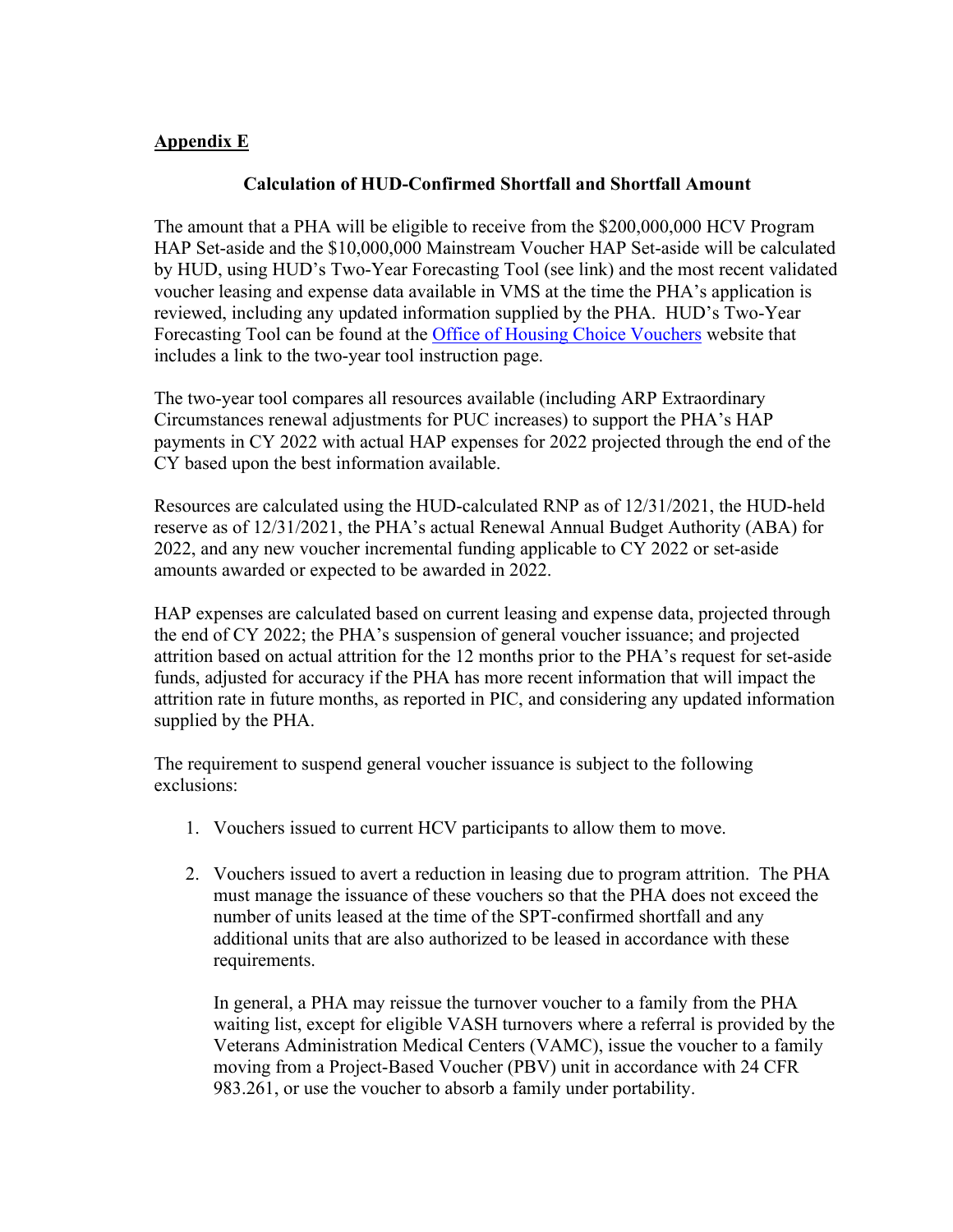However, a PBV family that has the right to move in accordance with 24 CFR 983.261 and wishes to do so has priority for the turnover voucher.

- 3. Instances in which the PHA is leasing under the HUD-VASH program up to the baseline level of units under all HUD-VASH allocations (not just recent allocations), including turnover of HUD-VASH vouchers.
- 4. Vouchers issued to program applicants under Tenant Protection vouchers (TPVs) or special-purpose voucher increments awarded in CY 2021 or CY 2022. These SPVs include Family Unification Program (FUP), Non-Elderly Disabled (NED), and Foster the Youth to Independence (FYI) vouchers.
- 5. Project-Based Vouchers (PBV) under the Rental Assistance Demonstration (RAD), in their first full year of funding through the HCV Program.
- 6. PHAs may allow applicants to move into PBV units to allow the PHA to meet its contractual obligation to fill PBV AHAP units being placed under HAP for the first time, and PBV units currently under HAP that are vacated by program participants.
- 7. Vouchers issued pursuant to the settlement of litigation ("Litigation Vouchers") against a PHA. PHAs must request approval to continue leasing Litigation Vouchers and submit supporting documentation. HUD will review and decide on a case-by-case basis using the supporting documentation received as the basis for the decision.
- 8. Vouchers issued using funds awarded under the Lower-than-average Leasing HAP Set-Aside category.
- 9. The Secretary reserves the right to consider additional exceptions on a case-by-case basis.

PHAs cannot issue vouchers and/or execute HAP contracts for families that do not meet any of the exceptions through the end of CY 2022, or until advised in writing by the SPT that they no longer have a shortfall.

The application period for shortfall set-aside funding will remain open until SPT has reconciled Shortfalls for all PHAs for CY 2022, subject to funding availability. PHAs that receive set-aside funds based on their current HAP costs are encouraged to maintain contact with the SPT to ensure all shortfall needs are met. Similarly, PHAs that do not initially qualify for shortfall funding because they have suspended leasing and expect to decrease leasing by attrition are also encouraged to maintain contact with the local Field Office and the SPT if the attrition fails to resolve their shortfall.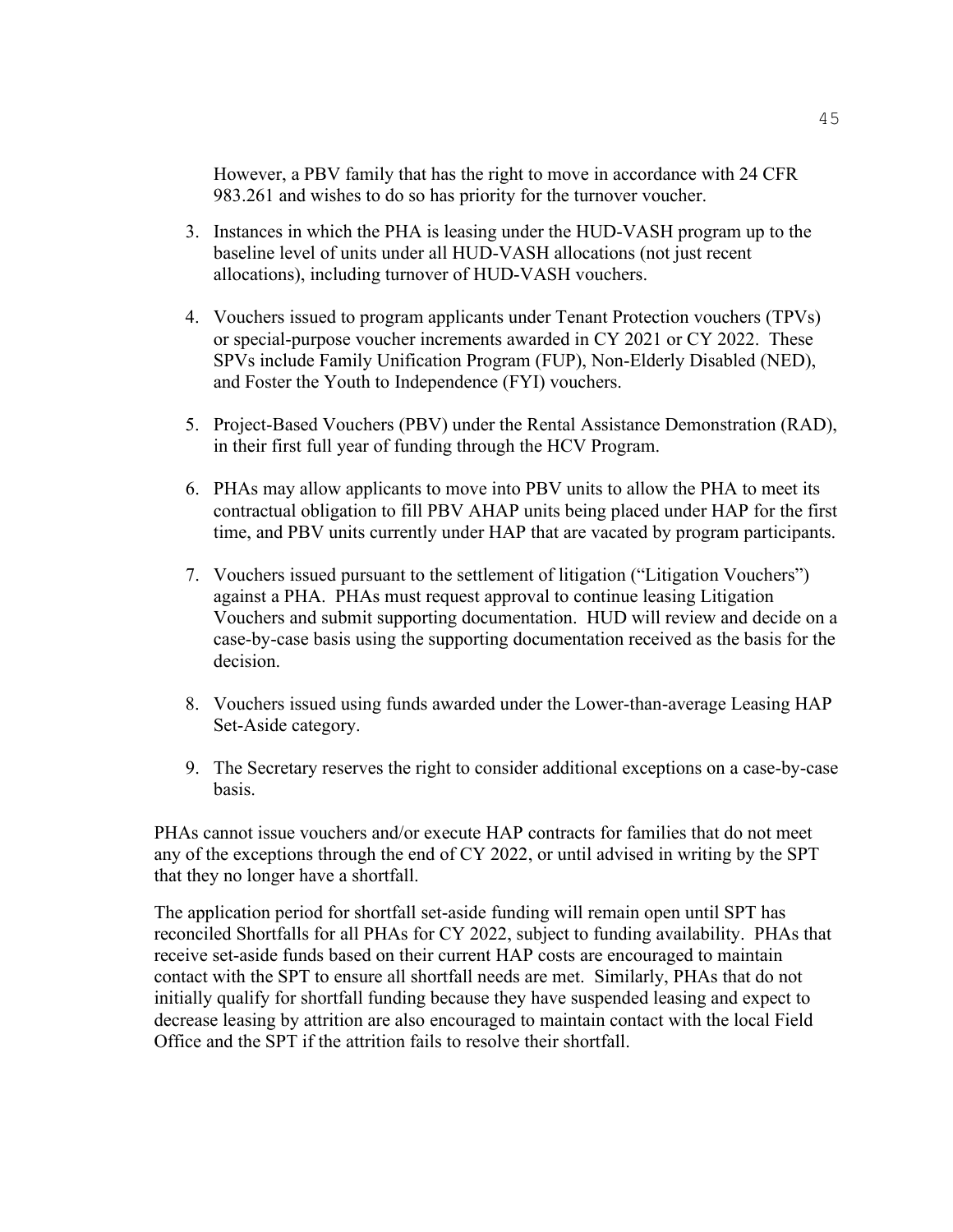All PHAs applying for the shortfall set-aside must be working with HUD's SPT at the time of their application. The SPT will review the PHA's funding available for 2022 and their leasing and expense data to date, to determine whether the PHA has a shortfall and the amount needed to resolve the shortfall. The PHA will continue to work with the SPT throughout the year to monitor the PHA's financial position and to implement cost savings measures outlined in [PIH Notice 2011-28](https://www.hud.gov/sites/documents/PIH2011-28.PDF) or a superseding notice published by HUD to decrease the possibility of an increased shortfall. PHAs must adhere to the eligibility requirements detailed in Section 13 of this Notice or a superseding notice.

Factors considered by the SPT to determine the amount of a potential shortfall will be determined as follows:

- a. **Cash Supported Total Reserves as of 12/31/2021**: SPT will use the Cash Supported Total Reserves as of 12/31/2021, which consists of the HUD-Held Reserve, and the lower of HUD-Estimated RNP, PHA Reported RNP as of 12/31/2021, or the actual amount of cash on hand to support the RNP. If there is a discrepancy with any of these amounts the PHA will be required to provide documentation as requested before this adjustment will be made.
- b. **HUD-held reserve as of 12/31/2021**: SPT will use the balance reported to SPT by HUD's FMC.
- c. **2022 Renewal ABA**: Actual renewal ABA awards for CY 2022.
- d. **SPV and tenant protection funding and set-asides**: FMC will provide amounts to be made available to the PHA in CY 2022 for special-purpose voucher and tenant protection funding increments applicable to any portion of CY 2022, and for any set-aside funding previously awarded in CY 2022. If necessary, the SPT will make adjustments to the shortfall set-aside award to ensure that new increment funding for Mainstream, SPVs, Lower-than-average Leasing Set-aside, and/or TPVs remains available to lease the newly awarded number of SPVs and/or TPVs, rather than being used to cover the general shortfall.
- e. **Unit months leased**: The unit months leased (UML) for CY 2022 will be projected by taking the number of units reported in VMS in the last month available and projecting that number through the end of the year. Reductions to projected leasing will be made to adjust for attrition, in accordance with the annual turnover rate used in the two-year tool. This rate is derived from the PHA's PIC data on families end of participation (EOP). Increases to projected leasing will be made for vouchers issued prior to the date of the notification by the SPT of a potential shortfall and for additional leasing resulting from the admission of families described in each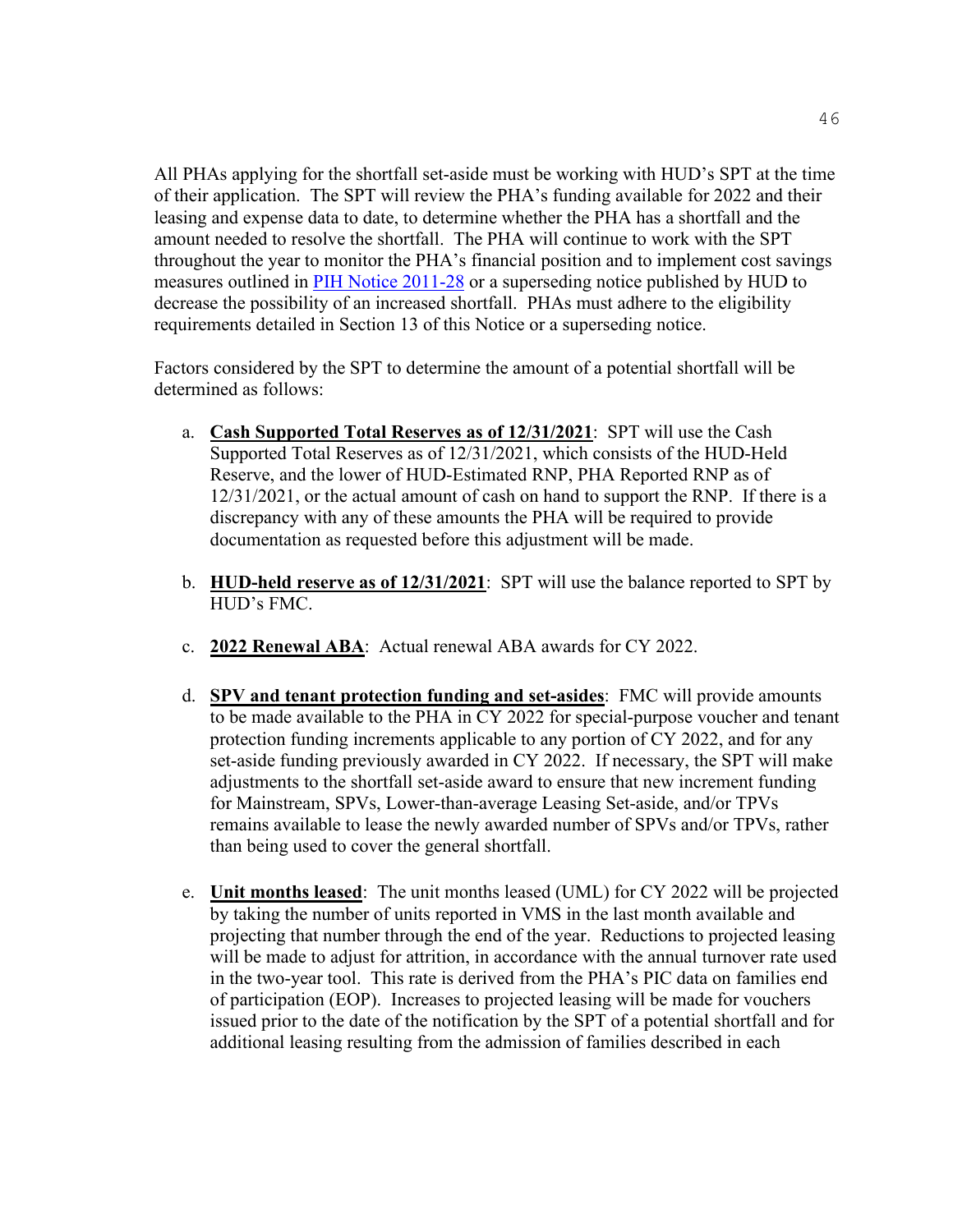exception category above except that no adjustments will be made for mover families who receive vouchers in accordance with category 1.

- f. **Total HAP expense**: Total HAP expense for CY 2022 will be based on a projection of the unit months leased for CY 2022 (described in e above) at the perunit cost taken from the PHA's most recent VMS report, and considering any updated information supplied by the PHA. If the PHA's PUC increases in future months, and the PHA again determines that it is in danger of a shortfall, an additional shortfall award may be made without the need to reapply.
- g. **Vouchers issued or projected to be issued**: The number of vouchers issued as of the date of notification by the SPT of a potential shortfall, as shown in the PHA's VMS report, will be used to determine future leasing, if any, from vouchers issued prior to the date of notification by the SPT of a potential shortfall. **PHAs can only reissue turnover vouchers after receiving SPT notification of a potential shortfall**. Planned issuances for vouchers exempt from the suspension will be shown in the months they will be issued. The projected HAP costs for these units will be affected by the voucher success rate provided by the PHA and average time from issuance of the voucher to the HAP effective date. HUD has the right to suspend leasing altogether if necessary.
- h. **Other Planned Additions or Reductions to Leased Units**: This field incorporates into the leasing schedule other planned additions to leasing with fixed start dates, such as the dates that PBV units currently under AHAP are scheduled to come under HAP. The calculated HAP cost for these units is not subject to the success rate calculation.
- i. **2022 Year-End Total HAP Reserve Balance**: Any PHA with a negative projected 2022 year-end balance will be considered a shortfall PHA. PHAs with year-end balances of \$0 or above will not be considered shortfall PHAs or eligible to receive shortfall set-aside funds.
- j. **Available UNP and Other Non-Federal Cash**: In cases where the needed shortfall amount is hard to determine due to factors like many potential voucher lease ups still to occur, rapidly changing PUCs, unclear attrition rates, etc., the SPT will consider the availability UNP or other non-federal cash that the PHA could use to temporarily cover HAP payments and may reduce the shortfall award amount accordingly. If the shortfall award does not fully meet the need, the PHA then has UNP or other non-federal funds to ensure all landlords get paid on time, and the SPT can provide an additional shortfall award at the appropriate time to make the HCV or Mainstream Vouchers whole, allowing the PHA to repay the UNP or other non-federal account for the amount borrowed to pay landlords on time." This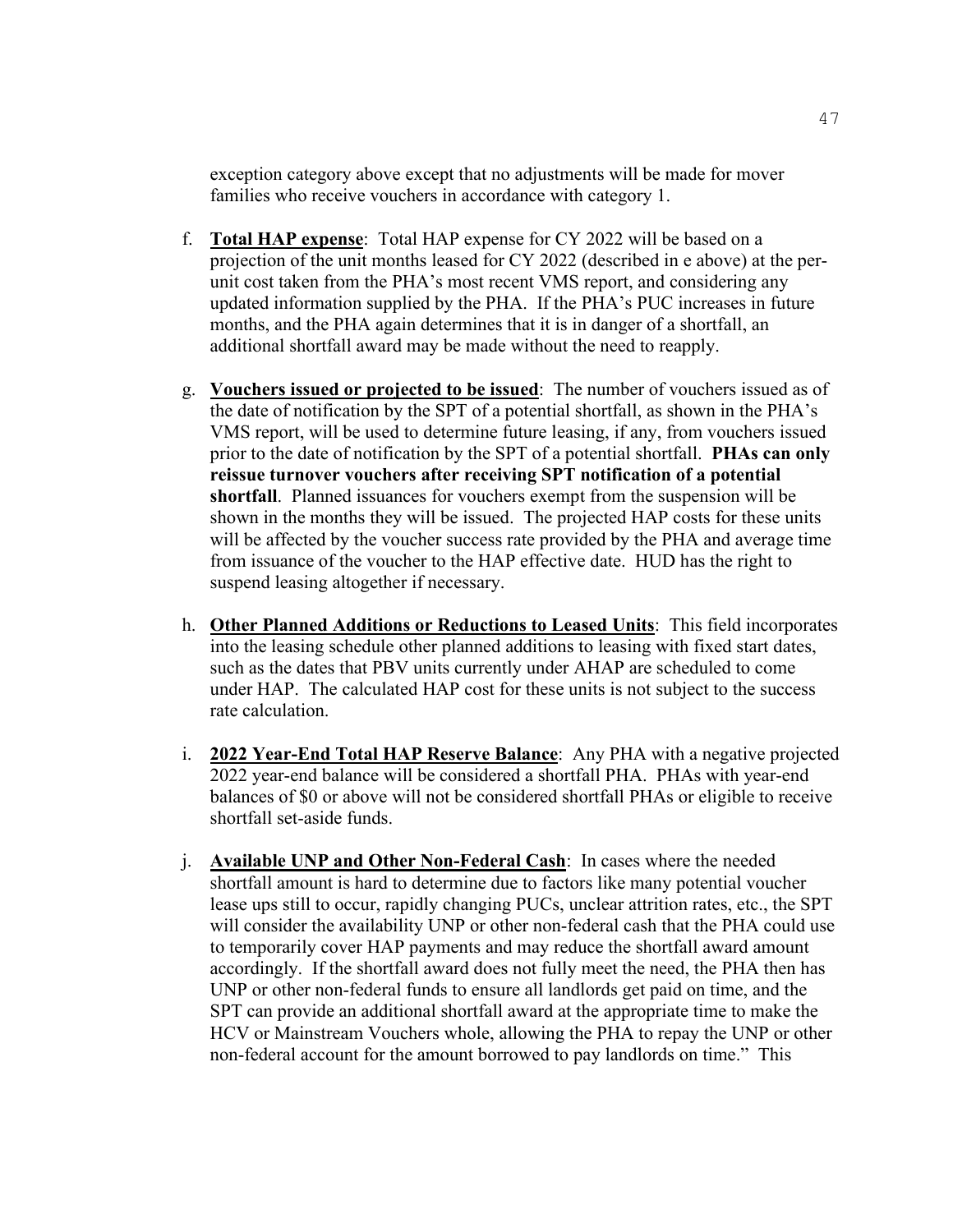would reduce the number of shortfall awards that are estimated and end up more than the PHA actually needed.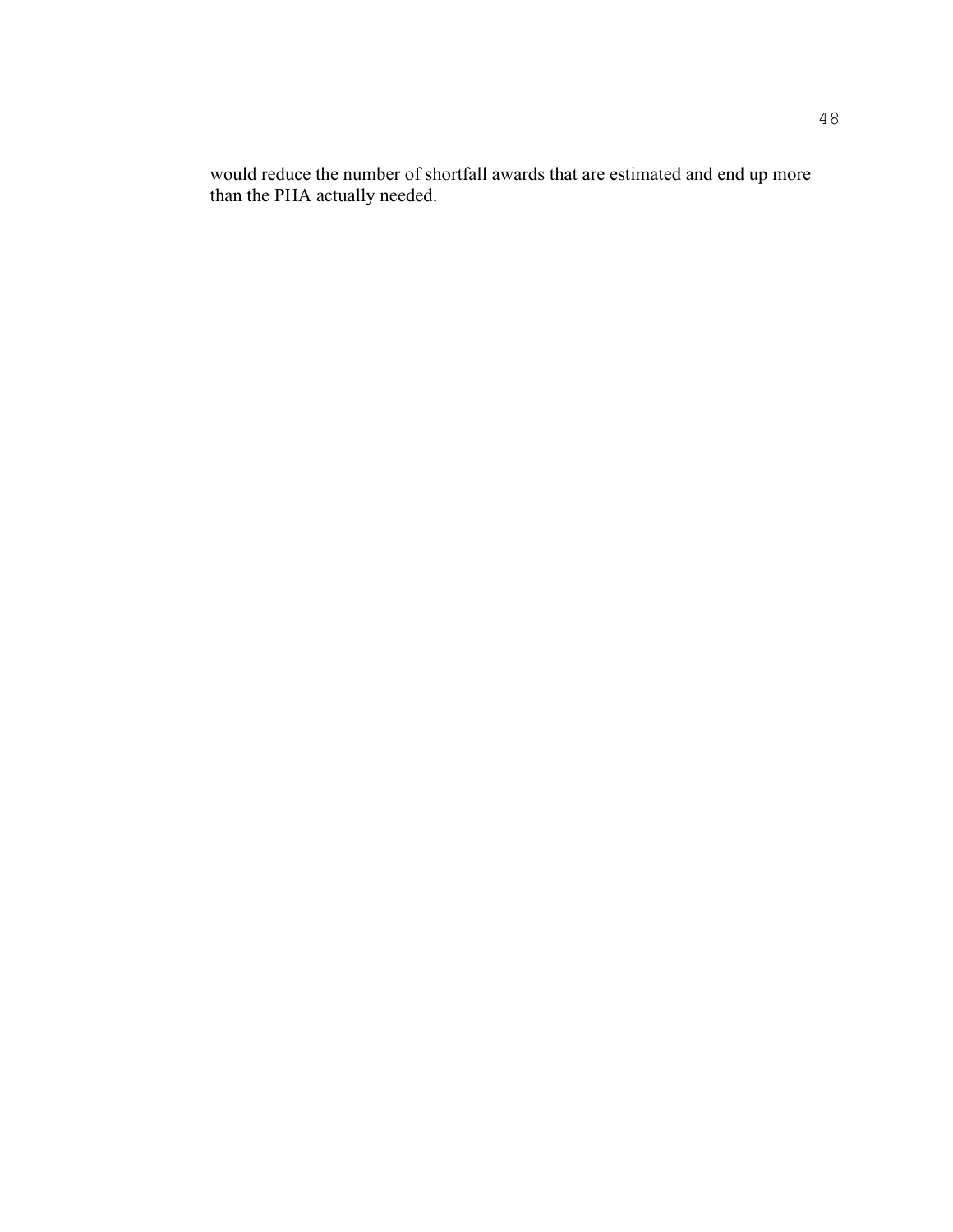#### <span id="page-48-0"></span>**Appendix F**

#### **CY 2022 Housing Choice Voucher Program – Shortfall Application for Funds from the \$200 Million HAP Set-Aside and/or the \$10 Million Mainstream Voucher Set-Aside**

PHA Application for Category 1, Prevention of Terminations Due to Insufficient Funding (Shortfall) and PHA Certification of Reasonable Cost Savings Measures Undertaken to Prevent Termination of HCV and/or Mainstream Participants Due to Insufficient Funds.

Name of PHA:

PHA Number:

Executive Director:

The above referenced agency is applying for Shortfall Funds and has undertaken reasonable cost savings measures to prevent termination of HCV Participants due to insufficient funds.

Please check Regular HCV Program and/or Mainstream Vouchers for the program/vouchers impacted by the Shortfall. The application must be signed by the appropriate PHA official.

#### \_\_\_\_\_ **Shortfall applies to the Regular HCV Program**, **and/or**

\_\_\_\_\_ **Shortfall applies to Mainstream Vouchers** 

I, hereby certify to the following:

(1) At the time of application, the PHA is working with the HUD Shortfall Prevention Team (SPT) and SPT has confirmed the PHA is in a shortfall position. (PHAs that are not currently working with the SPT but believe they are in a shortfall position should immediately contact their HUD Field Office for assistance.)

(2) The PHA has ceased issuing vouchers to applicants as **of the date of notification by the SPT of a potential shortfall**. Please note that this restriction **does not apply to**:

- Vouchers issued to current HCV participants to allow them to move.
- Vouchers issued to avert a reduction in leasing due to program attrition. The PHA must manage the issuance of these vouchers so that the PHA does not exceed the number of units leased at the time of the SPT-confirmed shortfall and any additional units that are also authorized to be leased in accordance with these requirements.

In general, a PHA may reissue the turnover voucher to a family from the PHA waiting list, except for eligible VASH turnovers where a referral is provided by the Veterans Administration Medical Centers (VAMC), issue the voucher to a family moving from a Project-Based Voucher (PBV) unit in accordance with 24 CFR 983.261, or use the voucher to absorb a family under portability. However, a PBV family that has the right to move in accordance with 24 CFR 983.261 and wishes to do so has priority for the turnover voucher.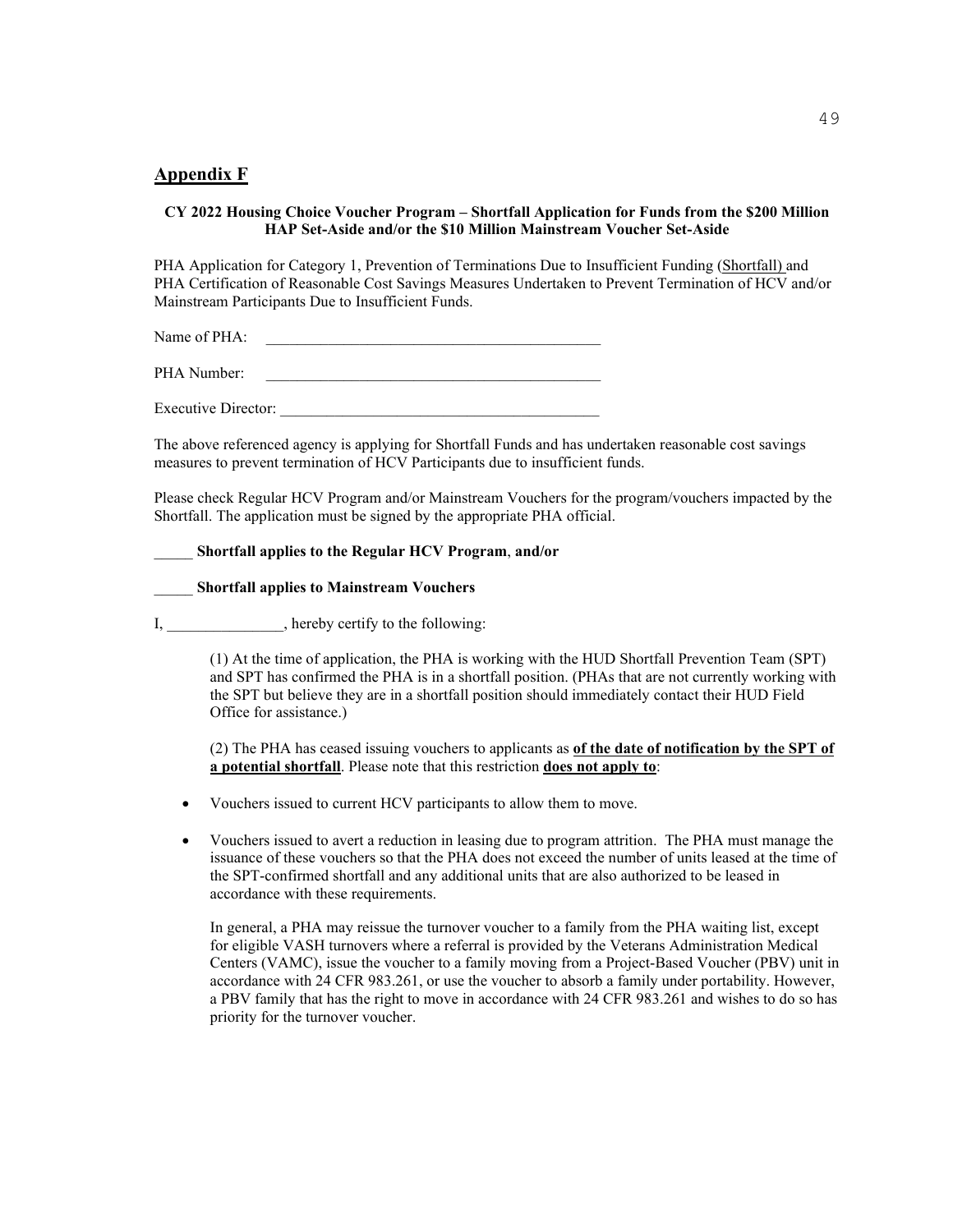- Instances in which the PHA is leasing under the HUD-VASH program up to the baseline level of units under all HUD-VASH allocations (not just recent allocations), including turnover of HUD-VASH vouchers.
- Vouchers issued to program applicants under Tenant Protection vouchers (TPVs) or special-purpose voucher (SPV) increments awarded in CY 2021 or CY 2022. These SPVs include Family Unification Program (FUP), Non-Elderly Disabled (NED), and Foster the Youth to Independence (FYI) vouchers.
- PBVs under the Rental Assistance Demonstration (RAD), in their first full year of funding through the HCV Program.
- PHAs may allow applicants moving into PBV units to allow the PHA to meet its contractual obligation to fill PBV AHAP units being placed under HAP for the first time, and PBV units currently under HAP that are vacated by program participants.
- Vouchers issued pursuant to the settlement of litigation ("Litigation Vouchers") against a PHA. PHAs must request approval to continue leasing Litigation Vouchers and submit supporting documentation. HUD will review and decide on a case-by-case basis using the supporting documentation received as the basis for the decision.
- Vouchers reissued using awards under Lower-than-average Leasing HAP Set-Aside category.
- The Secretary reserves the right to consider additional exceptions on a case-by-case basis.

Email completed application to **[2022Shortfallapplications@hud.gov](mailto:2022Shortfallapplications@hud.gov)**.

Certification: I hereby certify that all the information stated herein, as well as any information provided in the accompaniment herewith, is true and accurate. Warning: Anyone who knowingly submits a false claim or makes a false statement is subject to criminal and/or civil penalties, including confinement for up to 5 years, fines, and civil and administrative penalties (18 U.S.C. §§ 287, 1001, 1010, 1012; 31 U.S.C. §3729, 3802).

Signature of Executive Director and Date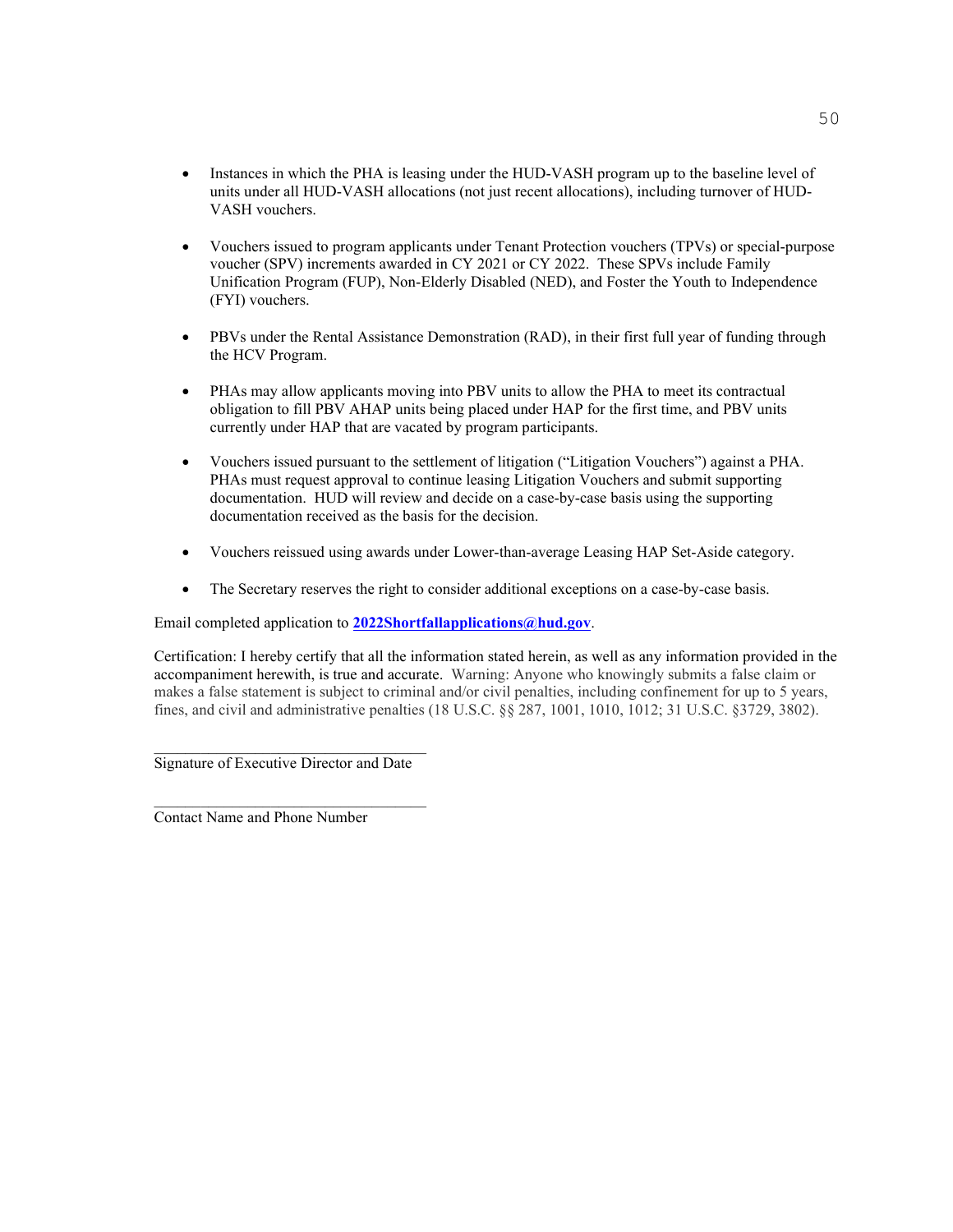#### <span id="page-50-0"></span>**Appendix G**

**CY 2022 Housing Choice Voucher Program Application for \$200 Million HAP Set-Aside for Category 2a – Unforeseen Circumstances & Application for \$10 Million Mainstream Voucher HAP Set-Aside for Category 2 – Unforeseen Circumstances** 

Name of PHA: \_\_\_\_\_\_\_\_\_\_\_\_\_\_\_\_\_\_\_\_\_\_\_\_\_\_\_\_\_\_\_\_\_\_\_\_\_\_\_\_\_\_\_

PHA Number: \_\_\_\_\_\_\_\_\_\_\_\_\_\_\_\_\_\_\_\_\_\_\_\_\_\_\_\_\_\_\_\_\_\_\_\_\_\_\_\_\_\_

Executive Director:

**MARK THE BLANK LINE FOR ALL THAT APPLY BELOW:** Mark the blank space next to Mainstream Vouchers and/or the HCV Program depending on which voucher/program type the PHA intends to apply. When applying for both, ensure the blanks next to each option is marked.

\_\_\_\_\_\_ **Category 2a: Unforeseen Circumstances for the HCV Program.** 

\_\_\_\_\_\_ **Category 2: Unforeseen Circumstances for Mainstream Vouchers.** 

**Requirements and deadline dates for each of the above categories are included in Paragraph 13 of this notice.** Email completed application to **[2022Set-AsideApplications@hud.gov](mailto:2022Set-AsideApplications@hud.gov)**.

#### **This certification must be signed by the appropriate PHA official and returned**.

**Certification**: I, \_\_\_\_\_\_\_\_\_\_\_, hereby certify that the HCV Program and/or Mainstream Vouchers experienced increased renewal costs due to per-unit cost increases in CY 2022 due to the unforeseen circumstances as described within attached narrative, as applicable.

I additionally hereby certify that all the information stated herein, as well as any information provided in the accompaniment herewith, is true and accurate. Warning: Anyone who knowingly submits a false claim or makes a false statement is subject to criminal and/or civil penalties, including confinement for up to 5 years, fines, and civil and administrative penalties (18 U.S.C. §§ 287, 1001, 1010, 1012; 31 U.S.C. §3729, 3802).

 $\mathcal{L}_\text{max}$  and  $\mathcal{L}_\text{max}$  and  $\mathcal{L}_\text{max}$  and  $\mathcal{L}_\text{max}$ Signature of Executive Director and Date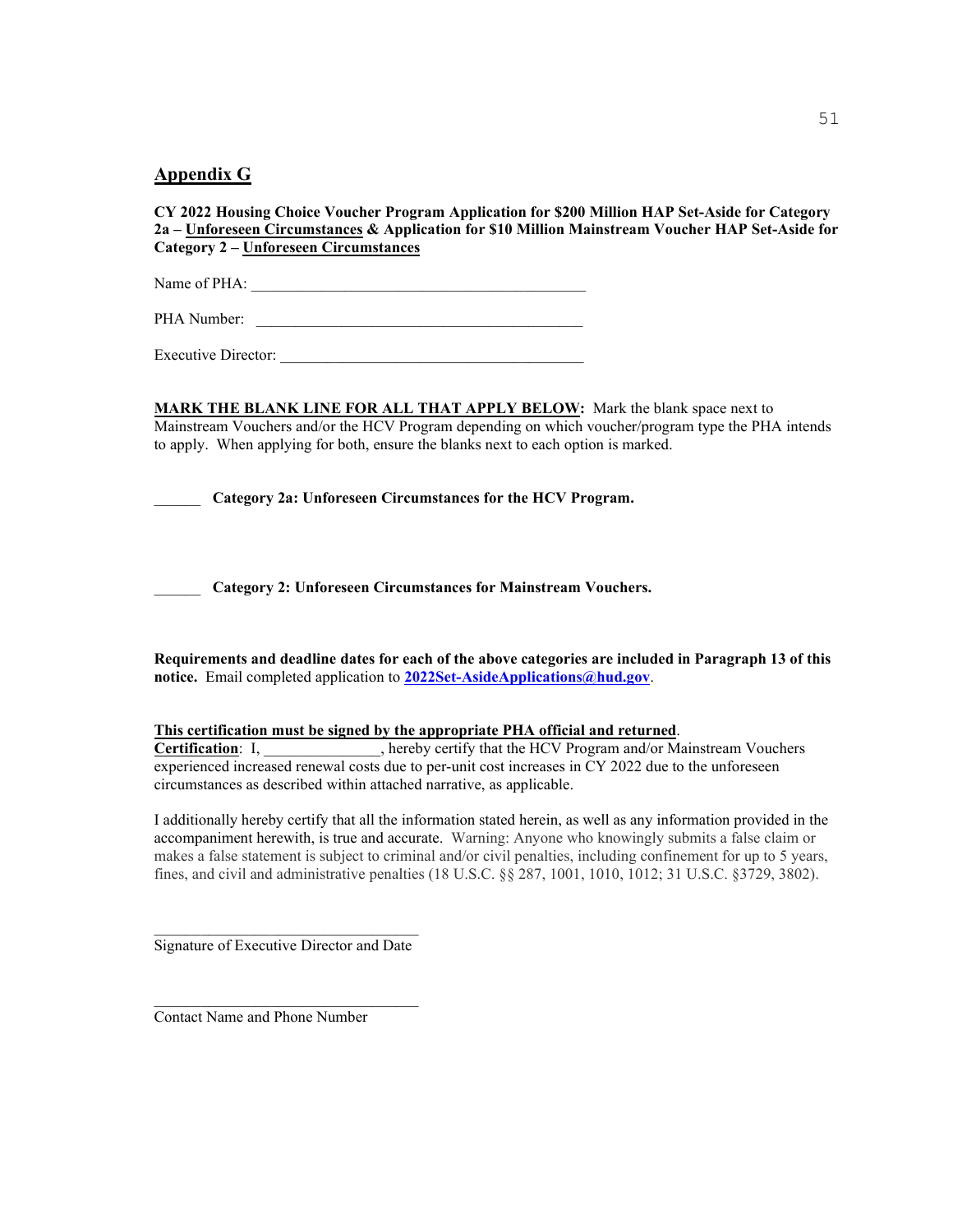#### <span id="page-51-0"></span>**Appendix H**

#### **CY 2022 Housing Choice Voucher Program**

**Application for \$200 Million HAP Set-Aside for Categories 2b – Portability**; **3a – Project-Based Vouchers**; **3b – MTW New Cohorts**; **4 - HUD-VASH**; **5 – Lower-than-average Leasing**; and/or **7 – NLT Inspection Withheld Housing Assistance Payments**.

Name of PHA: \_\_\_\_\_\_\_\_\_\_\_\_\_\_\_\_\_\_\_\_\_\_\_\_\_\_\_\_\_\_\_\_\_\_\_\_\_\_\_\_\_\_\_

PHA Number:

Executive Director:

#### **CHECK ALL BOXES THAT APPLY**

**\_\_\_\_\_\_ Category 2b: Portability** 

**\_\_\_\_\_\_ Category 3a: Project-Based Vouchers.** 

**\_\_\_\_\_\_ Category 3b: MTW New Cohorts.** 

**\_\_\_\_\_\_ Category 4: HUD-VASH (Please also check a. and/or b. below, as applicable):** 

\_\_\_\_\_**a. Per Unit Cost Increase:** PHAs whose program-wide funded CY 2022 HAP PUC is less than their current HUD-VASH HAP PUC based on their latest HUD-VASH HAP expenses in CY 2021, and/or

\_\_\_\_\_\_**b. Leasing Increase:** PHAs whose total HUD-VASH leasing for CY 2022 will exceed the leasing level included in their renewal funding plus the leasing that will be supported by the RNP and HUD-Held Program Reserves.

\_\_\_\_\_\_ **Category 5: Lower-than-average Leasing**.

\_\_\_\_\_\_ **Category 7: NLT Inspection Withheld Housing Assistance Payments**.

PHA confirms VMS NLT Withheld HAP Entries have been completed as described Category 7 portion of Paragraph 13.

Documentation requirements and deadlines for each of the above categories are contained in Paragraph 13 of this notice.Email completed application to **[2022Set-AsideApplications@hud.gov](mailto:2022Set-AsideApplications@hud.gov)**.

#### **This certification must be signed by the appropriate PHA official and returned**.

**Certification**: I hereby certify that all the information stated herein, as well as any information provided in the accompaniment herewith, is true and accurate. Warning: Anyone who knowingly submits a false claim or makes a false statement is subject to criminal and/or civil penalties, including confinement for up to 5 years, fines, and civil and administrative penalties (18 U.S.C. §§ 287, 1001, 1010, 1012; 31 U.S.C. §3729, 3802).

Signature of Executive Director and Date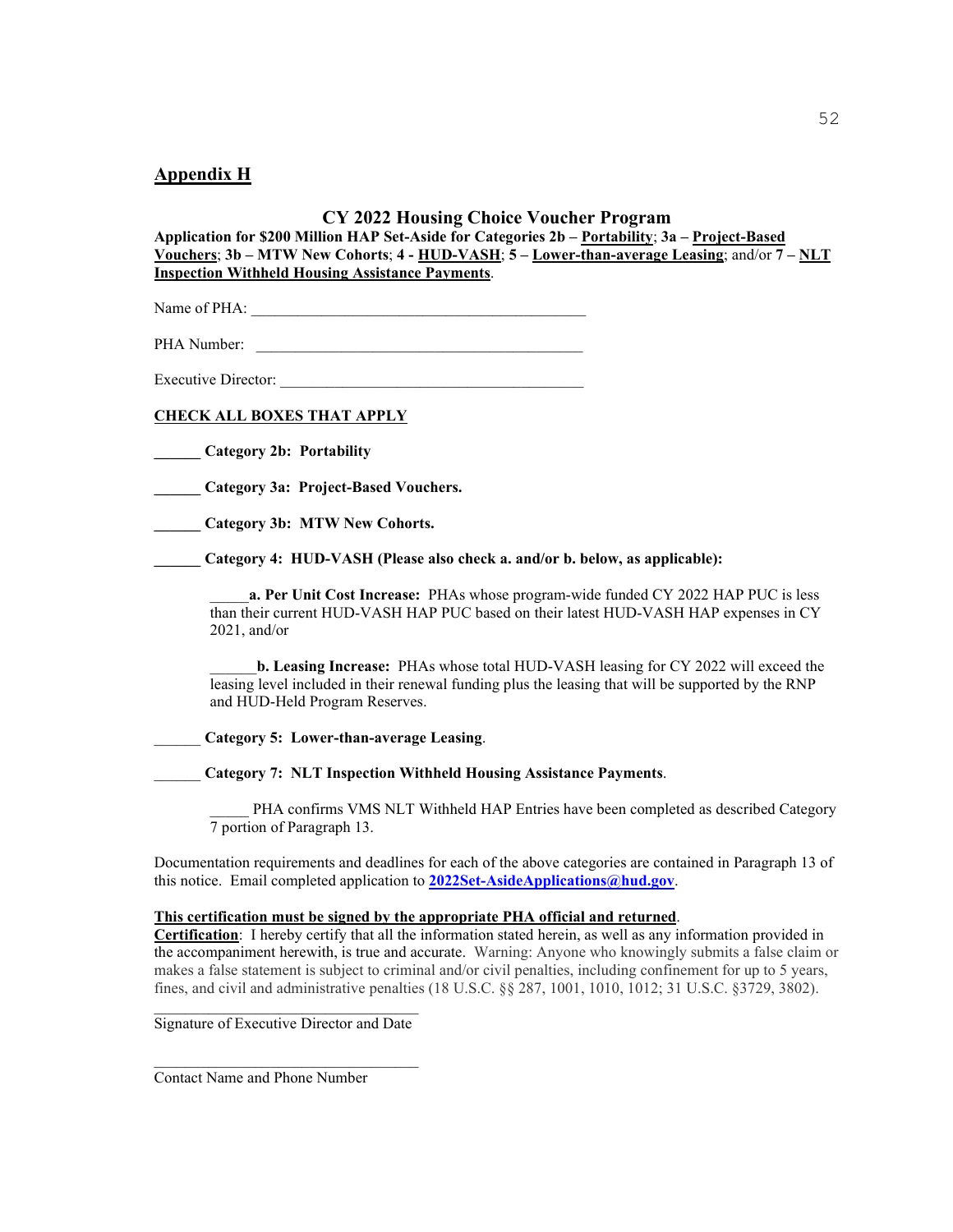**CY 2022 HOUSING CHOICE VOUCHER PROGRAM - \$200 MILLION HAP SET-ASIDE – CATEGORY 3a – PBV- PROJECT DATA** 

#### <span id="page-52-0"></span>**NOTE: PLEASE COMPLETE APPENDIX I FOR EACH PROJECT FOR WHICH PBV SET-ASIDE FUNDING IS BEING REQUESTED**

| PHA#:                                                  |                 |                                |               | <b>PHA NAME:</b>         |                                                                                                                                                                 |          |                      |                             |          |               |            |               |
|--------------------------------------------------------|-----------------|--------------------------------|---------------|--------------------------|-----------------------------------------------------------------------------------------------------------------------------------------------------------------|----------|----------------------|-----------------------------|----------|---------------|------------|---------------|
| #<br>of                                                | <b>PROJECTS</b> |                                |               |                          |                                                                                                                                                                 |          | <b>PROJECT NAME:</b> |                             |          |               |            |               |
| <b>PROJECT TYPE:</b>                                   |                 |                                |               | <b>NEW CONSTRUCTION:</b> |                                                                                                                                                                 |          |                      | <b>REHABILITATION:</b>      |          |               |            |               |
| NOTE: EXISTING HOUSING IS INELIGIBLE FOR THIS CATEGORY |                 |                                |               |                          |                                                                                                                                                                 |          |                      |                             |          |               |            |               |
| <b>INFORMATION ON AHAP:</b>                            |                 |                                |               |                          | <b>EFFECTIVE DATE OF AHAP:</b><br>#OF DAYS FROM EFFECTIVE DATE OF HAP TO PROJECT COMPLETION DATE:<br>END DATE (DATE OF NEW CONSTRUCTION/REHAB COMPLETION DATE): |          |                      |                             |          |               |            |               |
| <b>PERIOD</b><br><b>ALLOWED:</b><br># OF UNITS:        | $Jan-21$        | $Feb-21$                       | Mar-21 Apr-21 |                          | $May-21$                                                                                                                                                        | $Jun-21$ | $Jul-21$             | Aug- $21$                   | $Sep-21$ | <b>Oct-21</b> | $Nov-21$   | <b>Dec-21</b> |
| <b>UNIT SIZE</b>                                       |                 | <b>CONTRACT</b><br><b>RENT</b> |               | <b>GROSS RENT</b>        |                                                                                                                                                                 |          | <b>RENT Y/N</b>      | UTILITIES INCLUDED IN GROSS |          |               | # OF UNITS |               |
|                                                        | <b>BEDROOM</b>  |                                |               |                          |                                                                                                                                                                 |          |                      |                             |          |               |            |               |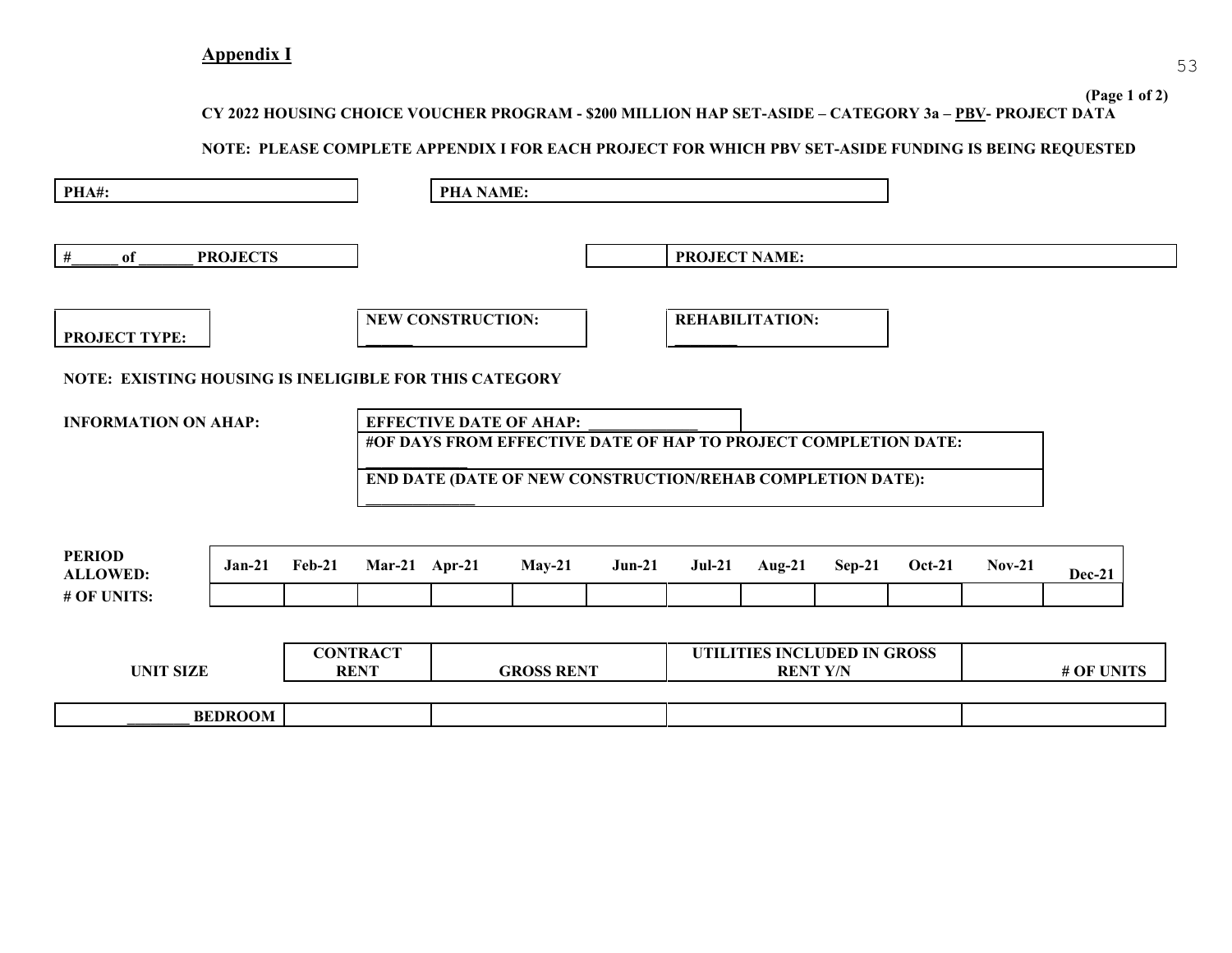#### **(Page 2 of 2)**

| <b>BEDROOM</b>   |  |  |
|------------------|--|--|
|                  |  |  |
| <b>BEDROOM</b>   |  |  |
|                  |  |  |
| <b>BEDROOM</b>   |  |  |
|                  |  |  |
| <b>BEDROOM</b>   |  |  |
|                  |  |  |
| <b>BEDROOM</b>   |  |  |
|                  |  |  |
| <b>COMMENTS:</b> |  |  |
|                  |  |  |

Email completed application to **[2022Set-AsideApplications@hud.gov](mailto:2022Set-AsideApplications@hud.gov)**. **Documentation requirements and the deadline for this submission are contained in Paragraph 13 of this notice.** 

#### **This certification must be signed by the appropriate PHA official and returned**.

**Certification**: I hereby certify that all the information stated herein, as well as any information provided in the accompaniment herewith, is true and accurate.

Warning: Anyone who knowingly submits a false claim or makes a false statement is subject to criminal and/or civil penalties, including confinement for up to 5 years, fines, and civil and administrative penalties (18 U.S.C. §§ 287, 1001, 1010, 1012; 31 U.S.C. §3729, 3802).

| <b>SIGNATURE OF EXECUTIVE DIRECTOR:</b> |  |
|-----------------------------------------|--|
| DATE:                                   |  |
| <b>CONTACT NAME AND PHONE #:</b>        |  |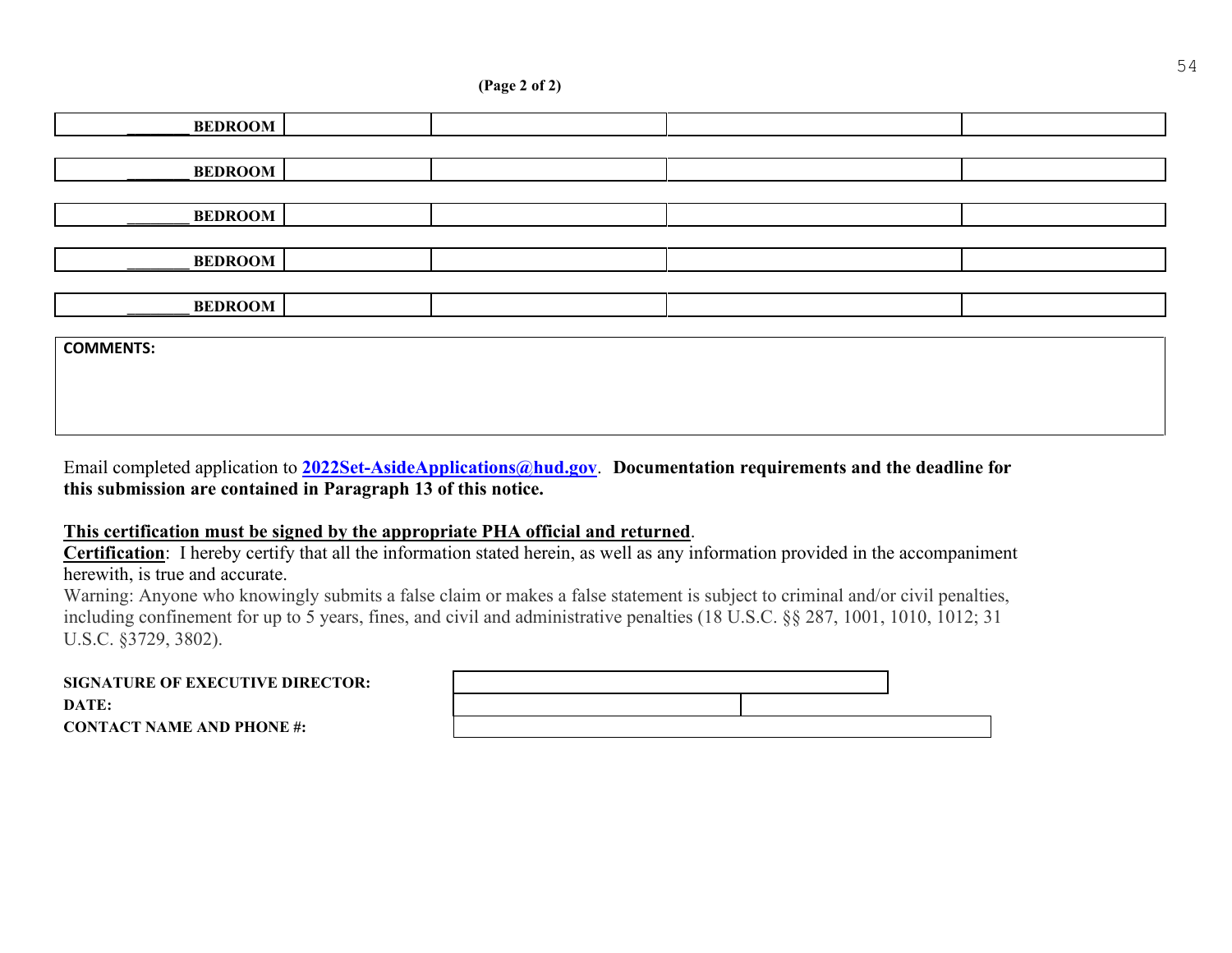#### <span id="page-54-0"></span>**Appendix J**

| CY 2022 Housing Choice Voucher Program – \$200 Million HAP Set-Aside – Category 3b –<br><b>MTW New Cohorts - Project Data</b> |  |
|-------------------------------------------------------------------------------------------------------------------------------|--|
| Name of PHA:                                                                                                                  |  |
| PHA Number:                                                                                                                   |  |
|                                                                                                                               |  |
| NOTE: PLEASE COMPLETE APPENDIX J FOR EACH PROJECT FOR WHICH MTW NEW<br><b>COHORTS SET-ASIDE FUNDING IS BEING REQUESTED</b>    |  |
| # ______ of _________ Projects being submitted for this Adjustment                                                            |  |
| Project Type: New Construction or Rehabilitation                                                                              |  |
| Funding Obligated but Not Expended in CY 2021:                                                                                |  |
| <b>Expected Date of Expenditures:</b>                                                                                         |  |
| Project Deliverable Dates:                                                                                                    |  |

Supporting documentation must be provided with each project submitted as described in Paragraph 13 by the deadline provided in Paragraph 13.

Email completed application to **[2022Set-AsideApplications@hud.gov](mailto:2022Set-AsideApplications@hud.gov)**.

**Certification**:I hereby certify that all the information stated herein, as well as any information provided in the accompaniment herewith, is true and accurate.

Warning: Anyone who knowingly submits a false claim or makes a false statement is subject to criminal and/or civil penalties, including confinement for up to 5 years, fines, and civil and administrative penalties (18 U.S.C. §§ 287, 1001, 1010, 1012; 31 U.S.C. §3729, 3802).

Signature of Executive Director and Date

 $\mathcal{L}_\text{max}$  and  $\mathcal{L}_\text{max}$  and  $\mathcal{L}_\text{max}$  and  $\mathcal{L}_\text{max}$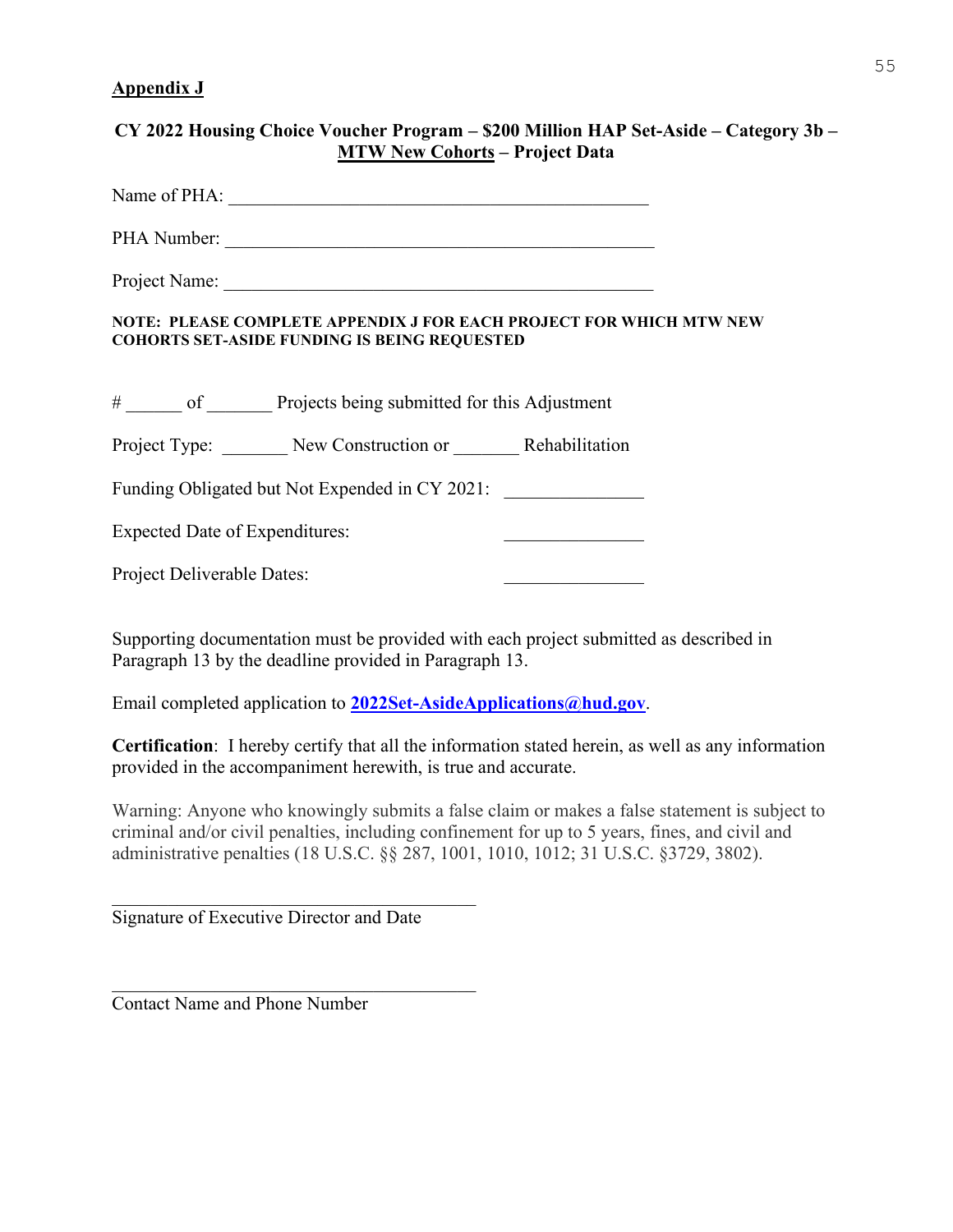### <span id="page-55-0"></span>**Appendix K**

# **CY 2022 Housing Choice Voucher Program – Application for \$200 Million HAP Set-Aside – Category 6 - Disaster**

Name of PHA: \_\_\_\_\_\_\_\_\_\_\_\_\_\_\_\_\_\_\_\_\_\_\_\_\_\_\_\_\_\_\_\_\_\_\_\_\_\_\_\_\_\_\_\_\_\_

PHA Number: \_\_\_\_\_\_\_\_\_\_\_\_\_\_\_\_\_\_\_\_\_\_\_\_\_\_\_\_\_\_\_\_\_\_\_\_\_\_\_\_\_\_\_\_\_\_

Executive Director:

The PHA may request both the additional leasing adjustment and the per unit cost adjustment or may request only one adjustment. Please check the boxes that apply.

Presidentially Declared Disaster that impacted your PHA:

# **Loss of Units**

Units loss, needing funding:

The number of CY 2022 months impacted by the loss of units:

# **Increased Costs**

Requested PUC Amount:

The number of CY 2022 months impacted by the loss of units:

Email completed application to **[2022Set-AsideApplications@hud.gov](mailto:2022Set-AsideApplications@hud.gov)**. Required documentation and the deadline for submitting this application is included in Paragraph 13.

**Certification**:I hereby certify that all the information stated herein, as well as any information provided in the accompaniment herewith, is true and accurate. Warning: Anyone who knowingly submits a false claim or makes a false statement is subject to criminal and/or civil penalties, including confinement for up to 5 years, fines, and civil and administrative penalties (18 U.S.C. §§ 287, 1001, 1010, 1012; 31 U.S.C. §3729, 3802).

Signature of Executive Director and Date

**\_\_\_\_\_\_\_\_\_\_\_\_\_\_\_\_\_\_\_\_\_\_\_\_\_\_\_\_**\_\_\_\_\_\_\_\_\_\_\_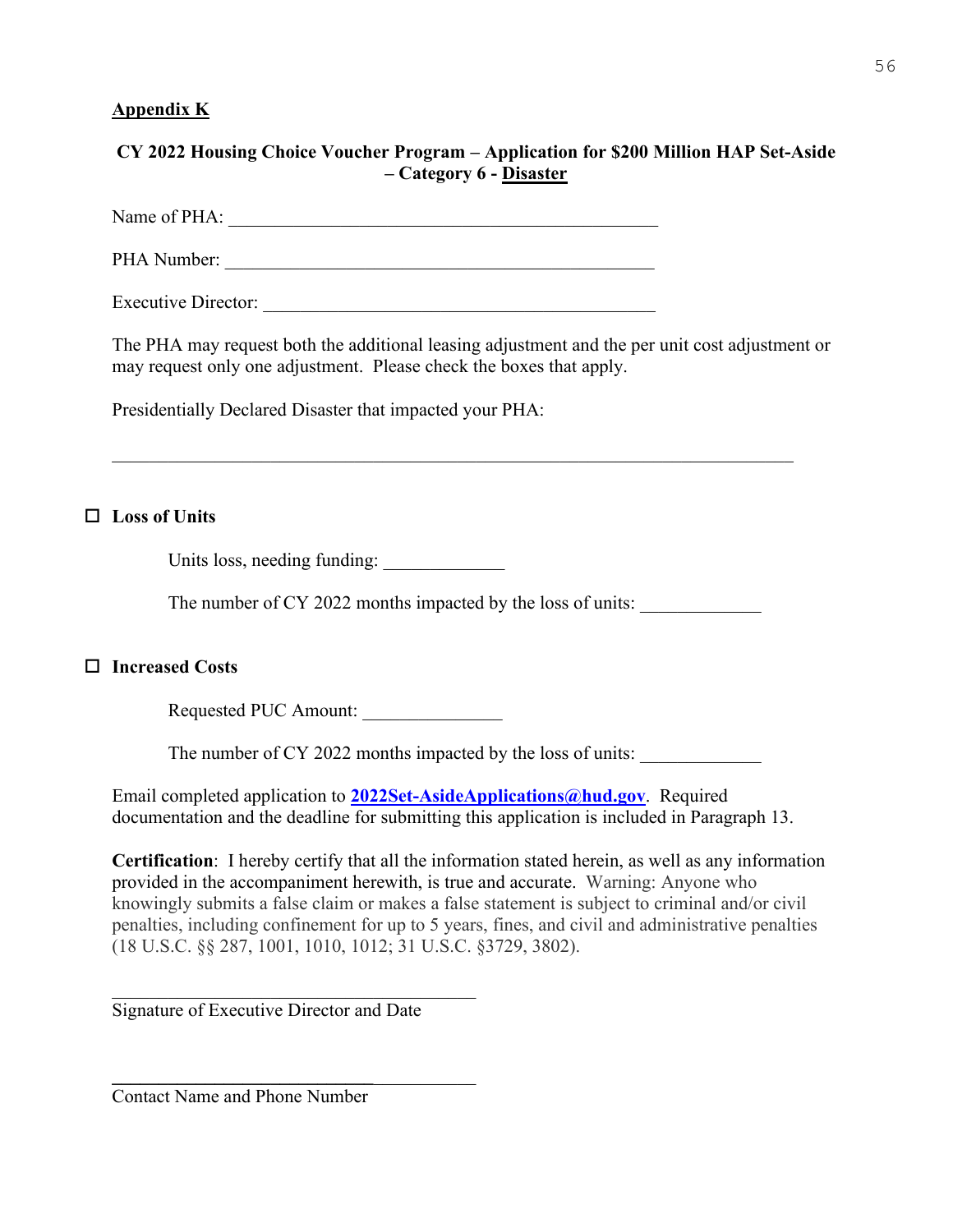# **CY 2022 Quick Reference and Timeline Sheet for HAP Set-Aside Funds**

<span id="page-56-0"></span>

| Category                        | 1 <sup>st</sup><br><b>Deadline</b><br>Date | 2 <sub>nd</sub><br><b>Deadline</b><br>Date (if<br>applicable) | PHA must submit - Failure to provide the items<br>identified in each of the below categories the PHA<br>applies, WILL result in a rejection of the PHA's<br>application(s)                                                                                                                                                                                                                                                                                                                                                                                                                                                                                                                                                                                                                                                                                                                                                                                                                                                                                                                                                                                                                                                                                                        | Mainstream<br><b>Voucher Set-</b><br>aside<br>Eligibility |
|---------------------------------|--------------------------------------------|---------------------------------------------------------------|-----------------------------------------------------------------------------------------------------------------------------------------------------------------------------------------------------------------------------------------------------------------------------------------------------------------------------------------------------------------------------------------------------------------------------------------------------------------------------------------------------------------------------------------------------------------------------------------------------------------------------------------------------------------------------------------------------------------------------------------------------------------------------------------------------------------------------------------------------------------------------------------------------------------------------------------------------------------------------------------------------------------------------------------------------------------------------------------------------------------------------------------------------------------------------------------------------------------------------------------------------------------------------------|-----------------------------------------------------------|
| 1. Shortfall<br>Funds           | Will<br>remain<br>open                     | N/A                                                           | 2022 completed and signed 2022 Appendix F                                                                                                                                                                                                                                                                                                                                                                                                                                                                                                                                                                                                                                                                                                                                                                                                                                                                                                                                                                                                                                                                                                                                                                                                                                         | Yes                                                       |
| 2a. Unforeseen<br>Circumstances | 06/15/2022                                 | 09/30/2022                                                    | 2022 Completed and signed Appendix G, and,<br>$\bullet$<br>Written narrative describing the unforeseen<br>$\bullet$<br>circumstance that significantly increased<br>renewal costs in CY 2022. PHAs applying for<br>unforeseen circumstances under both their<br>HCV Program and Mainstream Vouchers, are<br>required to provide a narrative for each.                                                                                                                                                                                                                                                                                                                                                                                                                                                                                                                                                                                                                                                                                                                                                                                                                                                                                                                             | Yes                                                       |
| 2b. Portability                 | 06/15/2022                                 | N/A                                                           | Completed and signed 2022 Appendix H<br>$\bullet$                                                                                                                                                                                                                                                                                                                                                                                                                                                                                                                                                                                                                                                                                                                                                                                                                                                                                                                                                                                                                                                                                                                                                                                                                                 | No                                                        |
| 3a. PBV                         | 06/15/2022                                 | N/A                                                           | Completed and signed 2022 Appendix H<br>$\bullet$<br>Completed and signed 2022 Appendix I for<br>$\bullet$<br>each project                                                                                                                                                                                                                                                                                                                                                                                                                                                                                                                                                                                                                                                                                                                                                                                                                                                                                                                                                                                                                                                                                                                                                        | No                                                        |
|                                 |                                            |                                                               | AHAP For each PBV project:<br>The page which identifies the parties to the<br>AHAP (both the Housing Authority and the<br>owner);<br>Identification of the project;<br>٠<br>Section 1.1A which identifies the effective<br>date of the agreement;<br>Section 1.1B which identifies the date of the<br>$\bullet$<br>commencement of the work;<br>Section 1.1C which identifies the time for<br>completion of the work;<br>Exhibit C which identifies the units by size<br>٠<br>and applicable initial contract rents for the<br>units to be project-based;<br>If the project is to be completed in stages:<br>Exhibit E which identifies the schedule of<br>completion of stages (if applicable) (This<br>exhibit shall identify the units in each stage);<br>and<br>Signature page which provides the signature<br>of both the Housing Authority and the owner<br>and the dates the AHAP was signed.<br>HAP Contract: To be eligible for set-aside funding,<br>the HAP contract must be executed within CY2022. If<br>the HAP Contract has not been executed by the<br>application submission date, the PHA must state when<br>the HAP contract will be executed. If the HAP<br>contract has been executed by the application<br>submission date, the PHA must provide, from PART |                                                           |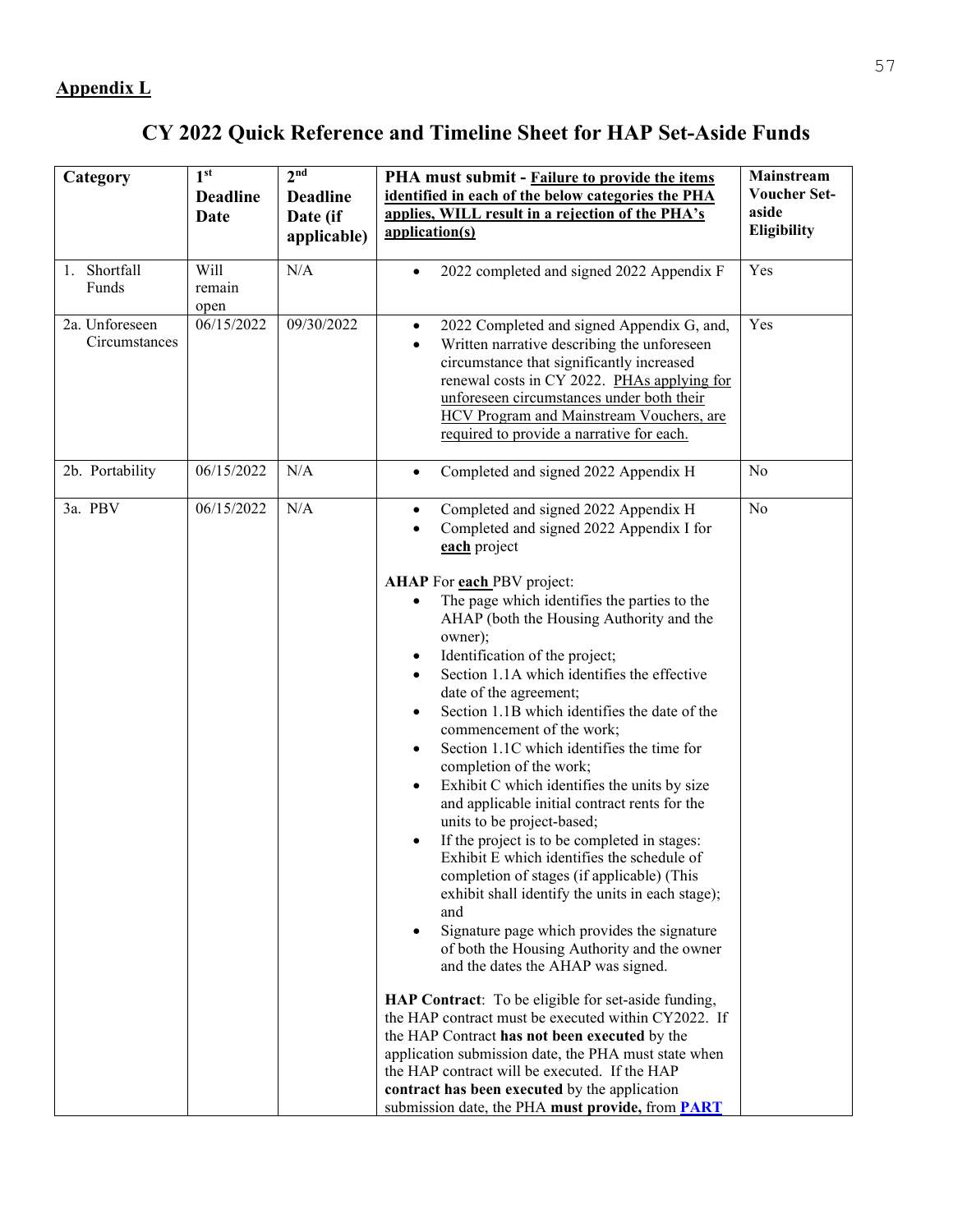| Category               | 1 <sup>st</sup><br><b>Deadline</b><br>Date | 2 <sup>nd</sup><br><b>Deadline</b><br>Date (if<br>applicable) | PHA must submit - Failure to provide the items<br>identified in each of the below categories the PHA<br>applies, WILL result in a rejection of the PHA's<br>application(s)                                                                                                                                                                                                                                                                                                                                                                                                                                                                                                                                                                                                                                                                                                                                                                                                                                                                                                                                                                                                                                                                                                                                                              | Mainstream<br><b>Voucher Set-</b><br>aside<br>Eligibility |
|------------------------|--------------------------------------------|---------------------------------------------------------------|-----------------------------------------------------------------------------------------------------------------------------------------------------------------------------------------------------------------------------------------------------------------------------------------------------------------------------------------------------------------------------------------------------------------------------------------------------------------------------------------------------------------------------------------------------------------------------------------------------------------------------------------------------------------------------------------------------------------------------------------------------------------------------------------------------------------------------------------------------------------------------------------------------------------------------------------------------------------------------------------------------------------------------------------------------------------------------------------------------------------------------------------------------------------------------------------------------------------------------------------------------------------------------------------------------------------------------------------|-----------------------------------------------------------|
|                        |                                            |                                                               | <b>1 of the HAP Contract for New Constructions or</b><br><b>Rehabilitation</b> , the following;<br>The page which identifies the parties to the<br>$\bullet$<br>HAP Contract (both the Housing Authority<br>and the owner);<br>Exhibit A which identifies the total number of<br>units in the project covered by the HAP<br>Contract; the initial Contract Rent to owner,<br>and the number and description of the contract<br>units;<br>If the project is to be completed in stages: in<br>$\bullet$<br>addition to item b. described in the above<br>AHAP section that states the requirement for<br>the "Identification of the project", Exhibit A<br>must also identify the units to be completed in<br>each phase covered by the HAP Contract;<br>Exhibit B which identifies the services,<br>$\bullet$<br>maintenance and utilities to be provided by<br>the owner;<br>Exhibit C which identifies the utilities<br>available in the contract unit, including a<br>listing of utility services to be paid by the<br>owner (without charges in addition to the rent<br>to owner) and utilities to be paid by the tenant;<br>Section 2a which identifies the initial term of<br>the contract; and<br>Signature page which provides the signature<br>of both the Housing Authority and the owner<br>and the dates the HAP was signed. |                                                           |
| 3b. MTW New<br>Cohorts | 06/15/2022                                 | N/A                                                           | <b>For PBV Commitment:</b><br>Completed and signed 2022 Appendix H;<br>Completed and signed 2022 Appendix I for<br>each project;<br>The full list of requirements shown under "1.<br>AHAP" in the submission requirements<br>section for the above Category 3a PBV, for<br>each PBV commitment for which a request is<br>being made under this category; and<br>The full list of requirements shown under "2.<br>HAP" as described in the submission<br>requirements section for the above Category<br>3a. PBV, for each PBV commitment for<br>which a request is being made under this<br>category.<br>For MTW-eligible commitment/activity<br>development (excluding PBV):<br>Completed and signed 2022 Appendix H;<br>Completed and signed 2022 Appendix J for<br>each project;<br>An approved Annual PHA Plan and MTW<br><b>Supplement</b> , identifying the PHA's binding                                                                                                                                                                                                                                                                                                                                                                                                                                                          | No                                                        |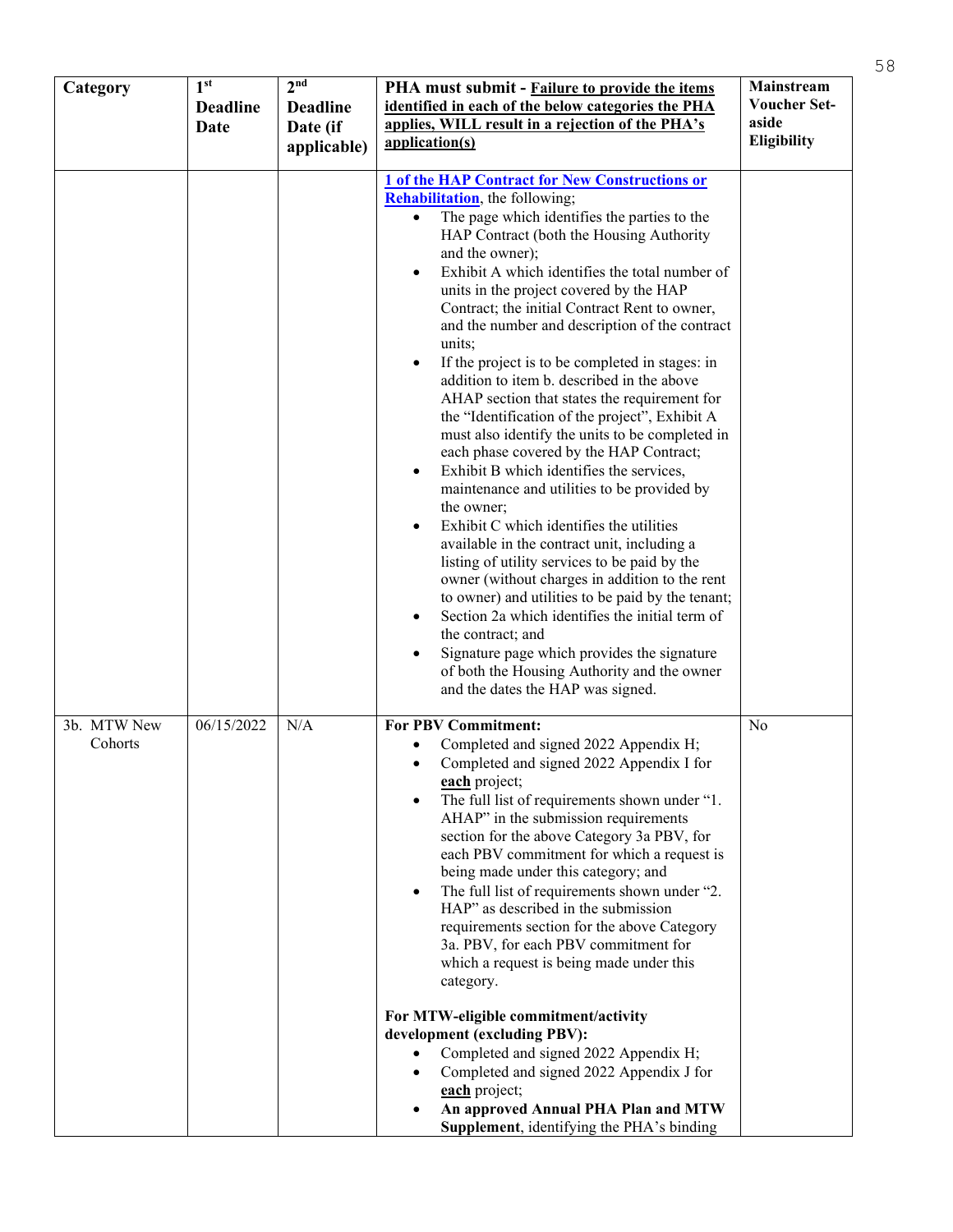| Category                                    | 1 <sup>st</sup><br><b>Deadline</b><br>Date | 2 <sup>nd</sup><br><b>Deadline</b><br>Date (if<br>applicable) | PHA must submit - Failure to provide the items<br>identified in each of the below categories the PHA<br>applies, WILL result in a rejection of the PHA's<br>application(s)                                                                                                                                                                                                                                                                                                                                                                                                                                                                                                                                                                                                                                                                                                                                                                                                                                           | Mainstream<br><b>Voucher Set-</b><br>aside<br>Eligibility |
|---------------------------------------------|--------------------------------------------|---------------------------------------------------------------|----------------------------------------------------------------------------------------------------------------------------------------------------------------------------------------------------------------------------------------------------------------------------------------------------------------------------------------------------------------------------------------------------------------------------------------------------------------------------------------------------------------------------------------------------------------------------------------------------------------------------------------------------------------------------------------------------------------------------------------------------------------------------------------------------------------------------------------------------------------------------------------------------------------------------------------------------------------------------------------------------------------------|-----------------------------------------------------------|
|                                             |                                            |                                                               | agreement indicating its planned use of HAP<br>funding, for each MTW-eligible development<br>commitment for which a request is being<br>made under this category; and<br>Documentation to demonstrate the PHA will<br>$\bullet$<br>require an outlay or expenditure of funds,<br>immediately or in the future for the MTW-<br>eligible development activity to include the<br>submission of any completed HUD<br>documentation to date as it relates to the<br>development, for each MTW-eligible<br>development commitment for which a request<br>is being made under this category.                                                                                                                                                                                                                                                                                                                                                                                                                                |                                                           |
| HUD-<br>4.<br><b>VASH</b>                   | 06/15/2022                                 | 09/30/2022                                                    | Completed and signed Appendix H with a.<br>$\bullet$<br>and/or b. marked.<br><b>Per Unit Cost Increase: For PHAs</b><br>a.<br>whose program-wide funded CY<br>2022 HAP PUC is less than their<br>current HUD-VASH HAP PUC<br>based on their latest HUD-VASH<br>HAP expenses in CY 2022, HUD<br>will calculate eligibility under this<br>category. Therefore, no additional<br>documentation will be required or<br>accepted other than Appendix H,<br>which must be completed, signed and<br>submitted by the deadline date.<br>and/or<br>b. Leasing Increase: For PHAs whose<br>HUD-VASH leasing for CY 2022<br>will exceed the leasing level included<br>in their renewal funding, plus the<br>leasing that will be supported by the<br>RNP and HUD-Held Program<br>Reserves, HUD will calculate<br>eligibility under this category.<br>Therefore, no additional<br>documentation will be required or<br>accepted other than Appendix H,<br>which must be completed, signed and<br>submitted by the deadline date. | N <sub>0</sub>                                            |
| 5.<br>Lower-<br>than-<br>average<br>Leasing | 06/15/2022                                 | N/A                                                           | Completed and signed 2022 Signed Appendix<br>$\bullet$<br>H:<br>A written narrative that describes leasing<br>need. This narrative will include the<br>following:<br>The amount of inventory of units in<br>$\circ$<br>their jurisdiction, to include the<br>source of this information;<br>The total families on their waiting<br>$\circ$<br>list; and                                                                                                                                                                                                                                                                                                                                                                                                                                                                                                                                                                                                                                                              | No                                                        |